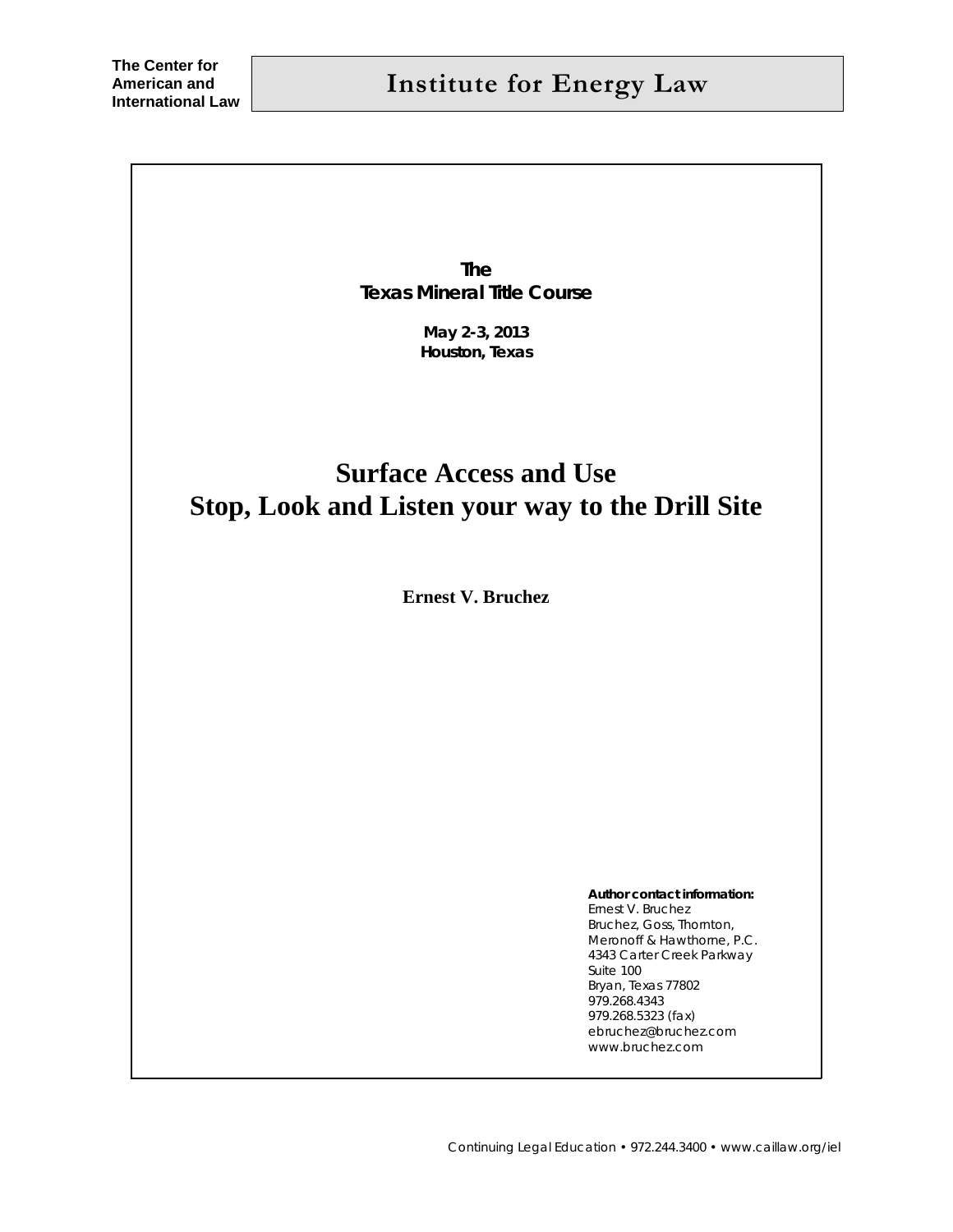**Ernest V. Bruchez** represents major oil companies and independent oil and gas producers in the acquisition, exploitation and disposition of domestic oil and gas assets and entities.

Mr. Bruchez advises municipalities, school districts, higher education foundations, governmental, hospital and educational districts, churches, and mineral owners for mineral, water and air legal rights and responsibilities, easements, licenses, leasing, landowner relations, division order, and related matters.

University of New Mexico (BA, 1967) South Texas College of Law (JD, 1977) Board Certified, Oil, Gas and Mineral Law, Texas Board of Legal Specialization (1988)

Admitted to Texas Bar, 1978 U.S. District Court, Southern District of Texas, 1980 U.S. Court of Appeals, Fifth and Eleventh Circuits, 1981 U.S. Supreme Court, 1989

District 8A Grievance Committee, State Bar of Texas (1992—1997), Chairman (1996-1997) Oil, Gas and Energy Resources Law Section, State Bar of Texas Chairman (2000—2001) Oil, Gas and Energy Resources Law Section, State Bar of Texas, Newsletter Editor (1995—1996) Advisory Board Member of the Institute for Energy Law of the Center for American and International Law (1993—) Chairman, Sub-committee of the Supreme Court of Texas, Unauthorized Practice of Law, District 8A (1993—) Sustaining Life Fellow, Texas Bar Foundation, State Bar of Texas Member College of the State Bar of Texas Certified Mediator Certified Guardian Ad Litem Frequent speaker and author on Oil, Gas and Energy Topics and Legal Ethics Member of Brazos County, Houston, State of Texas and American Bar Associations Peer Rated AV® Preeminent™ by Martindale-Hubbell® Lawyer of the Year in Oil & Gas Law, U.S. News-Best Lawyers® 2012-2013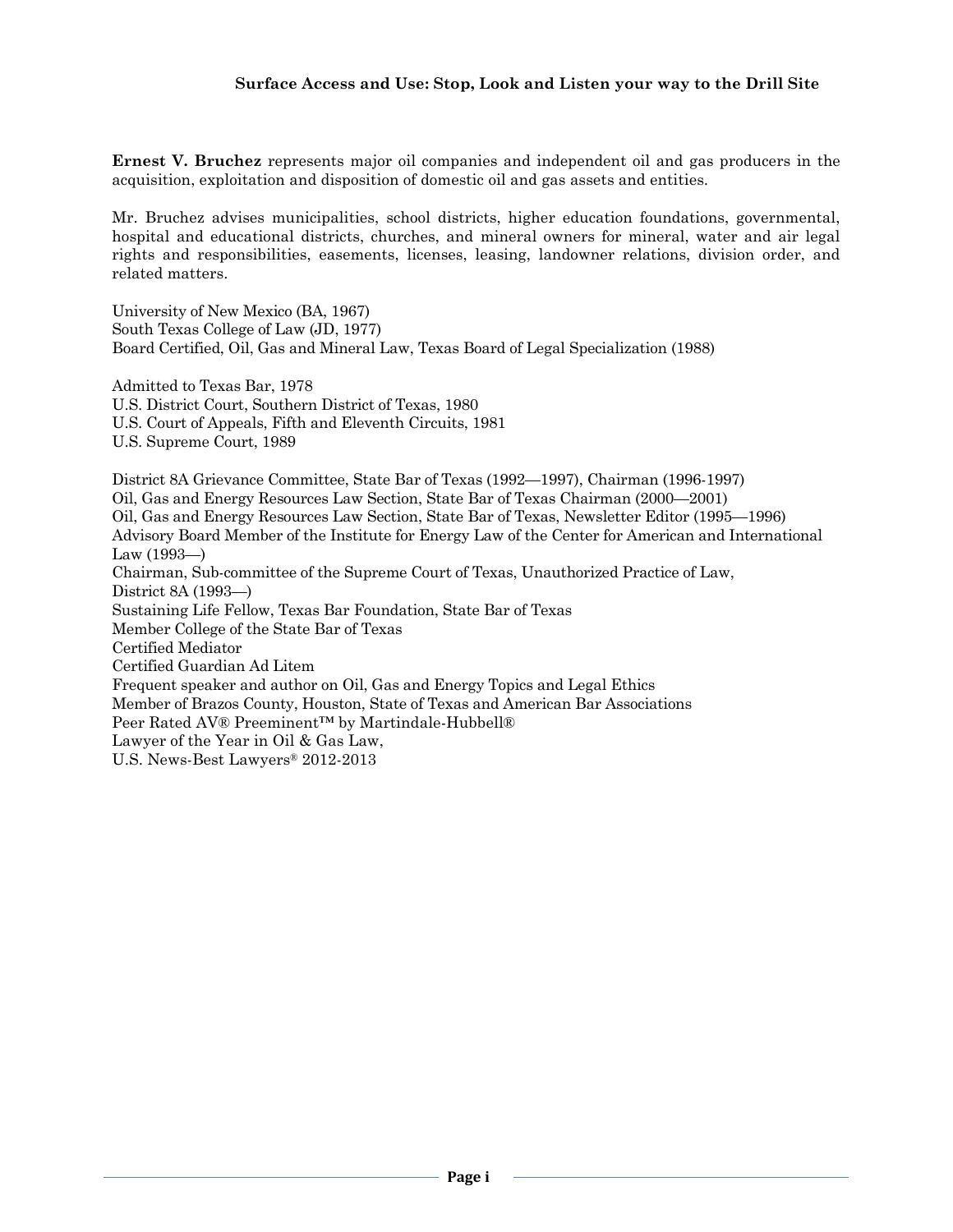# **Table of Contents**

| 2. Whether surface easements of mineral owner or lessee are exclusive 16            |  |
|-------------------------------------------------------------------------------------|--|
|                                                                                     |  |
|                                                                                     |  |
|                                                                                     |  |
|                                                                                     |  |
|                                                                                     |  |
|                                                                                     |  |
|                                                                                     |  |
| A. The Right to Conduct Geophysical Exploration and Seismic Operations  19          |  |
|                                                                                     |  |
|                                                                                     |  |
|                                                                                     |  |
|                                                                                     |  |
|                                                                                     |  |
|                                                                                     |  |
|                                                                                     |  |
|                                                                                     |  |
|                                                                                     |  |
|                                                                                     |  |
| 2. The Right to Construct Roads on the Leased Premises to the Drill-Site            |  |
| 3. The Right to Construct Roads on Unleased but Adjacent Co-owned Leased Premises   |  |
| . 27                                                                                |  |
| 4. Miscellaneous Rights incidental to Lessee's Operations on the Land under Lease28 |  |
|                                                                                     |  |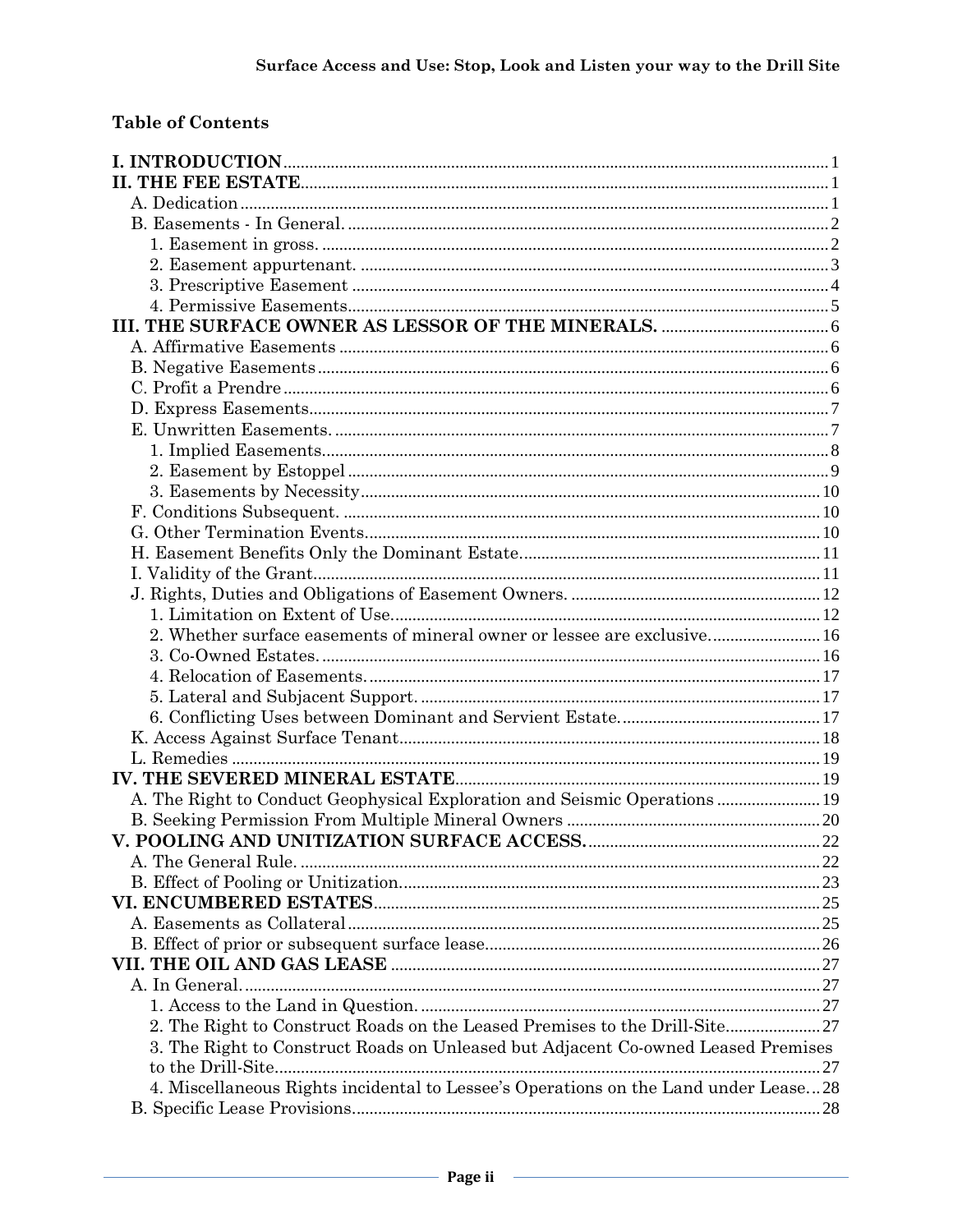| 5. Access Across Adjacent or Nearby Tracts to the Drill-Site Tract31 |  |
|----------------------------------------------------------------------|--|
| 6. Use of Surface In Connection with Operations on Other Premises33  |  |
|                                                                      |  |
|                                                                      |  |
|                                                                      |  |
|                                                                      |  |
|                                                                      |  |
|                                                                      |  |
|                                                                      |  |
|                                                                      |  |
|                                                                      |  |
|                                                                      |  |
| XIV. APPENDIX "D"                                                    |  |
| TRANSPORTATION CODE TITLE 6. ROADWAYS SUBTITLE C. COUNTY ROADS       |  |
| AND BRIDGES CHAPTER 251. GENERAL COUNTY AUTHORITY RELATING TO        |  |
|                                                                      |  |
|                                                                      |  |
| MARKING BOUNDARY AS NOTICE TO CRIMINAL TRESPASSERS and               |  |
|                                                                      |  |
|                                                                      |  |
| THEORETICAL MODEL OF ESTIMATING DAMAGES OF OIL AND GAS ACTIVITIES    |  |
|                                                                      |  |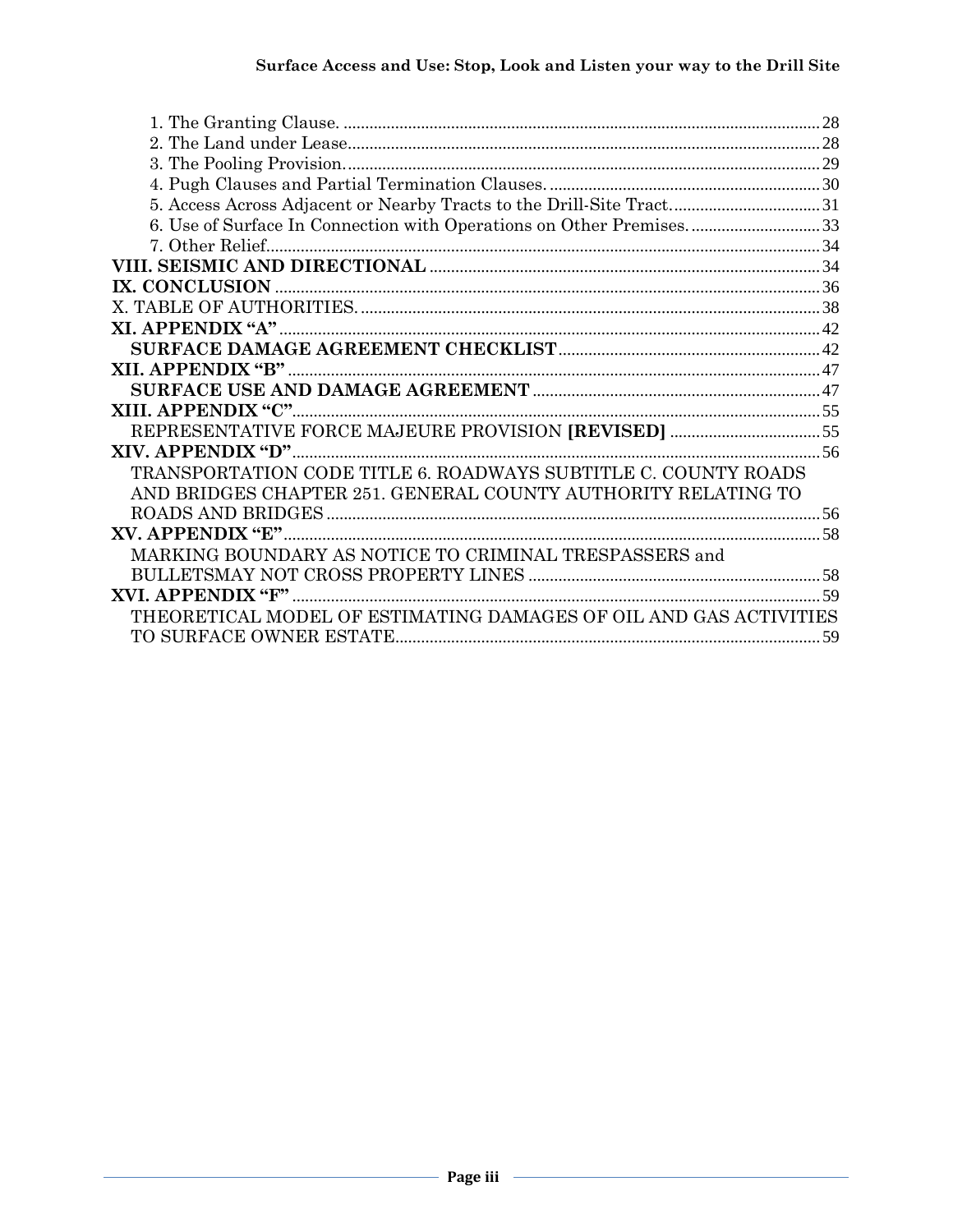# **Surface Access and Use**

How do you get there from here? Use the real property of another for access through easements, licenses, leases and other lawful means.

**"… Wherever you go, there you are."** — Thomas a Kempis, Imitation of Christ, ca. A.D. 1440

# **I. INTRODUCTION**

An easement is the right to use the real property of another. The right is often described as the right to use the land of another for a special purpose. Unlike a lease, an easement does not give the holder a right of "possession" of the property, only a right of use. It is distinguished from a license that only gives a personal privilege to do something on the land of another. An example of a license is the right to park a car in a parking lot with the consent of the parking lot owner. Licenses can be terminated by the property owner much more easily than easements which are, once given or acquired irrevocable for their term.

Easements may be public or private. A private easement is limited to specific individuals or entities such as the owner of adjoining land. A public easement grants the right to a large group of individuals or to the public such as the easement on public streets and highways or the right to navigate a river.

# **II. THE FEE ESTATE**

# A. Dedication

A roadway or street is "dedicated" when the street or roadway is set apart for the public use for a passageway. For a dedication to occur, the elements necessary are (1) an intention of the landowner to devote his land to public use; (2) a manifestation of the landowner's intention through his words or acts, and a communication to the public or some portion and (3) an acceptance of the property by the public. King v. Walton, 576 S.W.2d 460, (Tex. Civ. App.-- San Antonio 1979, writ ref'd n.r.e.). Whether property is dedicated is a question of fact, and it may be implied from the owner's conduct. Vicardi v. Pajestka, 576 S.W.2d (Tex. 1978). There need not be an express acceptance by the public; rather, an implied acceptance by the public is sufficient. Gilder v. City of Brenham, 67 Tex. 345; 3 S.W. 309 (Tex. 1887). If an intention to dedicate has been shown, then the public use of the land constitutes a completed dedication. City of San Antonio v. Grand Jean, 91 Tex. 430; 41 S.W. 477 (Tex. 1897).

Case law requires no specific acts by the dedicating party, but requires acts sufficient to evidence the intention to dedicate the roadway to public use, and the intention to dedicate must be shown by something more than an omission or failure to act or acquiescence by the owner. Greenway Parks Home Owners Association v. City of Dallas, 312 S.W.2d 235 (Tex. 1958). The doctrine of dedication, absent a specific statement of dedication, is based upon the principle of estoppel, such that if the open and known acts are of such a character as to induce the belief that the owner intended to dedicate the way to public use, and the public and individuals act upon such conduct, proceed as if there had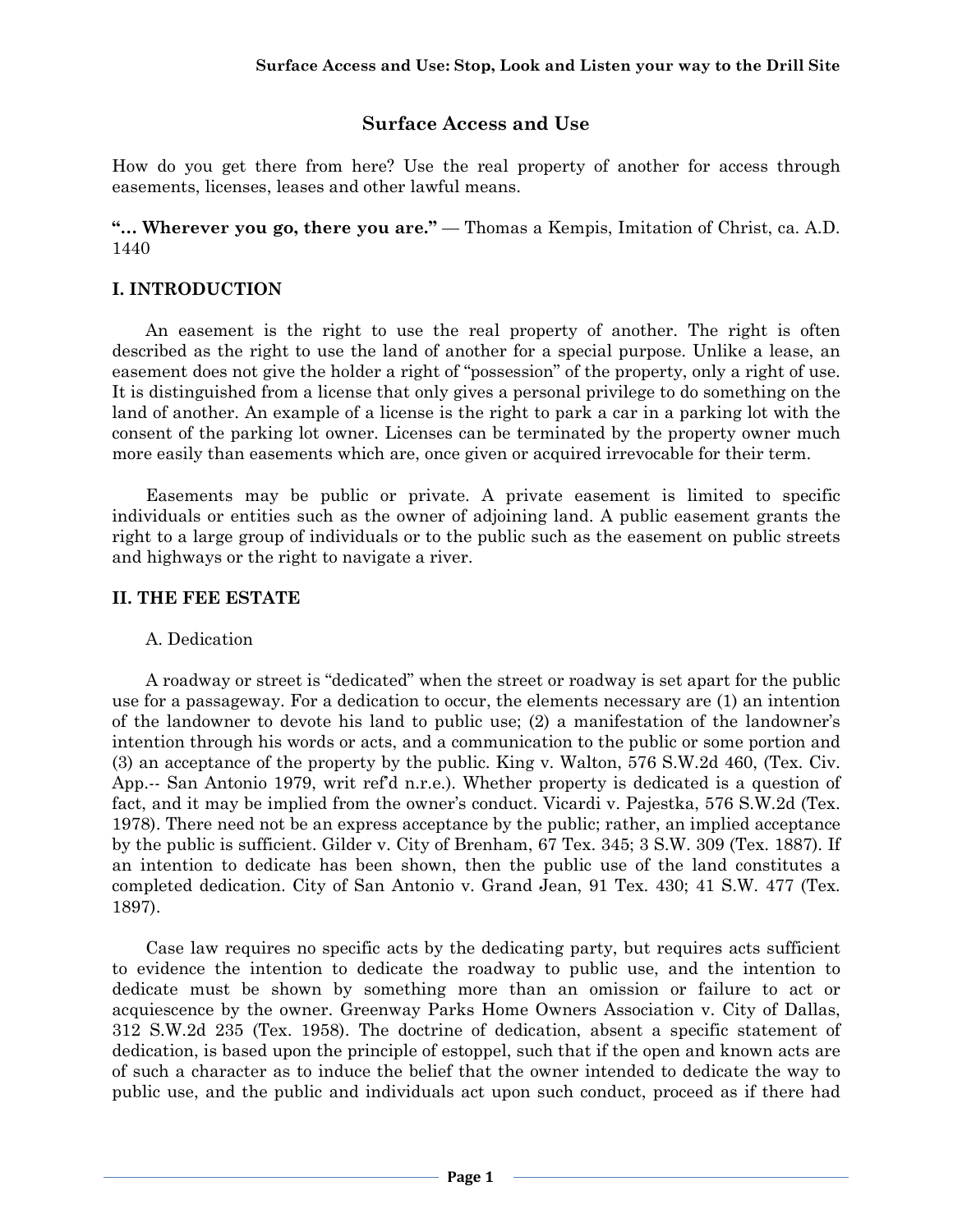been a dedication, and acquired rights which would be lost if the owner could reclaim the land, then the law will not permit the owner to assert there was no intent to dedicate the property. See O'Conner v. Gragg, 339 S.W.2d 878 (Tex. 1960).

In Texas, prescriptive or implied dedications must be exclusive to be hostile. County of Real v. Sutton, 6 S.W.3d 11 (Tex. Civ. App. 1999). A roadway ran through two Texas ranches out to a public road. Litigation ensued when the county government sent the ranch owners a letter claiming public ownership of the roadway and demanding gates locked across the roadway (at one ranch for over twenty years) be unlocked.

The county contended that using a roadway by persons other than the owner cannot be "hostile" if the roadway is concurrently being used by the servient owners. The trial judge imposed a requirement that the use by the prescriptive claimants be "exclusive."

On appeal the court acknowledged some disagreement in the Texas cases on the point, but departed from other appeals courts that had concluded that a prescriptive use can arise when the users are making a use with a claim of right, even though the owners are making a concurrent use.

To evaluate the claimed implied dedication, the court analyzed uses of the roadway of both a private and public (though permissive) nature. Although Texas had abolished the common law doctrine of implied dedication in 1981, the County could proceed with its claim of implied dedication, but only as it applied in 1981 just prior to the doctrine's abolition. Since the evidence presented equal inferences of both private and public ownership, the County did not meet the requirement that "some evidence" supported the jury's findings that the County had acquired title through implied dedication. This holding occurred even though the County had paid to maintain both private and public roads, so the County's acceptance of maintenance responsibilities of that road over the years constituted no evidence of dedication to the public use.

B. Easements - In General.

There are three common types of easements:

1. Easement in gross.

An easement in gross is attached to an individual person or legal entity rather than a parcel of real estate served by the easement. This easement can be personal (an easement to use a boat ramp) or commercial (an easement given to a pipeline company to build and maintain a pipeline across property). Easements in gross are not favored, and, an easement will not be presumed to be in gross if it can fairly be construed to be an easement appurtenant. Wallace V. McKinzie, 869 S.W.2d 592 (Tex. App.--Amarillo 1993, writ denied). In earlier times, easements in gross were neither assignable nor inheritable, but today, most courts hold commercially-oriented easements in fee are freely alienable.



EASEMENT IN GROSS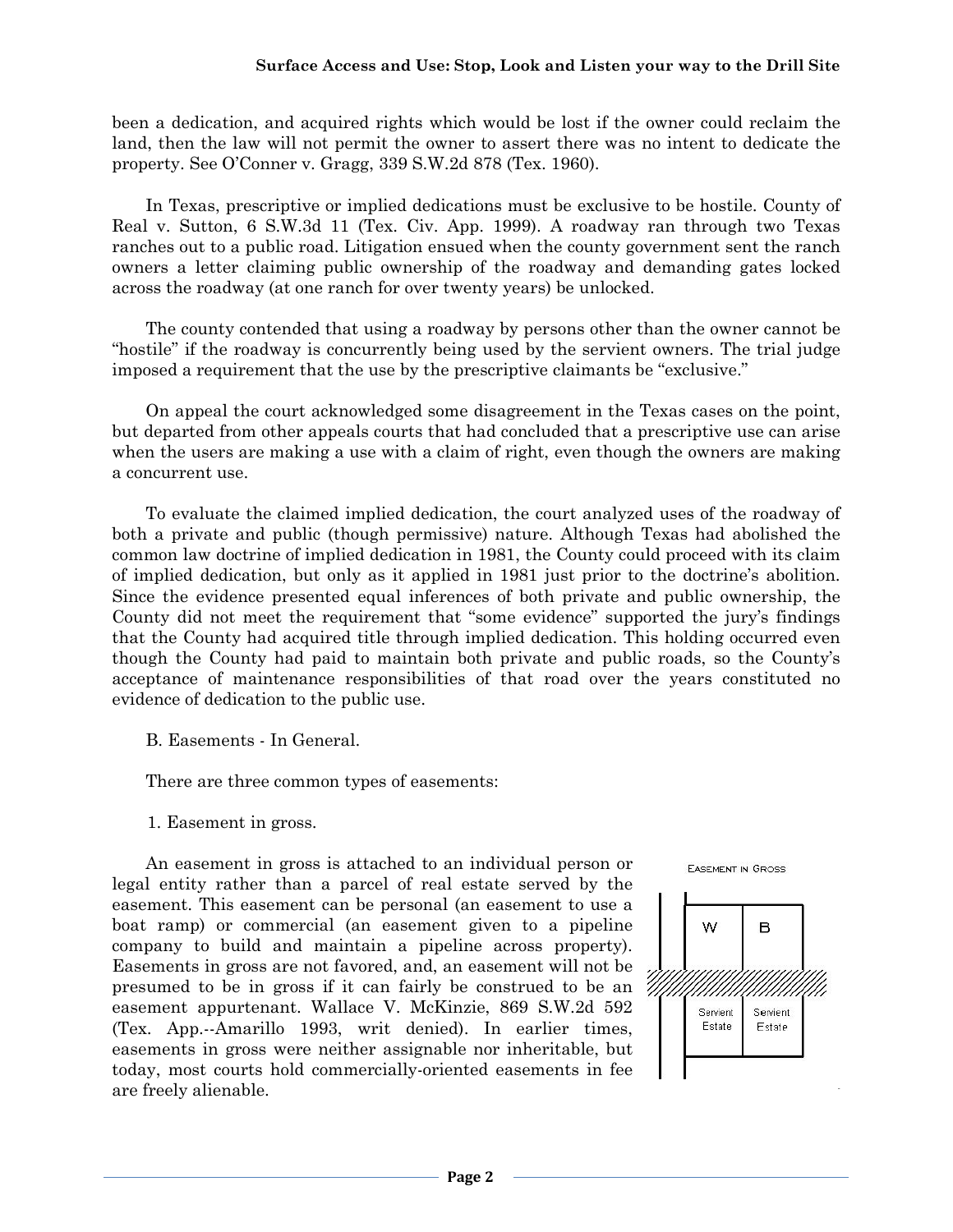An exclusive easement in gross for pipelines may be partially alienated (and partially retained) by the easement holder if the resulting use does not burden the affected land beyond that contemplated in the original grant. Orange County v. Citgo Pipeline Co., 934 S.W.2d 472 (Tex. App. -- Beaumont 1996, writ denied).

The appellate court found that, not only was there no additional burden, but also the original grant's provision for payments for additional lines could work an advantage to the owner of the burdened land.

Although Texas law was far from certain on the question of the assignment and division of easements in gross, the court distinguished many Texas cases in its effort to clarify the law and come up with a clear rule. The court concluded that the grantor of an exclusive easement surrenders all rights to conduct the activities in the easement. While this may be a good conclusion regarding pipeline easements, other courts might quarrel with this degree of exclusivity as to easements of a more general character, such as access easements

Even though there was no statement in the granting instruments that the rights conferred were exclusive, the court concluded they were, based upon more general language that arguably would not compel the same construction in a different context:

"Both of the easement grants in this case contain language that retains in the grantor the full use and enjoyment of the premises, "except for the purposes hereinbefore granted to the said Grantee ..." Because [grantor] did not retain the use of the premises for pipeline purposes, we conclude that the easement in question is an exclusive easement."

On the basis of this reading, the court proceeded to the conclusion that the easement owner, with exclusive rights, had the right to apportion those rights among others. The court also stressed that the easement provided for additional compensation to the servient owner for additional pipelines.

"Under this exclusive easement, [grantor] receives payment for every additional pipeline. Consequently, the increase in use is advantageous to it. Therefore, as previously noted, there is a strong inference that the easement was intended in its creation to be apportionable. Id. We find this authority from the Restatement of Property to be consistent with the principles of law as previously set forth in this opinion."

The court also distinguished other troublesome Texas cases because they did not involve such compensation rights. It remains unclear, following this opinion, whether an exclusive commercial easement that does not involve a separate payment per unit of use would be viewed as divisible and assignable.

2. Easement appurtenant.

An appurtenant easement belongs to the owner of the land that benefits from the easement. This is the dominant tenement, which is the plot of land to which the benefit an appurtenant easement is attached. Second, there is the servient tenement, which is the plot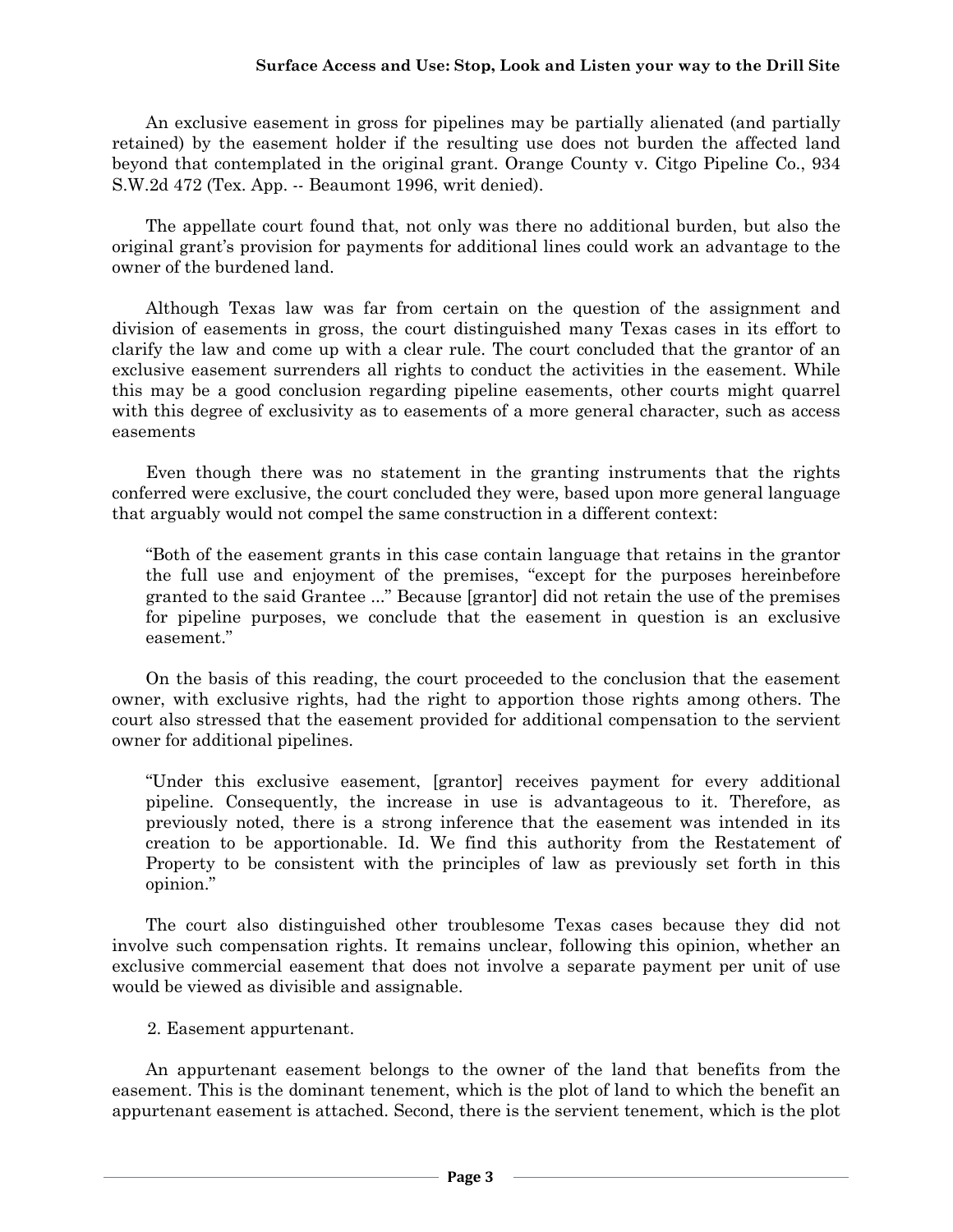of land which bears the burden of the easement.

An example of an easement appurtenant would be an easement allowing you to drive over your neighbor's property to reach your property.

An appurtenant easement attaches to a tract of land. Whoever owns a tract has the right to cross another's land for access. The tract being crossed is the servient estate. The tract being served is the dominant estate. When the title is transferred, the easement typically remains with the property.

### 3. Prescriptive Easement.

Easements by prescription, also called prescriptive easements, are implied easements that give the easement holder a right to use another person's property for the purpose the easement holder has used the property for a certain number of years, which varies from state to state. Prescriptive easement doctrine is not the same as adverse possession doctrine, which



allows someone to acquire ownership of the title to a property by asserting possession of the property for the legally required period; in most states, additional requirements apply. In Texas, the adverse possession statute requires the "adverse possessor" to assert possession of the property, have color of title AND pay property taxes for at least three years to benefit from the earliest eligibility for adverse possession. Prescriptive easements are a type of implied easement in that they arise even though they are not expressly created or recorded. Unlike other implied easements, however, prescriptive easements are hostile (i.e., without the consent of the true property owner). Prescriptive easements do not convey the title to that property, only the right to utilize the property for a purpose. They often require less strict requirements of proof than fee simple adverse possession.

Once they become legally binding, easements by prescription hold the same legal weight as written or implied easements. Before they become binding, they hold no legal weight and are broken if the true property owner acts to defend his ownership rights by granting a personal license to the use. If the true property owner acts to defend his property rights during the required time period the hostile use will end, claims on adverse possession rights are voided, and the continuous use time period resets to zero.

Some traits are common to most prescription laws. The use must be open (i.e. obvious to anyone), actual, continuous (i.e., uninterrupted for the entire required time period), and adverse to the rights of the true property owner. The use also must be hostile and notorious (i.e., known to others). Unlike fee simple adverse possession, prescriptive easements rarely require exclusivity. (But see Real v. Sutton, supra).

Government owned property held for common use is immune from prescriptive easements usually, but some other types of government owned property may be subject to prescription in certain instances.

Prescription may also end an existing legal easement. If a servient tenement holder erected a fence blocking a legally deeded right-of-way easement, the dominant tenement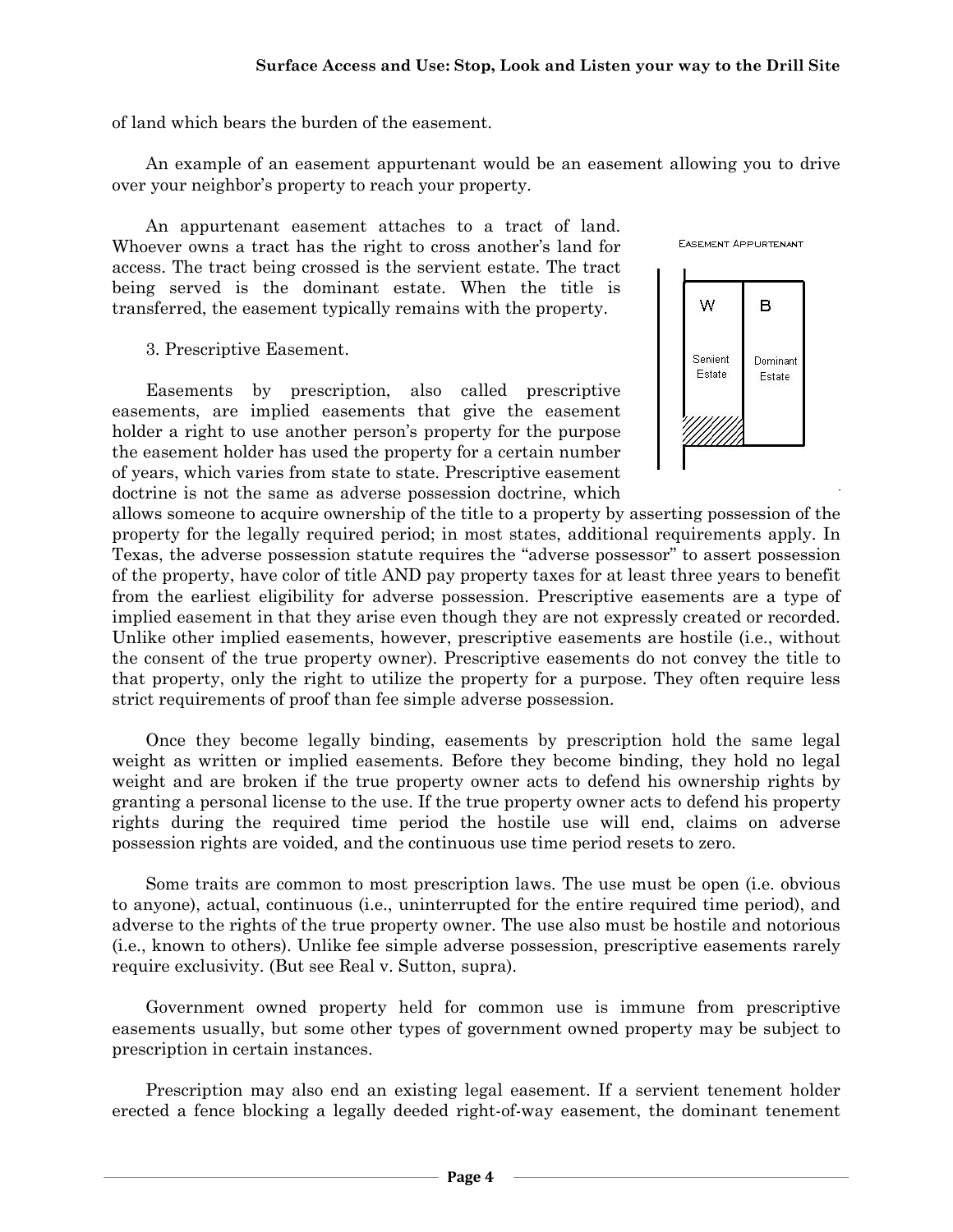holder would have to act to defend his easement rights during the statutory period or the easement might cease to have legal force, even though it would remain a deeded document. Right-of-way for access is among the most common easement by prescription.

Subsequent parties in the same position to the land using the right of way adversely can add up the time to meet the required statute of limitations. This situation is tacking. A prescriptive easement usually need not be exclusive; it can be shared among several successive users.

In Exxon Corporation et al. v. Joyce Schutzmaier 537 S.W.2d. 282 (Tex. Civ. App. -- Beaumont 1976, no writ) Exxon Corporation appealed from a judgment rendered in favor of Joyce Schutzmaier and her husband, which found that an easement existed across Exxon's property for the benefit of the Schutzmaiers, which extended from an express easement, earlier given their predecessors in title, to a public highway.

In 1949, Thomas E. Brawner (Joyce Schutzmaier's father and predecessor in title) purchased 173 acres from V. L. Peterson. This land was adjacent to a tract of land owned by Exxon purchased in two separate conveyances from George L. Dew in 1931 and H. W. Dew in 1932. The Exxon tract is located between Brawner's land and a public highway. The sole means of access from the Brawner tract to the public highway was with a semicircular road, which looped from the highway through Exxon's property and came within 600 feet of Brawner's tract -- the road being Loop Road. To obtain a means of ingress and egress to his property, Brawner obtained from Exxon in 1950 a written easement extending for 600 feet from his property to Loop Road. Brawner used Loop Road without interference for a period of 22 years, at which time he conveyed this land to his daughter and her husband, the Schutzmaiers. At no point does the Brawner tract abut on the public highway or on Loop Road, except on the latter with the express easement.

To establish an easement by implication, it was incumbent upon the plaintiffs to prove (1) there was originally a unity of ownership between the dominant estate [the Brawner tract] and the servient estate [the Exxon tract]; (2) that the use must have been apparent at the time of the grant to the dominant estate; (3) that using the easement was continuous so that the parties intended its use to pass by grant; and (4) that the easement must be reasonably necessary to the use and enjoyment of the dominant estate. See, Drye v. Eagle Rock Ranch, Inc., 364 S.W.2d 196, 207-208 (Tex. 1962); Bickler v. Bickler, 403 S.W.2d 354, 357 (Tex. 1966).

While strict adherence to the four requirements of an implied easement has been criticized, the weight of authority supports such a construction. Westbrook v. Wright, 477 S.W.2d 663, 665-666 (Tex. Civ. App. -- Houston [14th Dist.] 1972, no writ); Johnson v. Faulk, 470 S.W.2d 144, 148 (Tex. Civ. App. -- Tyler 1971, no writ).

### 4. Permissive Easements.

A permissive easement is an authorization to use the land of another. It is essentially a license, which is fully revocable by the property owner. To be completely certain that a permissive easement will not morph into a prescriptive easement, some landowners erect signs stating the grant of the permissive easement or license. Such signs, often found on private roadways, typically state: "This is a private roadway. Use of this road is permissive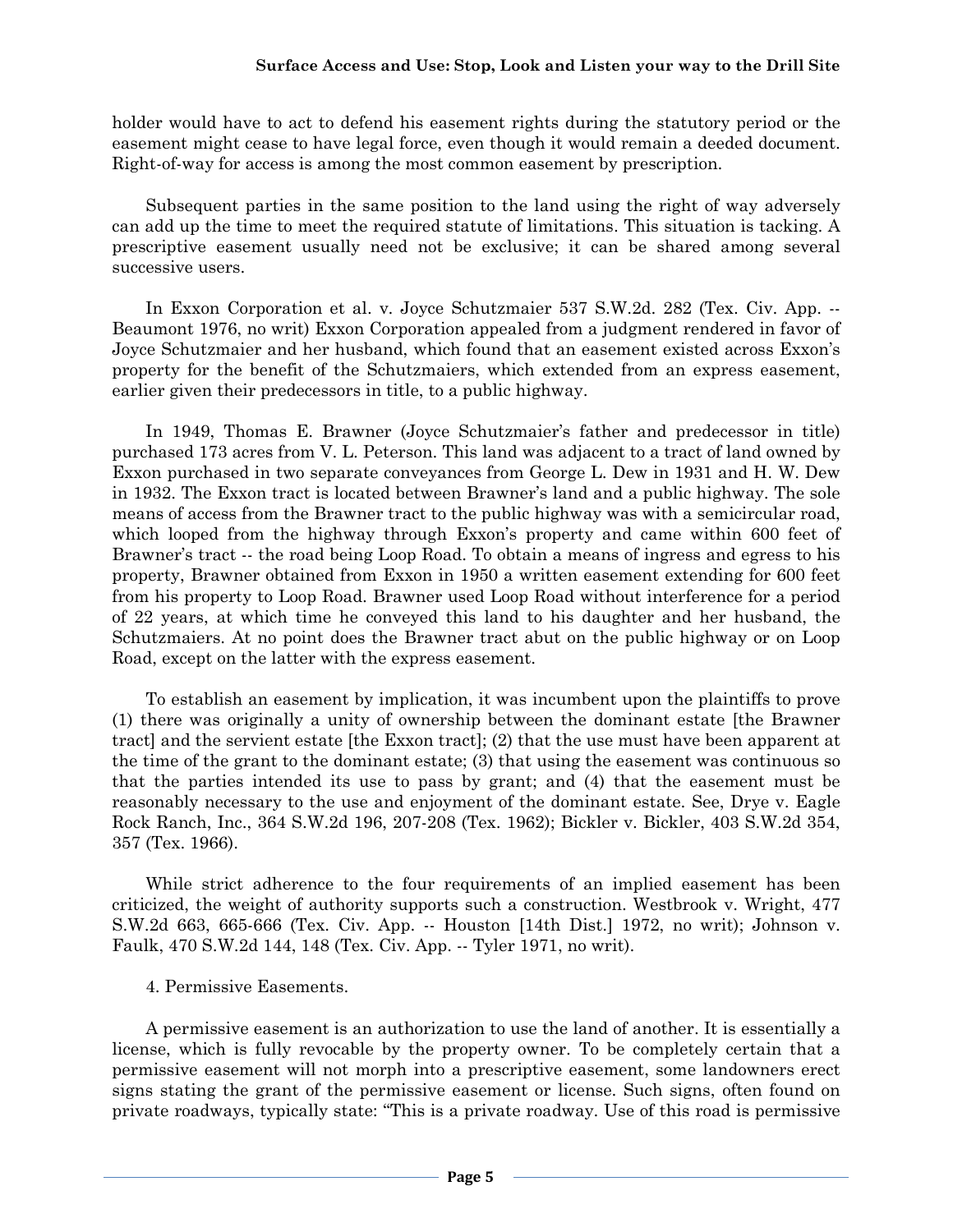and may be revoked by the owner."

# **III. THE SURFACE OWNER AS LESSOR OF THE MINERALS**

If the lessor owns the surface of the drill-site tract, and if he neither expressly limits nor grants to the lessee access rights to the leasehold premises can the lessee use whatever means of access the lessor uses to obtain access to the leasehold premises? This inquiry entails an investigation into the rights of the surface owner to make entry upon his land and, undertaken and conducted properly, it may require an investigation into the title of the tracts which the lessor uses to obtain access to his property, unless the lessor's land borders on a public street or roadway.

If the surface owner has a right of access to his land, it will have been acquired either through a dedication, or an express or implied easement. Following is a discussion of those various means of access and of various characteristics, attributes and limitations associated with those means of access.

### A. Affirmative Easements

An affirmative easement is a requirement to do something, such as allowing another access to or across a certain piece of property. Most easements fall into this category.

### B. Negative Easements

A negative easement is a promise not to do something with a certain piece of property, such as not building a structure over one story high or not blocking a mountain view by constructing a fence. Restrictive easements are also called "negative easements," as their "use" is normally prohibitive, such as a common "non-vehicular access" easement as shown along a main thoroughfare where the governmental entity must restrict access. Therefore a restrictive easement is a condition placed on land by its owner or by government that limits its use, usually regarding the structures which may be built there or what may be done with the ground itself. Restrictive easements are frequently placed on wetlands (i.e., a conservation easement) to prevent them from being destroyed by development.

The primary difference between restrictive ordinances and restrictive easements is local ordinances are discretionary and can be removed and a restrictive easement runs with the property usually forever.

# C. Profit a Prendre

A profit is a special type of easement that permits the profit-holder to come onto the property of another and remove fruits, vegetables, timber and "fugacious minerals" (minerals that are movable) such as gas or oil; by comparison, coal, which does not move, would not be considered a fugacious mineral. The rights of the profit-holder depend on the document that created the profit.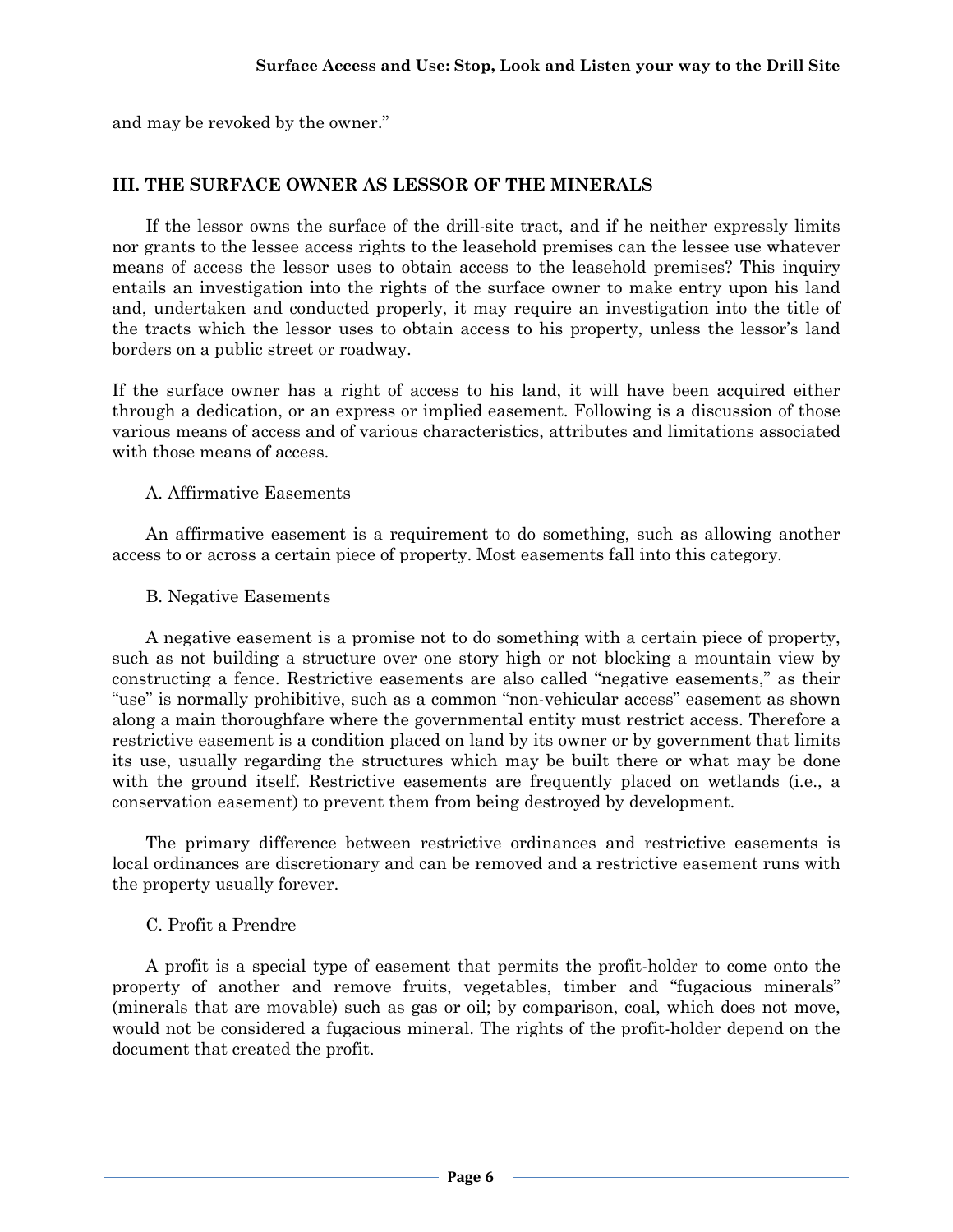# D. Express Easements

An express easement is created by a deed or by a will. An express easement can also be created when the owner of a certain piece of property conveys the land to another but saves or reserves an easement in it. Being interests in land, easements fall within the scope of the Statute of Frauds and can only be expressly created by deed or grant. Miller v. Babb, 263 S.W. 253 (Tex. Comm'n App. 1924, opinion adopted).

The typical oil and gas lease and mineral grant (or reservation) and an occasional royalty grant (or reservation) will expressly provide for certain easements of the lessee or mineral or royalty owner in the surface. The scope of such express easements varies considerably. A royalty owner may be given an easement of ingress and egress to well locations so he may inform himself concerning the state of exploration, development and production operations. Mineral owners and lessees are usually given more extensive easements because their operations require using the surface for a well site or sites, machinery, pipelines and roads.

Regardless of the rights afforded the mineral owner under either an express or implied easement, increasingly governmental entities at all levels are regulating land use, including mineral extraction activities. Where such surface regulation becomes "excessive," mineral owners have brought inverse condemnation claims with varying degrees of success.

An occasional instrument provides that the mineral or royalty owner or lessee shall have no surface easements. The oil and gas in place can be removed only with surface operations on other premises or by pooling the property.

Compensation to the surface owner for damages caused by oil and gas exploration on premises owned by a state or other political subdivision is required under some statutes. Several states have enacted surface damages acts requiring operators to compensate surface owners for future use of land, the market value of crops destroyed and diminution in the value of the surface.

Under the usual rules applicable to the relationship of the owners of dominant and servient estates, the owner of the dominant estate, that is, the mineral owner or lessee, must enjoy his easements with due regard to the interests of the owner of the servient estate, that is, the surface estate. There is substantial evidence of an increasing concern for the interests of the owner of the servient surface estate.

# E. Unwritten Easements.

If dedicated roadways, express easements or public rights of way are not available, an unwritten easement may be. One caution, however, in dealing with any type of easement other than an express easement there may be a problem of proof of the elements necessary to establish the easement claimed. An example of the difficulty which can be encountered in proving unwritten easements is the recent case of Heard v. Roos, 885 S.W.2d 592 (Tex. App.--Corpus Christi 1994, no writ), wherein the plaintiff attempted to establish an easement across lands of adjoining land owners which involves facts which occurred beginning over 70 years ago, the Corpus Christi Court of Appeals upheld the trial court's judgment in favor of the defendant and denied plaintiff access both under theories of an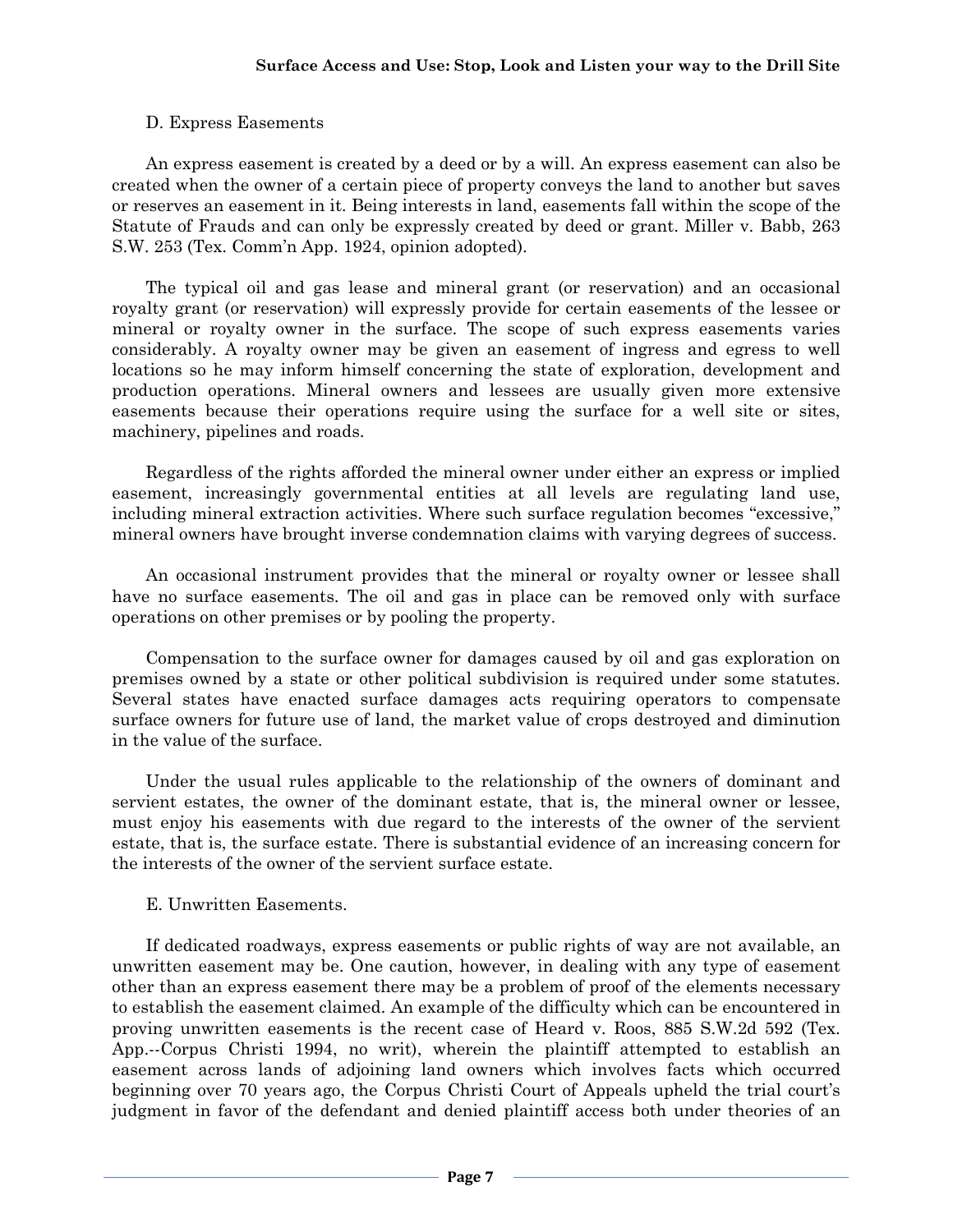implied easement and easement by necessity, because the plaintiff failed to present evidence to support either of his theories .

1. Implied Easements.

At common law certain distinctions were drawn between the implication of easements with the conveyance of the alleged dominant premises (implication of easements by way of grant) and in the case of the conveyance of the alleged servient premises (implication of easements by way of reservation). The courts appeared more ready to imply an easement by way of grant than by way of reservation because of the constructional preference for construing deeds in favor of the grantee. Application of these common law principles to the conveyance or reservation of interests in minerals would mean that the courts would be less likely to imply surface easements in favor of a grantor who retains the alleged dominant estate (that is, where a grantor conveys the land, excepting or reserving an interest in the minerals) than in favor of a grantee granted the dominant estate (that is, where a grantor conveys an interest in the minerals, retaining an interest in the surface).

The courts of most oil producing states have apparently adopted this conclusion; the matter is rarely discussed in the opinions although surface easements have been implied both with grants and in reservations of interests in minerals. The instrument creating the mineral, royalty or leasehold interest may be completely silent concerning surface easements. In such case it has been held such surface easements are implied as will permit the lessee or mineral owner to enjoy the interest conveyed. Hence, the lessee or mineral owner, by implication, may use the surface of the land as is reasonably necessary for exploration, development and production of minerals.

One form of unwritten easement is the implied easement or easement by implication. As stated by the Texas Supreme Court in Drye, 364 S.W.2d 196, certain requirements exist before a court may find an easement by implication to be in effect. Those requirements are:

(a) The use must be apparent and in existence at the time of the grant. A road into or out of the granted area, a stairway to a second story dwelling, a party wall, a drain or aqueduct.

(b) Its use must have been continuous - so that the parties must have intended its use pass by the grant. Sometimes, the view is taken the use is 'continuous' if no further act of man is necessary to its continuous existence; i.e. neither the grantor nor anyone for him will have to perform any act in order that the grantee may obtain the benefit of the alleged easement. Included within the concept of 'continuous' is that degree of conspicuousness and apparentness that indicates permanency.

(c) Its use must be necessary to the dominant estate. A water or sewer line into the granted estate; a drain from the land; a way to and from the estate granted; light and air; lateral support; and it has been held often, water. In the great majority of the cases in which easements have been implied, the necessity has been economic or physical necessity for the land rather than some merely desirable right for the occupant of the land.

Further elaborating on the meaning of the requirement that an implied easement must be "continuous," Justice Greenhill explained that a "discontinuous easement" requires the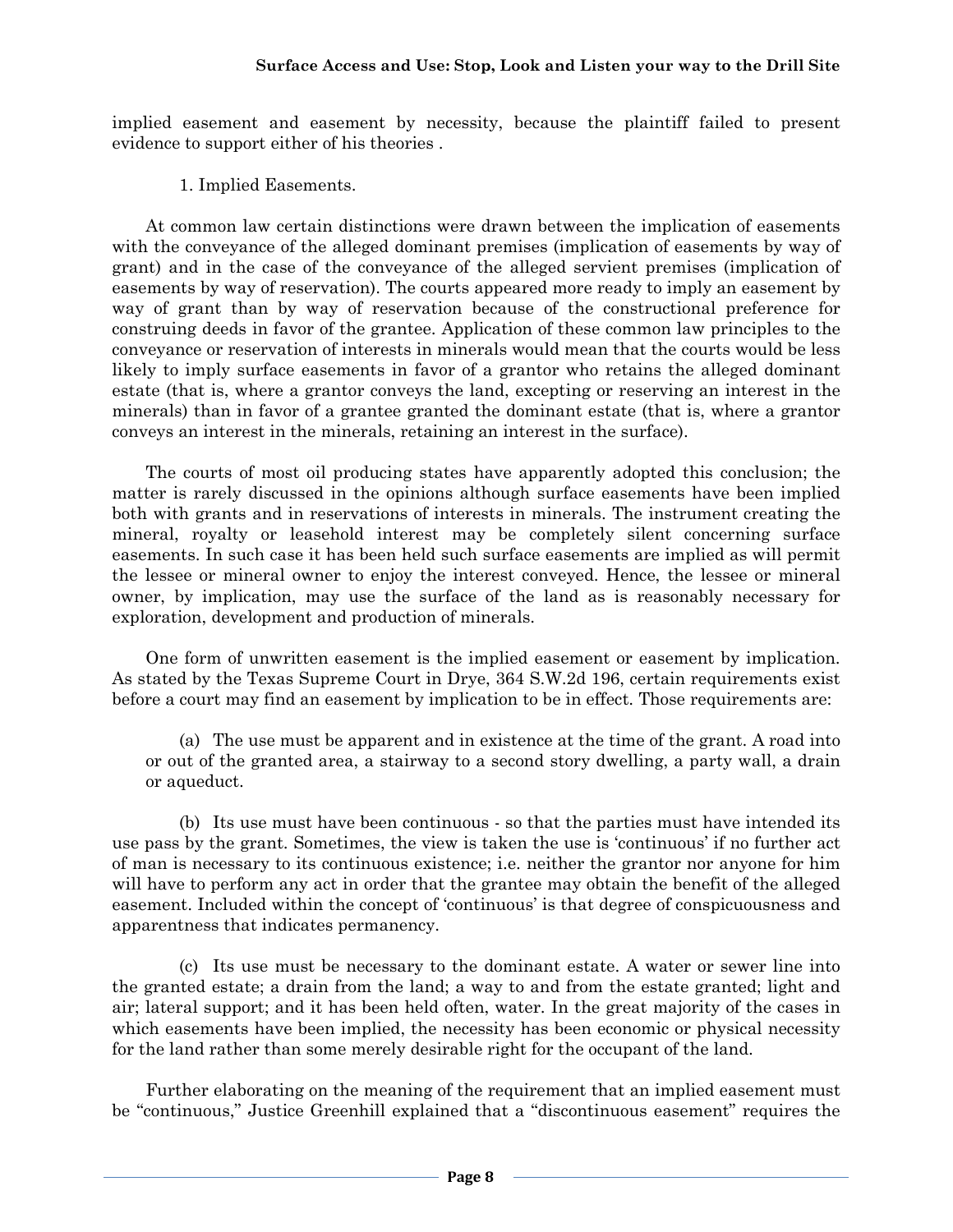act of man to complete it. Likewise, regarding the necessity, the court referred to Mitchell v. Castellaw, 151 Tex. 246; 246 S.W.2d 163 (Tex. 1952), and explained the requirement is one of strict necessity rather than "reasonable necessity," for the reason that courts do not lightly hold the grantor to convey more than stated in his deed. Finally, regarding the "apparentness," the court indicated that "some degree of definiteness in the scope or extent of the interest is essential to its recognition as an interest in land or a property interest," referring to an example given in the Restatement of Property as follows:

"An example of the first sort [definite] is the right of way with prescribed boundaries, of the second [indefinite], the privilege of strolling at pleasure through a field. . . . When a use has not the degree of definiteness necessary to the creation of an easement, the privilege to make it can be nothing more than a license."

2. Easement by Estoppel

One who attempts to create an easement by estoppel must show that:

- (a) a representation must have been communicated to the promisee,
- (b) it must have been believed, and

(c) there must have been reliance upon such communication. Doss v. Blackstock, 466 S.W.2d 59, 61 (Tex. Civ. App. -- Austin 1971, writ ref'd n.r.e.).

But the doctrine of easement by estoppel (or estoppel in pais as sometimes referred to) has not been applied with the same strictness and conclusiveness as easements by implication. As has been said by the Supreme Court, "The exact nature and extent of the doctrine of estoppel in pais have not been clearly defined." Drye v. Eagle Rock Ranch, Inc., (364 S.W.2d at 209). In certain situations, some have suggested that the cases should more properly be based upon constructing the surrounding circumstances. Drye v. Eagle Rock Ranch, Inc., supra.

In North Clear Lake Development Corp. v. Blackstock, 450 S.W.2d 678 (Tex. Civ. App. - - Houston [14th Dist.] 1970, writ ref'd n.r.e.), the court, in finding an easement by estoppel, also considered that improvements made were permanent and substantial, that such improvements were open and obvious to the owner of the servient estate, that the servient estate had constructive notice of the activities of the dominant estate holders, and that such use and improvements had the tacit consent of the servient estate owners because there was no complaint made when the improvements were constructed.

A party who obtains an easement is not entitled to use all means of access to their property by way of the servient estate. "The use of such an easement is limited to those uses which are reasonably necessary and convenient and as little burdensome to the servient estate as possible, for the use of the right granted." Bland Lake Fishing and Hunting Club v. Fisher, 311 S.W.2d 710, 717 (Tex. Civ. App. -- Beaumont 1958, no writ); Coleman v. Forrister, supra (514 S.W.2d at 903); see also, Parshall v. Crabtree, 516 S.W.2d 216, 219 (Tex. Civ. App. -- San Antonio 1974, writ ref. n.r.e.).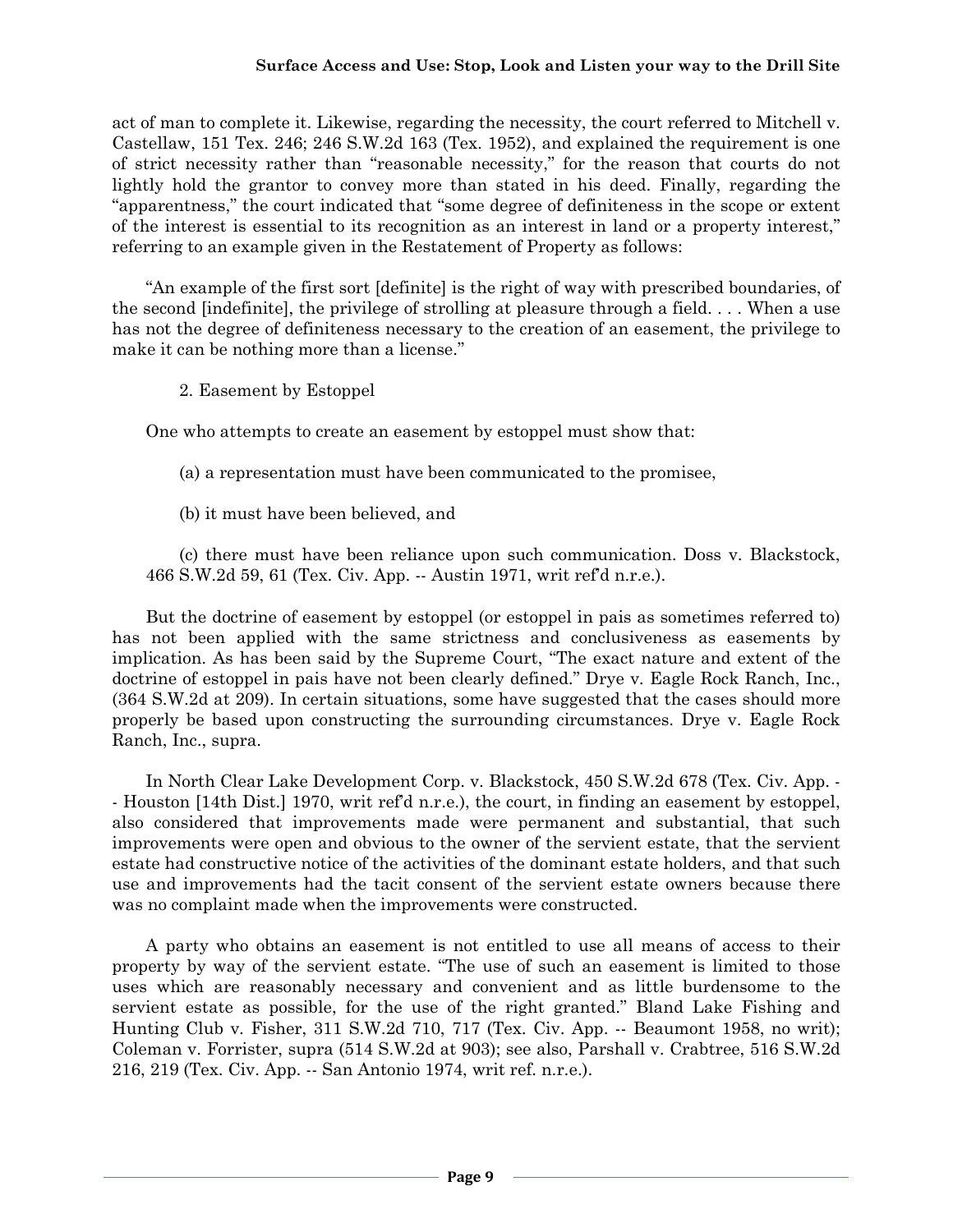# 3. Easements by Necessity

The courts will find an "easement by necessity" if two parcels are so situated that an easement over one is strictly necessary to the enjoyment of the other. The creation of this sort of easement requires that at one time, both parcels of land were joined as one or were owned by the same owner. That using the easement is a necessity and the necessity existed when the two estates were severed. Estate of Waggoner v. Cleghorn, 378 S.W.2d 47 (Tex. 1964). Prior use of the easement, however, is not required. The most common example of an easement by necessity is landlocked property, so access to a public road can only be gained by having a right of way over an adjoining parcel of land. The legal theory is the landlocked parcel was accidentally created, and the owner forgot to include an easement appurtenant to reach the road.

Similarly, parcels without access to a public way may have an easement of access over adjacent land, if crossing land is necessary to reach the landlocked parcel. There is an implied easement arising from the original subdivision of the land for continuous and obvious use of the adjacent parcel (e.g., for access to a road, or to a source of water). This easement is extinguished upon termination of the necessity (like if a new public road is built adjacent to the landlocked tenement). An easement by necessity is distinguished from an easement by implication in that the former easement arises only when "strictly necessary," whereas the latter can arise when "reasonably necessary."

However, the landlocked owner might be required to obtain a license for a new commercial use or to cause damage during access (e.g., a logging road or blazed trails). Some states, also, frown on granting easements by necessity when the need was created by the owner's own actions, say, by selling off plots of land resulting in a landlocked parcel.

Some U.S. state statutes grant a permanent easement of access to any descendant of a person buried in a cemetery on private property.

F. Conditions Subsequent.

An easement subject to a condition subsequent, such as failing to use the easement for a stipulated period of time or for the purposes named within the time mentioned, will terminate upon the occurrence of the condition subsequent, Smith v. Shuler, 258 S.W.2d 158 (Tex. Civ. App.--Eastland 1953, no writ), although, normally, the grantor's reentry or equivalent action is necessary to terminate the easement. Vincent v. Gurley, 27 S.W.2d 260 (Tex. Civ. App--Waco 1930, no writ). Similarly, case law holds that if the language of the grant gives the grantee and express right over the one used, such right would still exist notwithstanding exercising a lesser privilege. Knox v. Pioneer Co., 321 S.W.2d 596 (Tex. Civ. App. -- El Paso 1959, writ ref'd n.r.e.).

# G. Other Termination Events.

Express easements can also be subject to termination by other means such as by foreclosure of a superior mortgage or deed of trust, loss through adverse possession of the servient estate, abandonment of the easement, change in use amounting to an abandonment (Jones v. Fuller 856 S.W.2d 597 [Tex. App.--Waco 1993, no writ]) and completion of the purpose for which the easement was granted.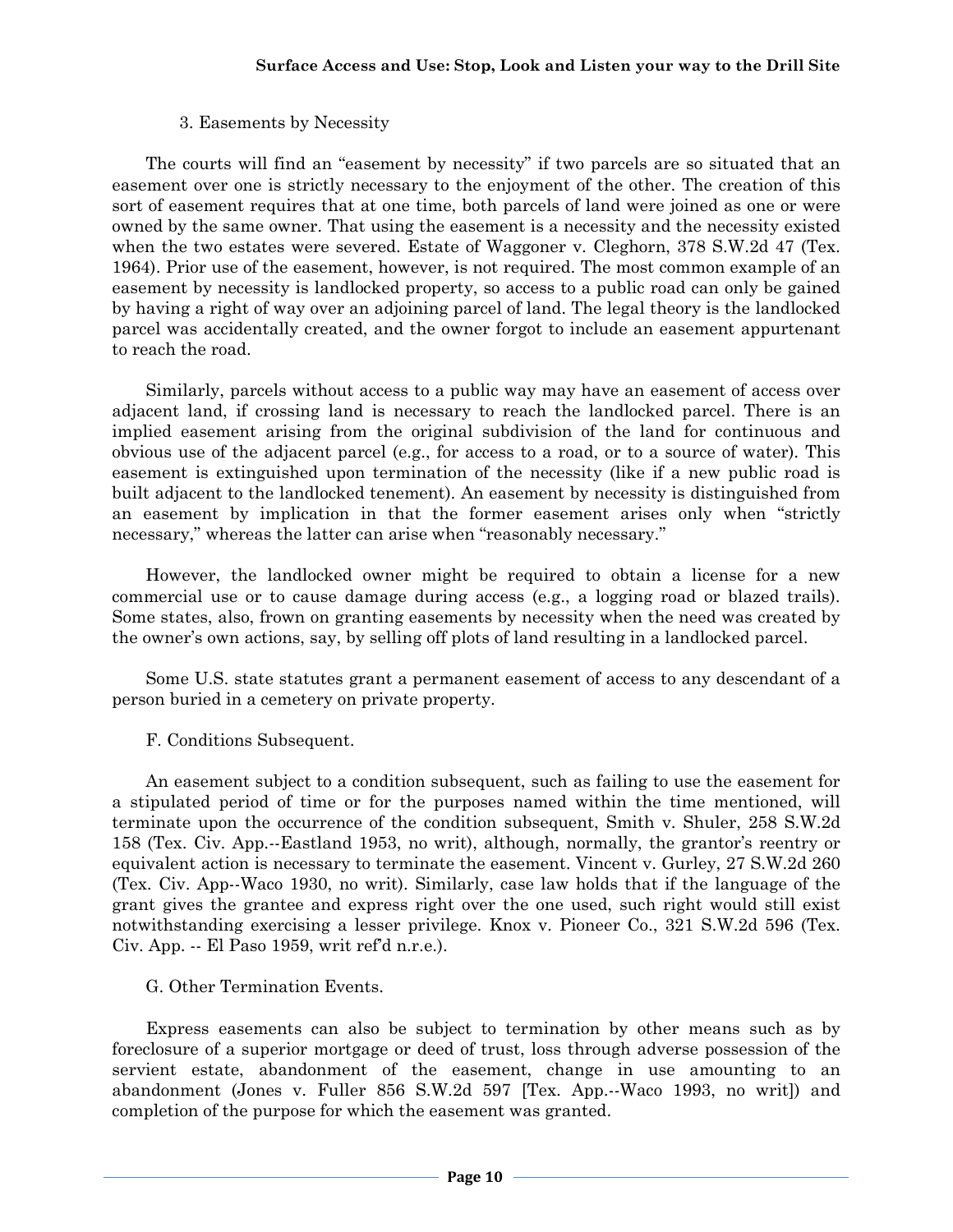Unlike other types of interests in land, easements may be terminated by abandonment under certain circumstances. Stating a desire to abandon the easement is not be enough. Words alone legally cannot constitute abandonment. However, if the easement holder intends to abandon an easement and also takes actions which manifest that intent, that shows abandonment of the easement, and it can be terminated. One action that qualifies as manifesting intent is non-use of the easement for an extended period of time, despite the holder of the easement's having had an extended period of access to the easement.

H. Easement Benefits Only the Dominant Estate.

One trap for the unwary lies in failing to ascertain the identity of the dominant estate. The roadway may run to the land, but if the easement does not create a right of passage to the land, then access will be denied. As stated by the Texas Supreme Court in Bickler v. Bickler, 403 S.W.2d 354 (Tex. 1966), quoting from 2 Thompson on Real Property, 1961 Replacement Edition:

"Rights of way granted or reserved are appurtenant to the dominant estate, and can be used only for the purposes of that tenement.... One having a right of way appurtenant to specific land cannot lawfully use the way to reach another tract owned by him to which the way is not appurtenant.... The way is granted for the benefit of that land, and its use is limited to such land. Its use cannot be extended to other land, nor can the way be converted into a public way without the consent of the owner of the servient estate."

For instance, an easement which exists across Whiteacre for the benefit of Blackacre may not be used (without express authority) to benefit Greenacre which lies adjacent to Blackacre. Although using the easement across Whiteacre may access Blackacre, the easement may not be used to access Greenacre by way of Blackacre. For an example of this situation, see Storms v. Tuck, 579 S.W.2d 447 (Tex. 1979), wherein the Texas Supreme Court held that the owners of Whiteacre, in the above situation, would be entitled to an injunction permanently restraining the owner of Blackacre from utilizing the easement across Whiteacre to obtain access to Greenacre.

I. Validity of the Grant.

One practical problem with express easements is that the title information for evaluation of the easement may not be readily at hand since the servient estate may not be a part of the "subject lands." Absent a separate examination, the validity, nature and existence of, and extent of, the easement may be taken for granted. This leads to potential problems When, for one reason, the grantor of the easement did not have the authority to execute the easement, as when the party executing the easement grant may not have had the authority when acting in a representative capacity, to grant the easement. Another concern would be in the situation in which there are co-tenants and less than all of the cotenants have joined in the execution of the easement grant. See Elliott v. Elliott, 597 S.W.2d 795 (Tex. App.--Corpus Christi 1985, no writ). Finally, in certain rare situations, an express easement, although valid may be void if it contravenes a statute or is against public policy. Carrithers v. Terramar Beach Community Improvement Association, 645 S.W.2d 772 (Tex. 1983), cert. denied, 464 U.S. 981 (1983).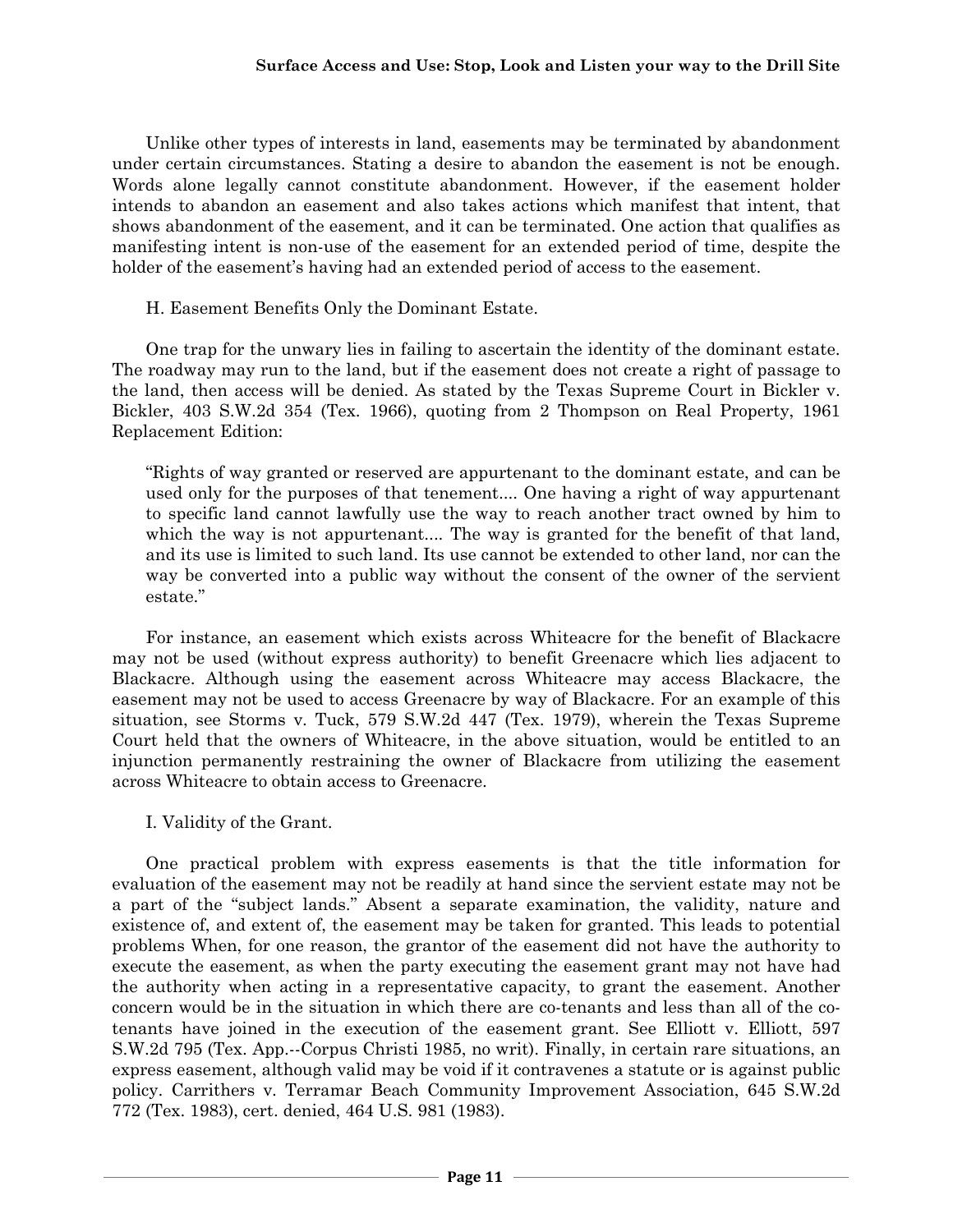J. Rights, Duties and Obligations of Easement Owners.

Assuming an easement has been established in favor of the surface owner, either an express easement or otherwise, there are certain rights and restrictions related to the ownership of an easement.

1. Limitation on Extent of Use.

The easement documents should always be reviewed for limitations on use even though misuse alone does not constitute a premise for termination of an easement. Perry v. City of Gainesville, 267 S.W.2d 270 (Tex. Civ. App.--Fort Worth 1954, writ ref'd n.r.e.). Misuse is, however, grounds for injunction, and the owner of the servient estate will be entitled to enjoin unauthorized use of the property.

As expected, an easement owner's right to use the servient estate implies a grant of unlimited reasonable use such as is reasonably necessary and convenient and as little burdensome as possible to the servient owner. Coleman v. Forrister, 514 S.W.2d 899 (Tex. 1974). In express grants, the language of the grant and any limitations will limit the extent of use to which the owner of the dominant estate may subject the servient estate. See Phillips Natural Gas Co. v. Cardiff 823 S.W.2d 314 (Tex. App.--Houston [1st Dist.] 1991, writ denied). With unwritten easements, the use will be limited to that reasonably necessary and convenient. Mere convenience to the owner of the dominant estate will not support using a means of access over the servient estate and that the means must be reasonably necessary as opposed to merely convenient. Exxon Corporation v. Schutzmaier, 537 S.W.2d 282 (Tex. App.--Beaumont 1976, no writ). See also Parshall v. Crabtree, 5 16 S.W.2d 216 (Tex. Civ. App.--San Antonio 1974, writ ref d n.r.e.), and Sisco v. Hereford, 694 S.W.2d 3 (Tex. App.--San Antonio 1984, writ ref'd n.r.e.). Although the language in the above case appears to conflict with the language of the supreme court in the Coleman case as regards the ability of the owner of the surface estate to use a means which was "convenient" as opposed to "necessary," the case should be helpful in bringing to light the fact that when the use is not "reasonably necessary," the courts will probably be very reluctant to allow the use to continue unless there is an express grant and the language in the grant clearly supports such use.

The case of Allen v. Keeling, 615 S.W.2d 253 (Tex. 1981), stands for the proposition that when an easement is established by prescription; the easement is not limited to the beaten path used, but includes the land, where reasonably available for drainage ditches, repairs, and the convenience of the traveling public. See also Robinson Water Company v. Seay, 545 S.W.2d 253 (Tex Civ. App.--Waco 1976, no writ); Haby v. Hicks, 61 S.W.2d 871 (Tex. Civ. App.--San Antonio 1933, no writ).

Occasional cases have found an excessive use of surface easements by the owner of minerals or a lessee but such instances are relatively rare. Excessive use has been found by:

Constructing a system of roads to well locations in excess of the reasonable needs of the lessee; occupation of more surface than was reasonably necessary for the full enjoyment of the minerals; maintenance of pumping units over seven feet in height interfering with the landowner's use of an automatic sprinkler system; negligent conduct with equipment which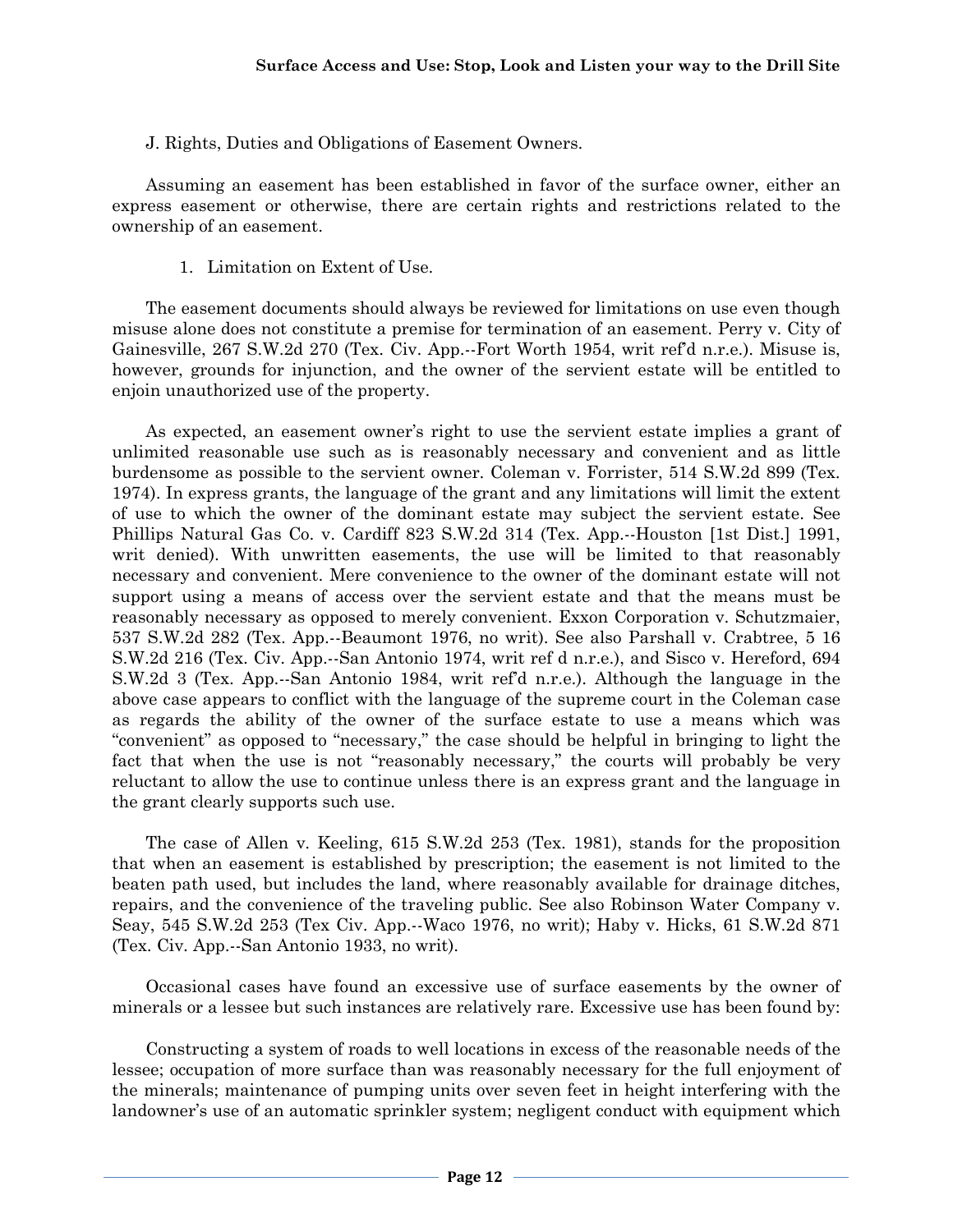has outlived its usefulness and has become so deteriorated it is no longer fit for the use to which it is being put inflicting surface damage from leaking oil; taking water when not authorized or over the amount authorized to be taken; and use of a portion of the surface with operations on other premises.

An occasional case has awarded damages to the surface owner for surface use by the mineral owner or lessee without indicating in what respect the particular use was viewed as excessive. There may be excessive use of easements when a mineral owner or lessee uses a portion of the surface with the enjoyment of his mineral rights in other land even though no more surface is taken by the lessee for his joint operation of the demised premises and the adjoining premises than would have been required for his operations on the demised premises alone. In such instances only nominal damages would be recoverable in an action of trespass; under such circumstances the surface owner may seek to enjoin the excessive use or seek to recover the value of use and occupation. Normally the owner of the servient premises may protect himself from excessive use of easements by self-help, an action in trespass or an appeal to equity for an injunction. The burden of proof is initially upon the person asserting excessive use.

Violation of conservation agency rules or regulations governing surface use may provide the basis for a negligence per se claim by the surface owner. Where the negligence per se doctrine is not applicable, whether a trespass occurs does not require using expert testimony, since lay testimony determines the reasonableness of the surface use. To claim that a trespass occurs, the surface owner must show the mineral owner's conduct is unreasonable and outside the scope of the express or implied easement of surface use.

There is authority for a so-called "accommodation doctrine," requiring that the needs of the surface use be accommodated by the dominant estate when there is available to the mineral owner an alternative non-conflicting use of the servient premises. The burden of proof in this issue is upon the surface owner.

Texas blazed the trail in developing accommodation theory by advancing the prototypical doctrine in Getty Oil Company v. Jones, 470 S.W.2d 618 (Tex. 1971). Jones, the surface owner, used a self-propelled irrigation system requiring seven feet of surface clearance to water his cotton fields. Getty Oil, one of several mineral owners, installed two oil pumps exceeding seven feet in height that obstructed the operation of Jones' machine. Two other oil companies produced oil from underneath Jones' land without interfering with his irrigation system: Amerada Petroleum used hydraulic pumping units only a few feet high, and Adobe Oil sunk beam-type units similar to those used by Getty into concrete cellars to provide clearance for Jones' system. The lease granting out Getty's mineral estate did not specify the type of oil pumps that could be installed on the land, but it contained a clause requiring the mineral owner to bury any pipelines below ordinary plow depth, which could be construed as evidence of intent to allow farming to exist in tandem with mining.

Jones sued to enjoin Getty's use of the pumps and for damages, and Getty argued that the easement required by its pumps met the long-established reasonably necessary limitation on mineral estate dominance. The court was not persuaded by Getty's argument, and stated: [W]here there is an *existing use* by the surface owner otherwise precluded or impaired, and where under the established practices in the industry there are alternatives available ... whereby the minerals can be recovered, the rules of reasonable usage of the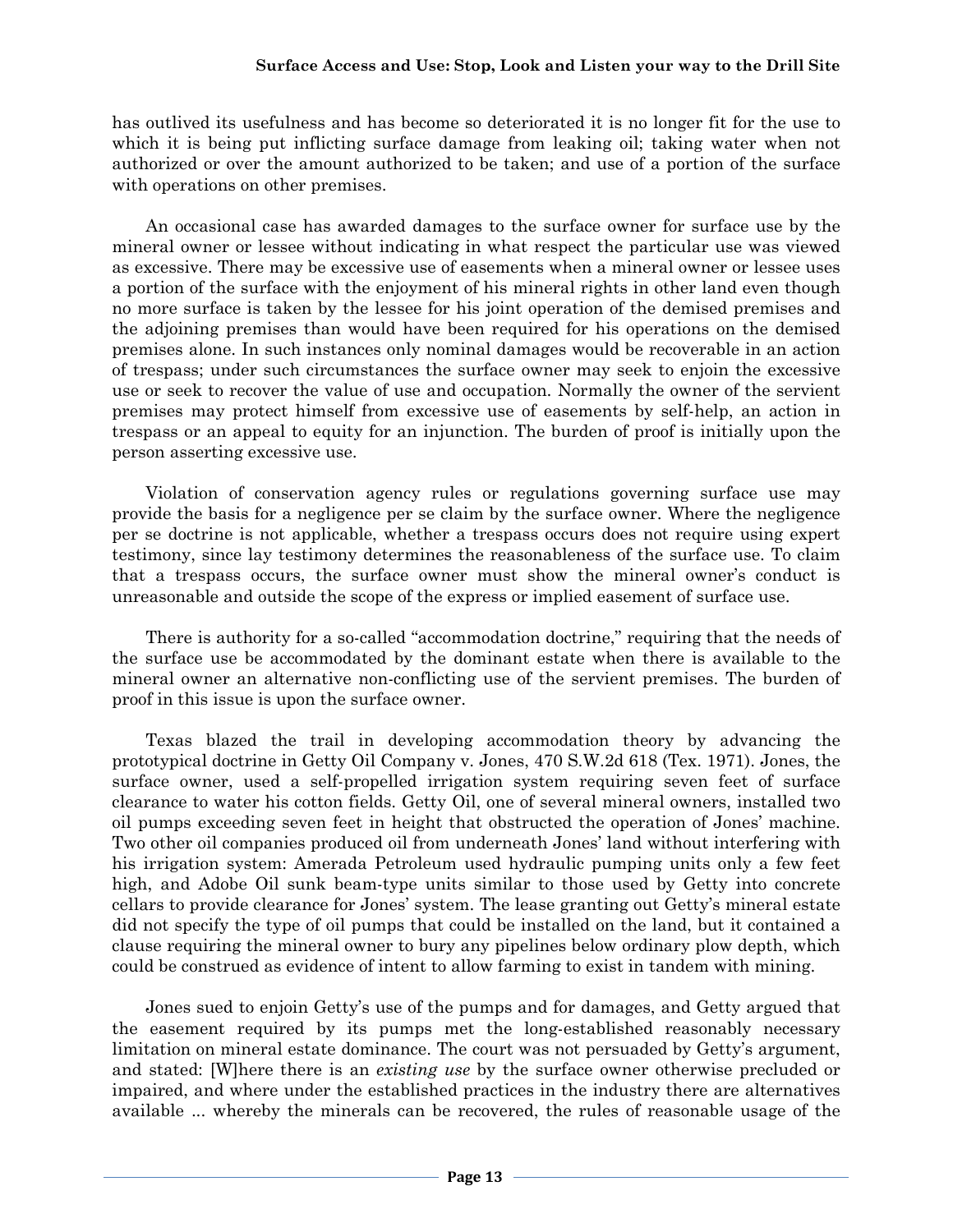surface may require the adoption of an alternative by the [mineral owner].

To realize maximum benefit from both surface and mineral lands, the court assigned the surface owner a right "to an accommodation between the two estates." The court stressed this accommodation does not entail balancing surface owner harm or inconvenience against mineral owner options; instead, **the surface owner must prove the mineral owner's surface use is not reasonably necessary by showing reasonable mining alternatives exist.** If the surface owner cannot carry this [W]here a severed mineral interest owner or lessee asserts rights to the surface that will substantially impair existing surface uses, the mineral owner or lessee must accommodate the surface uses if he [or she] has reasonable alternatives available .... [T]he accommodation principle is limited by three requirements:

- (1) there must be an existing surface use;
- (2) the proposed use must substantially interfere with the existing surface use; and
- (3) the lessee must have reasonable alternatives available.

By structuring the accommodation doctrine so reasonable alternative mining methods is a question of fact that must be proven by the surface owner, the Texas Supreme Court preserved the dominant status of the mineral estate.

Two additional recent cases are of interest. The first because it raises the question of "what does 'in use' mean" in the context of a pre-existing, recurring but temporary use by the surface owner.

Merriman vs. XTO Energy, Inc., No. 10-09-00276-CV, 2011 WL 1901987 (Tex. App.- Waco May 11, 2011, Review Granted). This is a case pending before the Texas Supreme Court. The land owner is a pharmacist who has a cattle operation as a hobby or side interest. He runs cattle on several tracts including a forty acre tract that serves as his homestead. Once a year he erects temporary fencing and brings all of his cattle on to that tract for sorting. XTO drilled and completed a gas well on his property. Merriman sued seeking a permanent injunction requiring XTO to move the gas well to a new location. The Trial Court granted summary judgment for XTO and the Waco Court of Appeals affirmed. The Court of Appeals acknowledged the mineral estate is the dominant estate, but recognized it was limited by the Accommodation Doctrine. The Court of Appeals held that the Accommodation Doctrine did not require XTO to move its gas well because Merriman "had reasonable means of developing his land for agricultural purposes".

Merriman's challenges could conceivably result in in changes by the Texas Supreme Court to the whole nature of the Accommodation Doctrine. An interesting side note is that XTO and at least one Amicus Curie suggest that the Pattern Jury charge developed by the Oil and Gas Counsel for the State Bar of Texas is inaccurate.

The second case raises the question of what is the threshold for a mineral lessee to invoke the Accommodation Doctrine to dominate the surface estate through by an implied easement.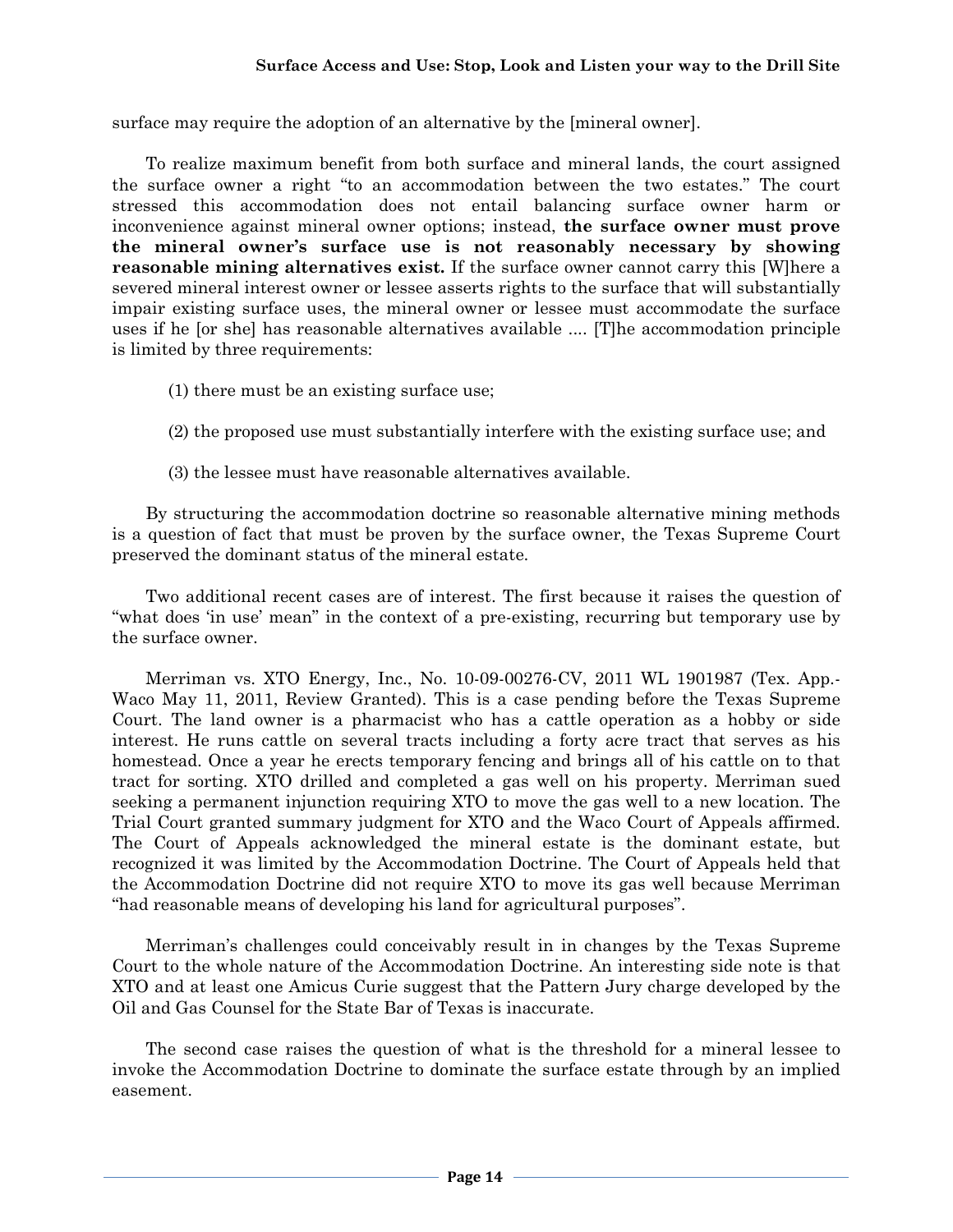Key Operating & Equipment, Inc. vs. Haggar, No. 01-10-00350- CV, 2013 WL 103633 (Tex. App.- Houston [1st Dist.] January 7, 2013, N.P.H.)

This is another recently decided case that employed the Accommodation Doctrine but arguably in a manner in which it is not applicable. Key Operating operated wells on two (2) tracts of land called the Richardson tract and the Rosenbaum-Curbo tract. Key Operating built a road across a sub-part of the larger Rosenbaum-Curbo tracts, which as the parties referred to as the Curbo tract and used that road to operate wells on both the Curbo and Richardson tracts. Key Operating's Curbo tract wells eventually stopped producing and its lease for the larger Rosenbaum-Curbo tract terminated.

Key Operating's principals acquired a 1/16 interest in the Curbo tract's mineral estate and leased their interest to Key Operating. The lease authorized pooling. Key Operating then pooled its mineral interest in the Richardson and Curbo tracts. Key Operating continued using the road on the Curbo tract to access other wells producing from pooled acreage. The Haggars owned the surface estate and a one fourth mineral interest in a Curbo tract. Haggars sued Key Operating for trespass and sought a permanent injunction against Key Operating's continued use of the road.

The Houston Court of Appeals held that the lease Key Operating's principals entered into with Key Operating was *not part of the Haggars' chain of title* and, therefore, could not contractually expand Key Operating's right to use their surface. The court found that Key Operating had the right to use the Curbo tract's surface to produce oil from beneath that surface and could continue using the road so long as that road was being used to access wells producing oil from beneath the Curbo tract.

The Court of Appeals found that Key Operating had an implied surface easement that authorized the use and construction of the road. Whether that road could access wells on other tracts was subject to the Accommodation Doctrine. The court reached that conclusion based upon three factors:

- (1) the nature of the implied surface easement,
- (2) practical and public policy considerations, and
- (3) analogous cases.

The court interpreted the Accommodation Doctrine to require Key Operating to exercise its surface rights with due regard for plaintiff's interest which meant that if using the road benefitted the Curbo mineral estate, it could continue using the road. Because the Trial Court found that the oil being produced was coming solely from other tracts and not from beneath the Curbo's property, it held that Key Operating had no implied easement and, therefore, could not use its road to access those wells.

The accommodation doctrine carefully preserves mineral estate dominance *by assigning the burden of proving the existence of mining method alternatives to the surface owner*, *and by providing that if no reasonable alternative exists, the mineral owner may implement his or her proposed surface use despite it interfering with the surface owner's use of his or her land.*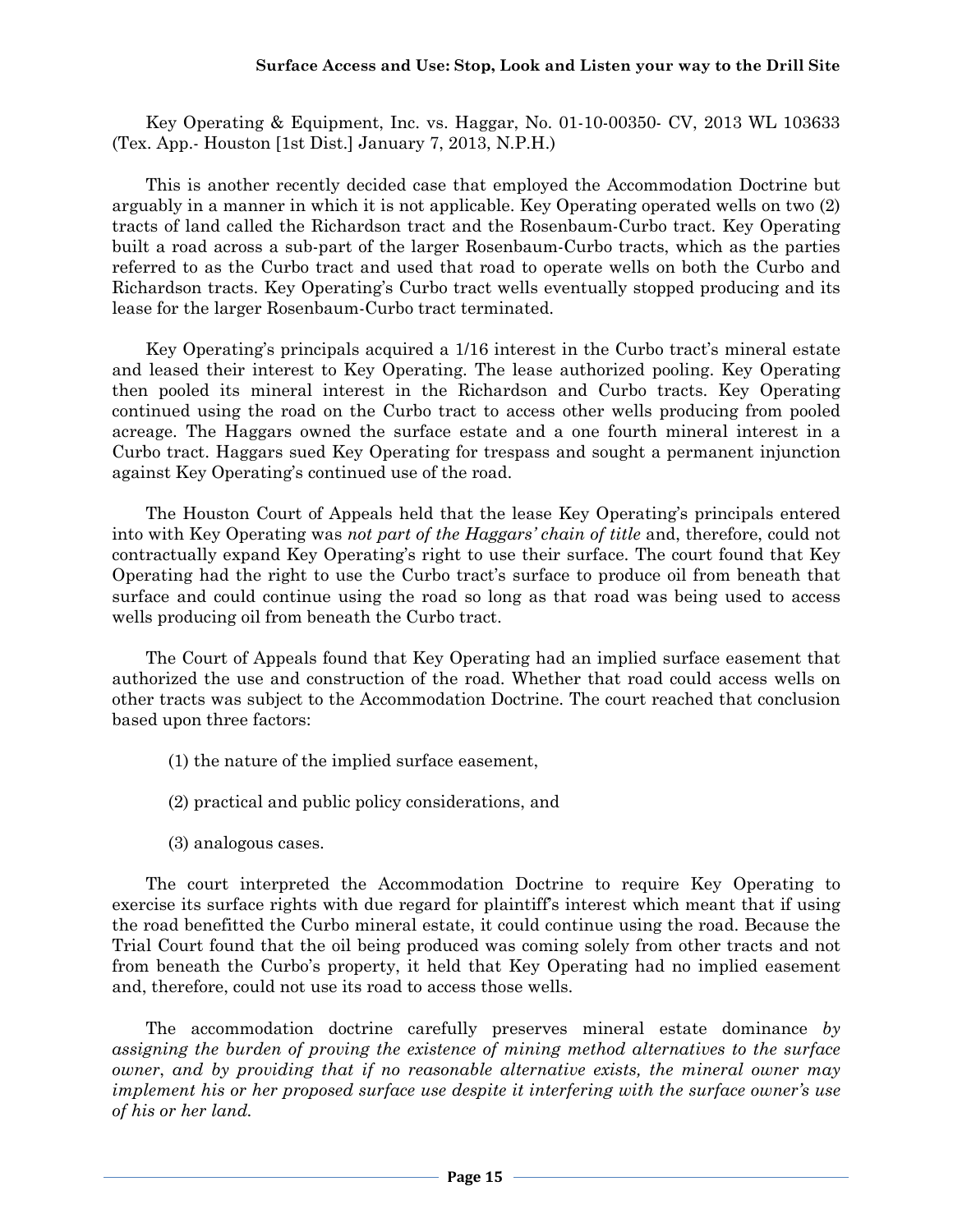Related to the question of excessive use of easements vel non by the mineral owner or lessee is the right of the mineral owner or lessee to determine well locations. Absent showing bad faith, the courts appear ready to accept his judgment as to the appropriate location of the well even though the surface owner would prefer some other location. However, its control over well locations may not be an instrument of blackmail to force the surface owner to pay an exorbitant price to free a location not reasonably necessary to exploration and development from the easement enjoyed by the mineral owner or lessee.

### 2. Whether surface easements of mineral owner or lessee are exclusive

Once it is determined that a mineral owner or lessee has certain surface easements, the question may then arise whether such easements are exclusive or non-exclusive, that is, whether the surface owner or claimants through him may also enjoy such surface use as encompassed by the surface easements of the mineral owner or lessee.

As has been indicated, where the mineral owner or lessee is entitled to surface easements, the mineral estate or leasehold is the dominant estate and the surface estate is servient to it.

In most respects the surface easements of the mineral owner or lessee are not exclusive and therefore the surface owner and the mineral owner or lessee may be entitled to make identical uses of the surface. Under appropriate circumstances, the surface may be utilized by the mineral owner or lessee in housing employees. Obviously the surface owner is entitled also to use the surface for housing.

Where the surface use by the mineral owner or lessee and by the surface owner conflict, then the right of surface use by the mineral owner or lessee prevails. The surface owner or claimants through him may not use the surface as will prevent the mineral owner or mineral lessee from enjoying surface use reasonably necessary to exploration and development of the minerals.

Arguably the mineral owner or lessee should be viewed as having exclusive surface easements in so far as the surface relates to the exploration, development, processing, storage and transportation of minerals. However, the surface owner has been held authorized to use the surface for storage and transportation related to mineral operations, absent interference with the reasonable surface use of the mineral owner or lessee.

# 3. Co-Owned Estates.

Greater difficulty is presented when the surface owner's use of the surface directly involves exploration for or development of minerals. By directional drilling methods it may be possible to surface a well on one tract (Whiteacre) and bottom the well under another (Blackacre) when a well location cannot be made upon Blackacre. Under these circumstances, if the minerals in Whiteacre have been severed by deed or lease, the question may arise whether the surface owner may authorize the lessee or mineral owner of Blackacre to utilize Whiteacre for the surface location of a well to be bottomed under Blackacre.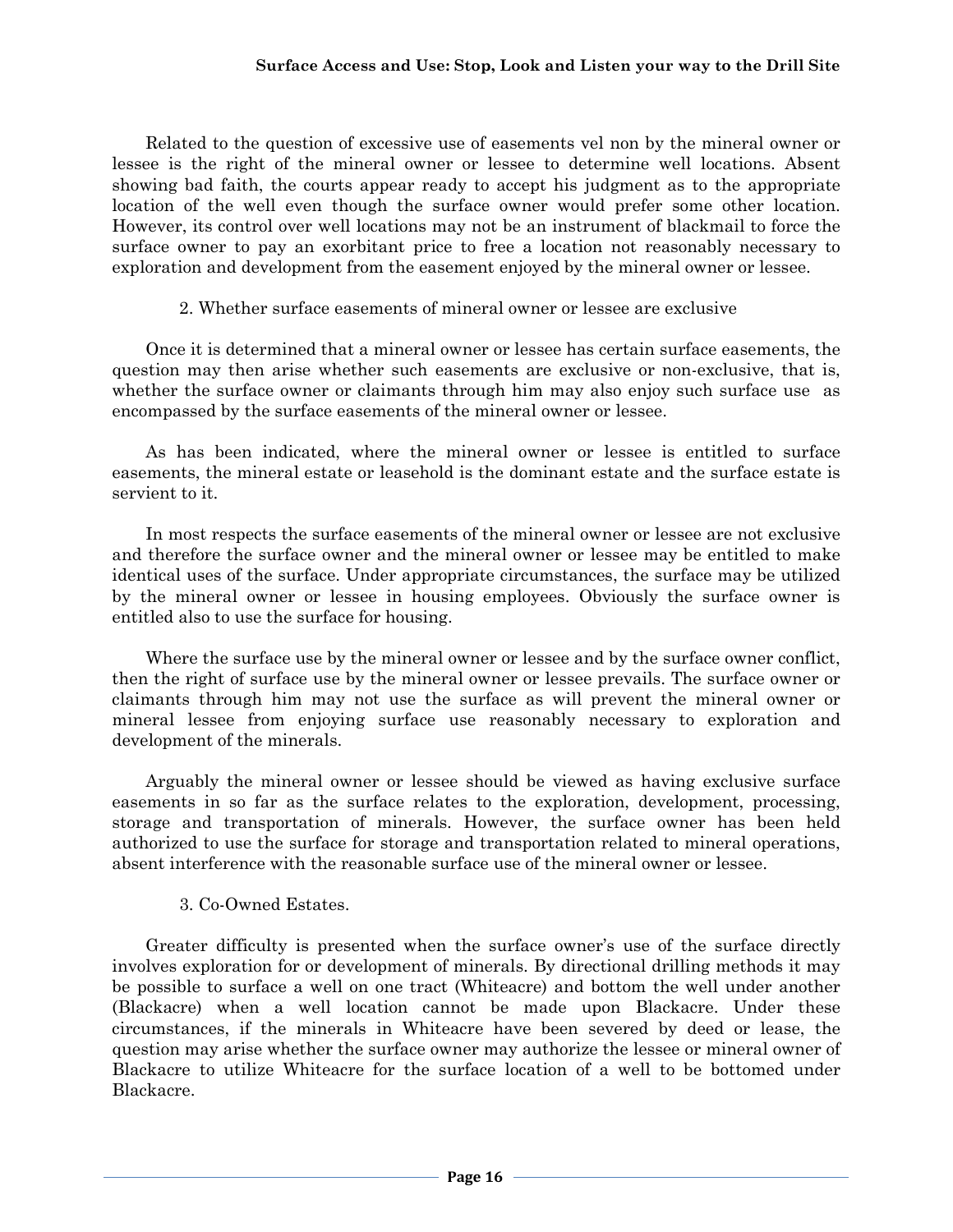Ownership of minerals may have been severed from ownership of the surface of Whiteacre followed by an oil and gas lease executed by the mineral owner. Three persons have interests in Whiteacre; A, the surface owner; B, the mineral owner; and C, the oil and gas lessee. In addition there may be an outstanding royalty or overriding royalty interest owned by D. The interest of A, B and/or C may be an undivided interest, that is, A may be a concurrent owner with A-1 of the surface, B a concurrent owner with B-1 of the minerals, and C a concurrent owner with C-1 of the leasehold. Under such circumstances if the lessee or owner of minerals in Blackacre seeks to obtain consent to a surface location on Whiteacre for a well to be bottomed under Blackacre, whose consent must he obtain?

The consent of the surface owner should be required for operations on Whiteacre to explore for and developing minerals in Blackacre, whether such operations are a geophysical survey or a surface location of a well. The consent of the surface owner may be evidenced by a lease or deed severing minerals in Whiteacre, e.g., such instrument may authorize the mineral owner or lessee to use the surface of Whiteacre for operations on other premises.

4. Relocation of Easements.

A corollary to the limitation on use discussed above deals with is the right to relocate an easement. Absent express authority under the grant or consent of the owner of the servient estate, the owner of the dominant estate will not have the right to relocate an easement as a matter of convenience, his remedy being to restore the old easement as opposed to relocation. See Sisco, 694 S.W.2d 3; see also Harris V. Phillips Pipeline Company, 517 S.W.2d 361 (Tex. Civ. App.--Austin 1974, writ ref'd n.r.e.).

5. Lateral and Subjacent Support.

The owner of the easement is entitled to the lateral and subjacent support to enable the owner of the dominant estate to utilize the easement for the purposes intended. San Jacinto Sand Company, Inc. v. Southwestern Bell Telephone Company, 426 S.W.2d 338 (Tex. Civ. App.--Houston [14th Dist.] 1968, writ ref'd n.r.e.), cert. denied, 393 U.S. 1027 [1969]).

6. Conflicting Uses between Dominant and Servient Estate.

Although the owner of the dominant estate is not entitled to exclusive use of the surface on which the easement is located, the owner is entitled to freedom from conflicting uses by the owner of the servient estate which impedes or hinders the purposes for which the easement has been granted. Gerstner v. Wilhelm, 584 S.W.2d 955 (Tex. Civ. App.-- Austin 1979, writ dism'd).

The easement owners' rights in the easement are nonexclusive, establishing potential conflicting uses. Obviously, under express easements, the instrument creating the easement may set out many of the rights of the owner of the dominant estate and the owner of the servient estate. Apart from the general statement of the law that the owner of the dominant estate has the right to do such things as are reasonably necessary or convenient for the full enjoyment of the easement granted, case law has provided certain additional guidelines as regards the rights of the respective estate owners. In Phillips Pipeline Company v. Rao, 420 S.W.2d 691 (Tex. 1967), the supreme court reiterated prior case law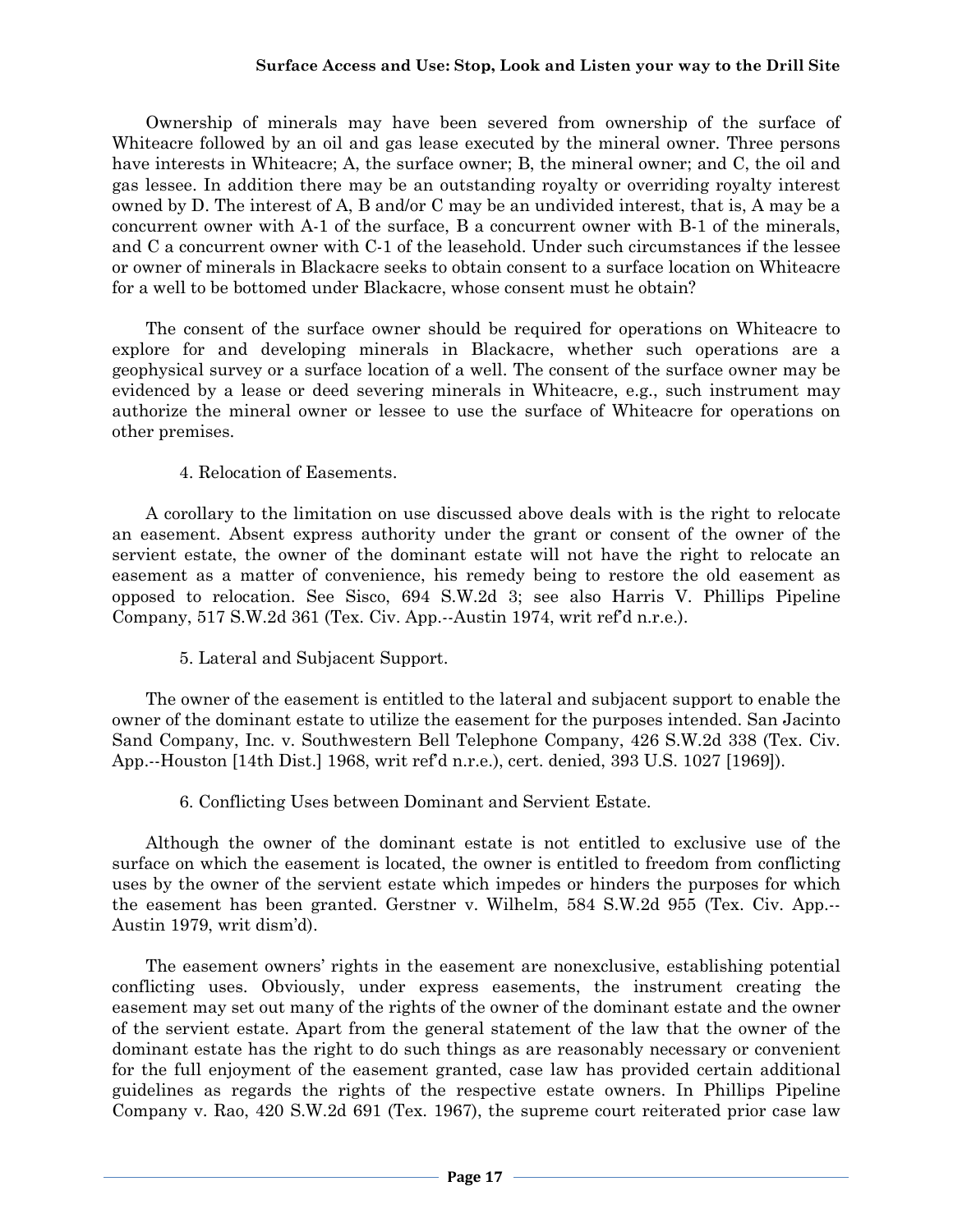that pipeline operators have the duty to properly install their lines and to avoid dangers from occurrences such as leaks in the pipe which could result from others using the surface. This same reasoning should apply to the rights of owners of other types of easements. The owner of the dominant estate has an obligation to maintain and repair the easement, Brines v. Solomon, 769 S.W.2d 312 (Tex. App.-- San Antonio 1989, writ denied), unless the damage is done by the owner of the servient estate or someone acting under his authority. Similarly, the owner of the servient estate owes the duty of using its property in a manner that will not impair or destroy the paramount right of the owner of the dominant estate; on the other hand, the owner of the dominant estate owes the duty of using ordinary care not to injure the servient estate. See Jones v. Fuller, 856 S.W.2d 597. (Tex. App. -- Waco 1993, writ denied).

### K. Access Against Surface Tenant

If the surface estate is subject to a grazing lease, a farm lease, or the like, the oil and gas lessee or the geophysical permittee will most probably encounter the surface tenant. The case of Ball v. Dillard, 602 S.W.2d 521 (Tex. 1980), confirmed the right of a lessee under an oil and gas lease executed subsequent to a surface lease regarding the same land to use as much of the premises and in such manner as reasonably necessary to comply with the lease and to effectuate its purposes. Ball, the surface lessee, locked the gate to the property denying Dillard, the oil and gas lessee, access to the leased premises. The court held that Ball had exceeded his rights under the lease and had unreasonably interfered with the right of Dillard, the mineral lessee. At least where access is concerned this case confirms the rights of the mineral lessee vis a vis the surface lessee irrespective of whether the surface lease is entered into before or after the execution of an oil and gas lease, and irrespective of whether the surface and minerals are under separate ownership. As with other situations involving conflicting uses of the surface and the mineral estate, the accommodation doctrine as established in Getty Oil Company v. Jones, 470 S.W.2d 618 (Tex. 1971) will apply, meaning that the mineral owner will be restricted to using the surface estate by the limitations of the "due regard" or "accommodation doctrine." One possible exception to the rule stated in the Ball case would be that if the surface lease has been executed for a term of years without restriction as to use, the tenant may have acquired rights which would be superior to a subsequent oil and gas lessee. Texas law appears to remain uncertain regarding this issue.

Of similar interest is the case of Mobil Pipeline Company v. Smith, 860 S.W.2d 157 (Tex. App. -- El Paso 1993, no writ), wherein the El Paso Court of Appeals addressed the rights of the owner of a pipeline right-of-way vis a vis a surface tenant on the same property. The El Paso Court of Appeals, indicating this was a case of first impression, noted that:

"even when the owner (of the surface) leases the surface, the owner retains a right to enter into agreements that affect the surface. ... But the lessee will be entitled to recover damages which result from an interference with the lessee's right to possession of the surface. If the land owner cannot interfere with the full enjoyment of the easement granted the lessee who takes knowing a landowner retains rights to grant a right of way, may not interfere with the rights granted. Otherwise, the owner of the servient estate can limit the rights granted to the owner of the dominant estate."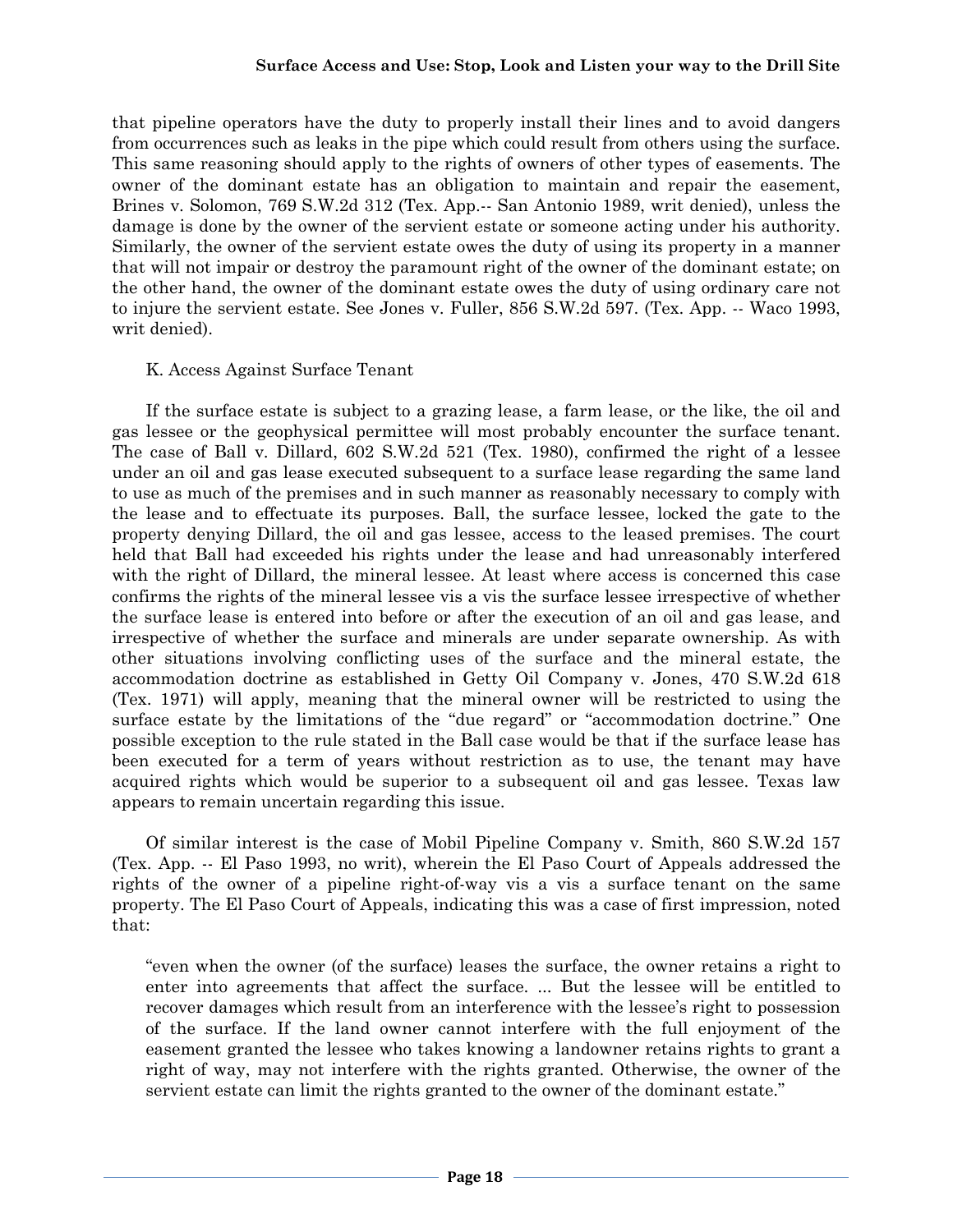The Court held that the pipeline owner, having established an absolute right to enter upon the premises under its right-of-way agreement, was entitled to an injunction against interference by the surface lessee and that, upon final hearing, the trial court determined the crop damages to be awarded to the surface tenant.

# L. Remedies

Texas courts have applied the traditional legal remedy of damages and the equitable remedy of injunctive relief in favor of both the owner of the dominant and the owner of the servient estate in appropriate cases. In City of Mission v. Popplewell, 294 S.W.2d 712 (Tex. 1956), the Texas Supreme Court dealt with the city contention of Mission that the defendant, Beulah Popplewell, should be required to remove a fence which obstructed an alleged public easement claimed by the city for the benefit of the public. One of Popplewell's arguments was the city's exclusive remedy was a trespass to try title suit. The court held that while sometimes , a trespass to try title action had been used to remove an obstruction in a street or alley, the proper remedy was injunction. Damages (and prospective injunctive relief) would be appropriate in cases involving excessive use by the easement owner, Simpson v. Phillips Pipeline Company, 603 S.W.2d 307 (Tex. Civ. App. -- Beaumont 1980, writ ref'd n.r.e.), misuse or negligent use of the easement. Holloway v. County of Matagorda, 667 S.W.2d 324 (Tex. App. -- Corpus Christi 1984, no writ).

# **IV. THE SEVERED MINERAL ESTATE**

A conveyance may have the effect of granting or reserving a mineral (e.g., coal or gas), severing the ownership of that mineral from the ownership of the land and other minerals, or have the effect of granting or reserving minerals in a stratum or at a depth (e.g., a grant of the oil and gas lying above 4,000 feet below the surface, or a grant of the oil and gas that may be in the Ellenberger stratum). Such a grant or reservation will normally include such surface easements as are reasonably necessary to develop the mineral or stratum.

Problems have occasionally arisen concerning the relationship of the owner of a mineral or the owner of the minerals in a stratum. A partial severance of the kind here mentioned has the consequence of making the severed estate a dominant estate as concerns the surface owner. Regarding other mineral estates, the severed estate is dominant in the sense that the owner has the right to drill such wells as may be reasonably necessary for production although such wells penetrate superincumbent estates; by the same token it is servient to other mineral estates in that the owner of such other mineral estates have the right to drill such wells as may be reasonably necessary for production although such wells may penetrate the severed stratum. In the states in which coal deposits have frequently been severed from rights to oil and gas, legislation has had to regulate drilling and operating practices in wells penetrating coal strata.

A. The Right to Conduct Geophysical Exploration and Seismic Operations

A related question concerns geophysical surveys; may the surface owner of Whiteacre authorize the owner of an interest in minerals in other premises to conduct geophysical surveys upon Whiteacre?

The case authority on these questions is divided. To avoid controversy on the matter of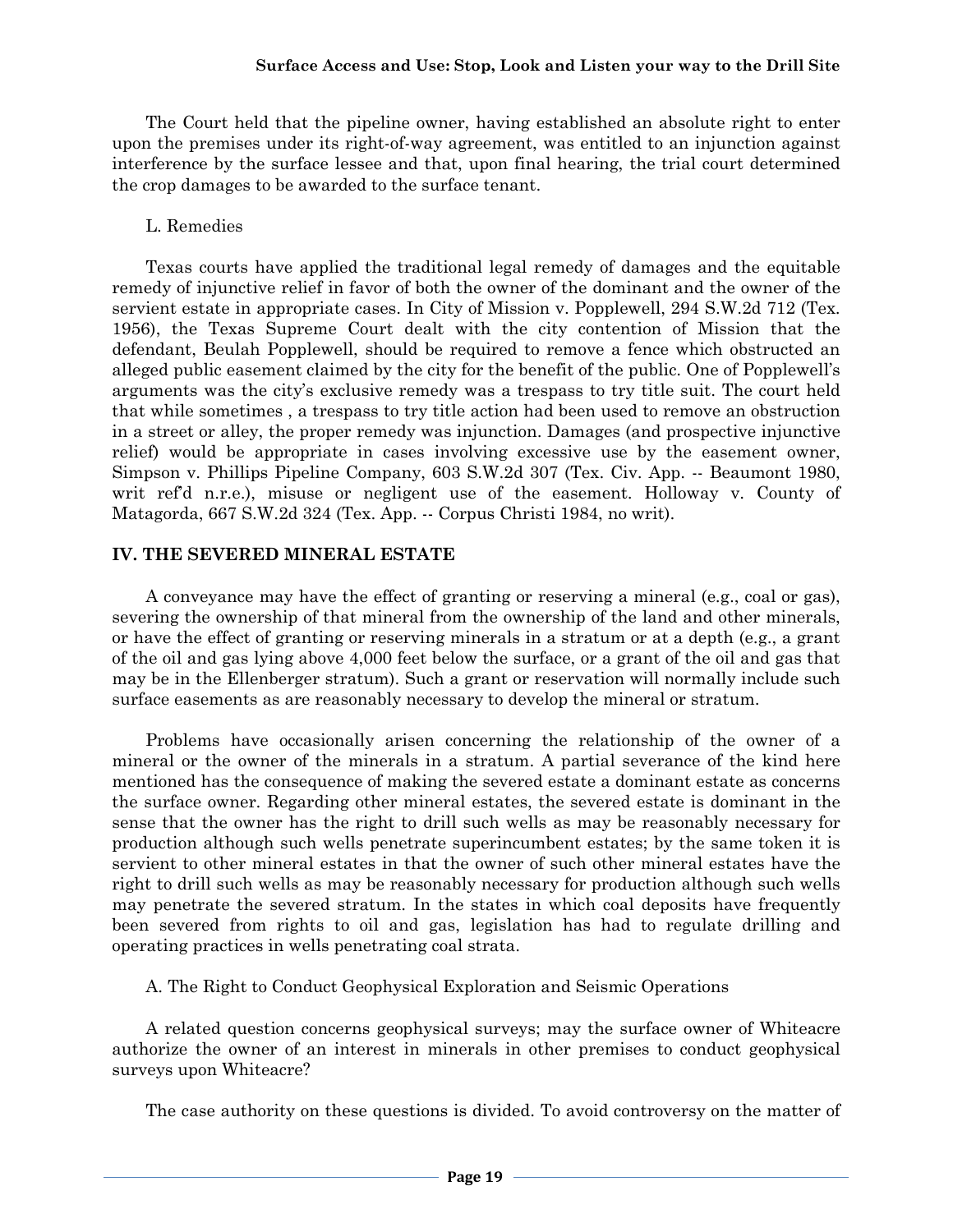the exclusive character of the right of the mineral owner or lessee in these regards, some instruments contain express provision on the matter. Absent such express provision the problems posed are difficult of solution, and the more extensive the division of interests in Whiteacre, the greater is the difficulty.

The right of the mineral owner to conduct geophysical exploration on his own property or to grant a permit to have others do so has been recognized by Texas courts as a valuable property right. Wilson v. Texas Co., 237 S.W.2d 649, 650 (Tex. Civ. App. -- Ft. Worth 1951, writ ref'd n.r.e.); Phillips Petroleum Co. v. Cowden, 241 F.2d 586, 590 (5th Cir. 1957).Texas courts have recognized that seismic tests are within the lessee's implied easement to make reasonable, necessary use of the surface; even if at the time the lease was extended, seismic operations were not actually contemplated by any party. Yates v. Gulf Oil Corp., 182 F.2d 286, 289 (5th Cir. 1950).

It is a property right of the mineral interest owner, not the surface owner if the two estates have been severed. Wilson, 237 S.W.2d at 650. When the mineral estate has been severed from the surface estate, the mineral estate owner has the right to conduct or permit others to conduct geological and geophysical operations. Phillips, 241 F.2d at 590. See also Enron Oil & Gas Company v. Worth, 947 P.2d 610, 613 (Ct. App. Okla. 1997) ("a mineral owner may sever and assign the surface easement for conducting geophysical exploration.").

If the mineral interest owner has executed a lease, the language of the lease may determine whether the lessee has been granted the exclusive right to conduct geological and geophysical operations. Wilson v. Texas Co., 237 S.W.2d 649, 650 (Tex. Civ. App.--Fort Worth 1951, writ ref'd n.r.e.) (if lease grant lessee exclusive right to explore, the lessor can neither conduct exploration operations nor grant the right to a third party.). See also Comment, The Oil and Gas Lessee's Right to Geophysical Exploration: Incidental or Exclusive? 20 Tulsa L.J. 97, 103-05 (1984). In Shell Petroleum v. Puckett, 29 S.W.2d 809, 810 (Tex. Civ. App.--Texarkana 1930, no writ, the lease provided it was executed "for the sole and only purpose of mining and operating for oil and gas and of laying pipelines and of building tanks, power stations, and structures thereon to produce, save, and take care of said products." Id. at 810. In construing such language, the court, in dictum, opined that despite the lease's language, the lessee had the implied right to explore the lease and lands by geophysical operations, but not the exclusive right to do so. See also Enron Oil & Gas Company v. Worth, 947 P.2d 610, 613 (Ct. App. Okla. 1997) ("unless the terms of a lease expressly grant the lessee the exclusive right to conduct geophysical exploration, a lessor retains a corollary right to authorize a third party to conduct such operations.").

# B. Seeking Permission From Multiple Mineral Owners

Texas law is clear permission must be obtained from the owners of the mineral estate, not the surface estate, before conducting a geophysical survey. However, no Texas case describes what is legally required to conduct a lawful geophysical survey when there are multiple mineral estate owners. There is not even unanimity among commentators. One view is permission must be obtained from "all owners of leasing rights in the land." Walker, Pitfalls in Shooting-Options and Section-Leases, 1 Rocky Mountain Mineral Law Institute 239, 249-50 (1955) ("obviously, the agreement should be executed by all owners of leasing rights in the land."). Another view, and the one most-widely held by most Texas practitioners, is it is unnecessary to secure permission from all of the owners of the mineral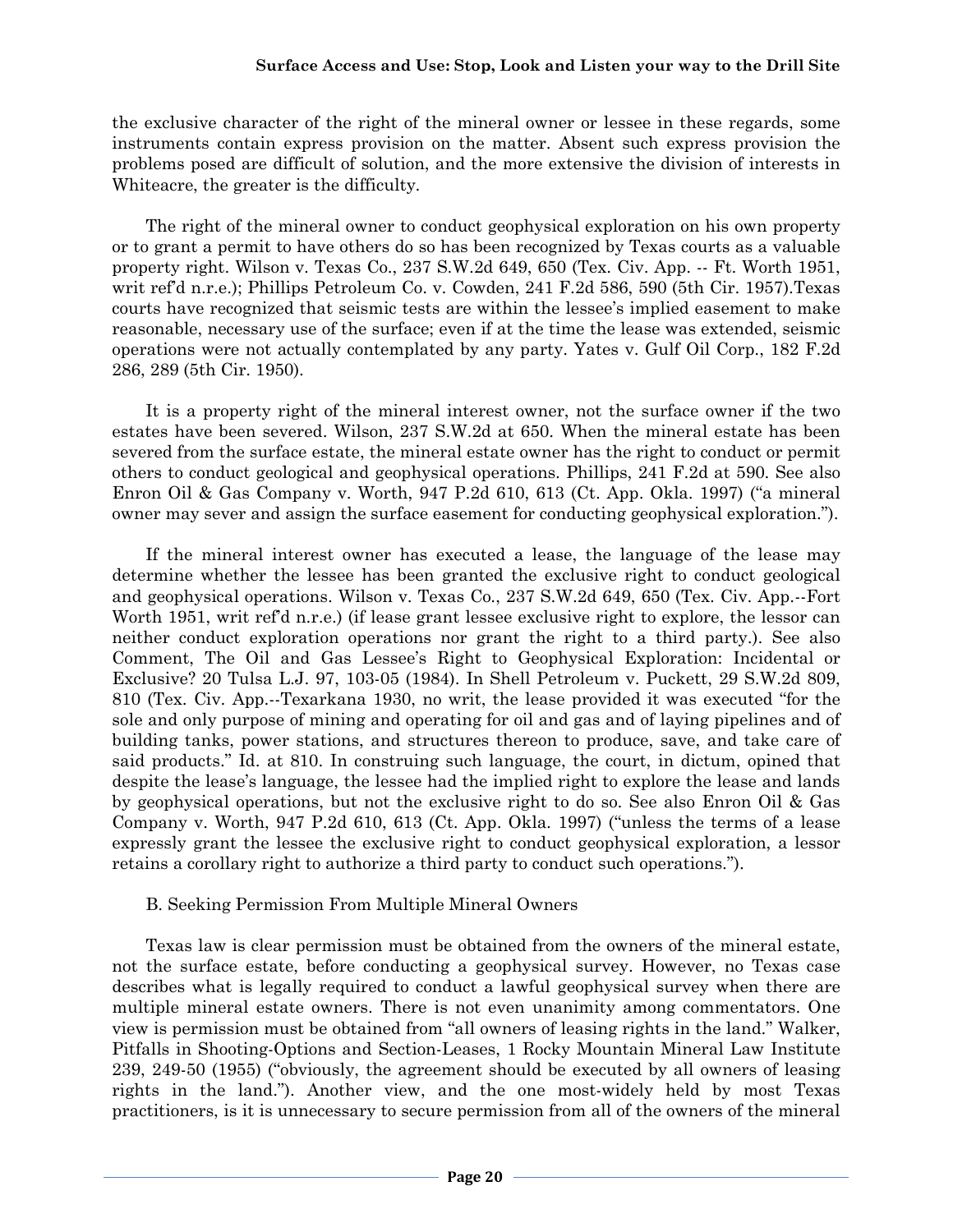estate and a geophysical survey may be lawfully conducted if any owner of an undivided mineral interest has granted permission to conduct geophysical operations. Earl A. Brown, Jr., Geophysical Trespass, 3 Rocky Mountain Mineral Law Institute 57, 59-60 (1957) ("any of the mineral owners may grant a permit for geophysical operations, and it is unnecessary to secure permission from all of the other mineral owners."). See also Dancy & Humphreys, Legal Considerations Involved in the Geophysical Exploration for Oil & Gas, 57 Okla. B.J. 1802, 1805 (1986) (any co-tenant who has an interest in the mineral estate should be able to grant a seismic permit to a third party). Meanwhile, one commentator has noted that many companies have taken a more pragmatic approach and "settle for 50% or less, or simply use their 'best efforts.'" Jones & Faber, Subsurface Trespass and Seismic Options, 11th Annual Advanced Oil, Gas & Mineral Law Course J-1 (1993).

While numerous seismic surveys have been conducted on the basis of seismic permits obtained from less than all of the owners of the mineral estate is not the practice when a seismic survey is conducted under an option agreement. Because an option agreement grants permission to conduct a seismic survey with an option to lease the property, most companies try to option one hundred percent of the mineral owners to protect their leasehold position. However, some companies still option only one owner to gain somewhat protected access to the acreage and proceed with the shoot. Blomquist, 48 Baylor L. Rev. 21, 36 (1996).

The logic behind the "one permit is enough" rationale relates back to the notion that a co-tenant has a right to enter upon the common estate and explore for oil and gas without the consent or approval of the other co-tenants. Id. at 36-37, citing, Burnham v. Hardy Oil Co., 147 S.W. 330, 335 (Tex. Civ. App.--San Antonio 1912), aff'd. 195 S.W. 1139 (Tex. 1917). See also Dancy & Humphreys, 57 Okla. B.J. at 1805 ("[b]ecause each co-tenant has the right to explore for oil and gas or other minerals, and because geophysical surveys have been recognized as exploration activities . . . any co-tenant who has an interest in the mineral estate should be able to grant permission to a third party to conduct geophysical surveys."). This rationale was recently affirmed by a court of appeals in Oklahoma in Enron Oil & Gas Company v. Worth, 947 P.2d 610, 613 (Ct. App. Okla. 1997) (an undivided mineral interest owner, acting as a tenant in common regarding other undivided mineral interest owners, can grant the right to conduct geophysical operations without the joinder of all the fractional mineral owners). See also Mobil Pipe Line Company v. Smith, 860 S.W.2d 157, 159-60 (Tex. Civ. App. -- El Paso 1992, dism'd w.o.j.) (owner of mineral estate can burden a surface tenant's right to use the surface and execute a right of way pipeline easement even when the surface and mineral estates have not been severed and no lease has been executed).

However, one recent commentator has raised interesting questions (and accompanying concerns) about the legal viability of analogizing the drilling of a well with granting a seismic permit. Blomquist, 48 Baylor L. Rev. at 37. More he notes that an oil and gas lessee by its leasehold ownership becomes a co-tenant in fee with the other undivided owners of the mineral estate. Id. citing Wilson v. Superior Oil Co., 274 S.W.2d 947, 950 (Tex. Civ. App.--Texarkana 1955, writ ref'd n.r.e.). Based upon his status as a co-tenant, a lessee can drill a well on the common property without the concurrence of the other co-tenants, subject to the duty of accounting for profits. Id. citing Cox v. Davison, 397 S.W.2d 200, 201 (Tex. 1965). However, this commentator asserts that a geophysical permit does not entitle a geophysical company to any rights of ownership that would afford it the status of a co-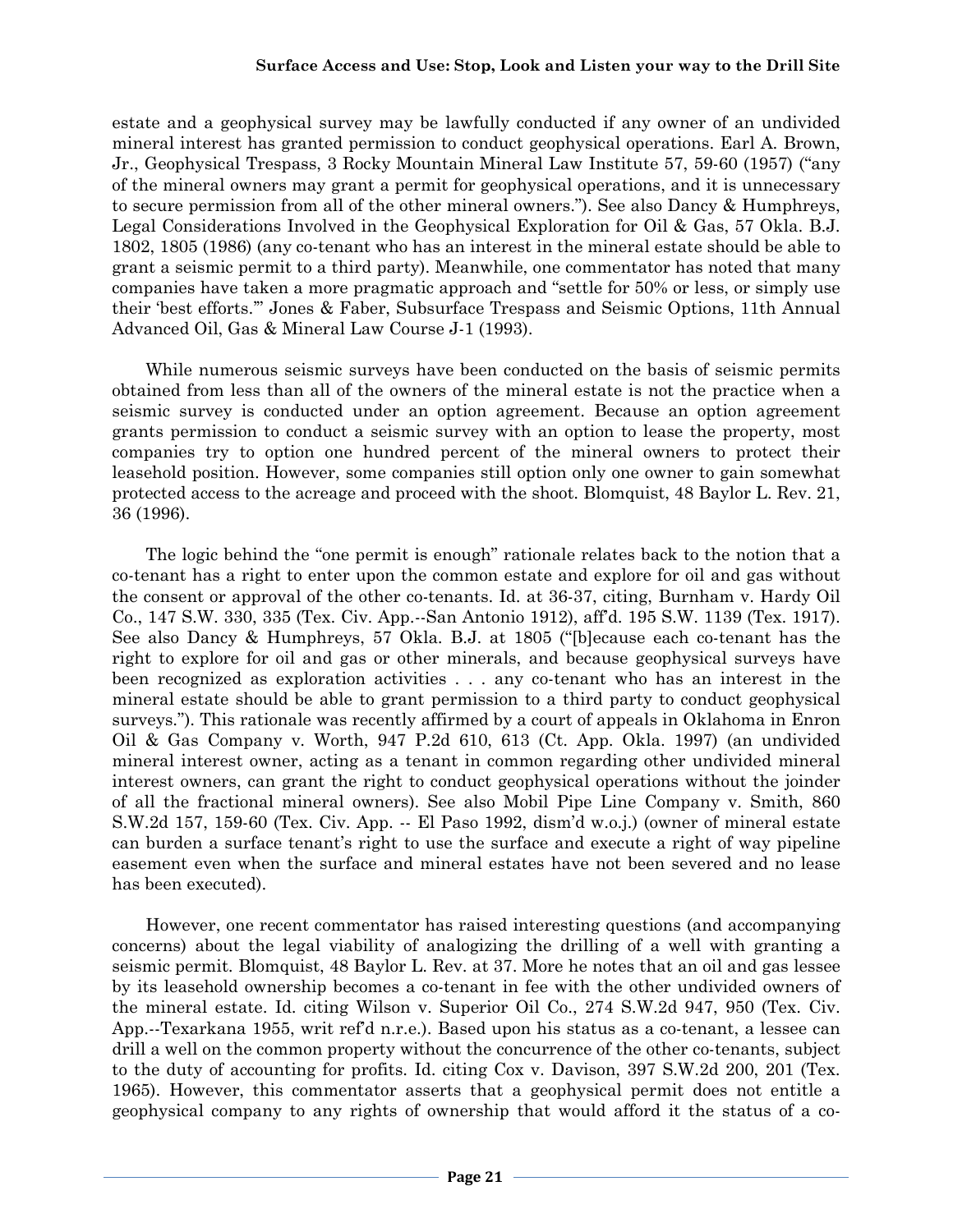tenant. Id. The permit merely provides a right to conduct seismic tests or other geophysical operations. Id. Unless the geophysical company is granted the permit to conduct operations as an agent of the co-tenant, or for the co-tenant's use, this commentator reasons that the right granted is more for an easement or a license and notes that one co-tenant cannot grant an easement across the common estate without the consent of the other co-tenants is well established. Id. citing Texas Mortgage Co. v. Phillips Petroleum Co., 470 F.2d 497, 499 (5th Cir. 1972) (noting that "[i]t is well settled that a tenant in common cannot, without the precedent authority or subsequent ratification of his co-tenants, impose an easement or dedication upon the common property in favor of a third party."). Id. at 37-38. This commentator acknowledges that while this reasoning has not been applied to a mineral cotenancy "by way of analogy, it is logically reconcilable." Id. But see Enron Oil & Gas Company v. Worth, 947 P.2d 610, 613 (Ct. App. Okla. 1997) (an undivided mineral interest owner, acting as a tenant in common regarding other undivided mineral interest owners, can grant the right to conduct geophysical operations without the joinder of all the fractional mineral owners).

He also notes that another potential reason to reject the widely-accepted theory that granting permission to conduct seismic does not differ from granting permission to drill a well is that unlike the public policy rationale behind allowing a co-tenant to drill a well without the concurrence of all the co-tenants -- that due to the fugitive nature of oil, a cotenant should be allowed to remove it promptly to prevent drainage -- no such potential exists with acquiring geophysical data. Id. at 38-39. The fact that a geophysical survey, conducted under the permission of a small interest owner, could destroy the value of the minerals, could be cited as a public policy reason to deny the right of one co-tenant with a small interest to alone permit geophysical exploration.

Because the potential exists for making "new law", a geophysical explorer would be wise to make a good faith effort to permit or option all of the mineral owners prior to conducting geophysical operations. The geophysical explorer might also consider leasing a portion of the minerals, instead of merely permitting, obtaining the status and rights of a co-tenant.

# **V. POOLING AND UNITIZATION SURFACE ACCESS**

Although the terms "pooling" and "unitization" are often used interchangeably, pooling refers to the bringing together of two or more smaller tracts sufficient to form a drilling or production unit in accordance with applicable spacing rules while unitization generally refers to the joint operation of separately owned tracts within an oil or gas field, oftentimes for the purpose of secondary recovery. See Williams & Meyers, Oil and Gas Law, § 901 (1997). But see Tex. Nat. Res. Code Ann. 101.001-052 (the terms "unitization" and "pooling" are used synonymously in Texas' Unitization Statute). In either instance, when two or more tracts that are the subject of separate oil and gas leases are pooled or unitized, the question arises whether the surface of one of the joined tracts can be accessed or otherwise burdened by activities or equipment utilized with the exploration or production of oil or gas from one of the other tracts.

# A. The General Rule.

An owner of the mineral estate underlying a tract of land may not use the surface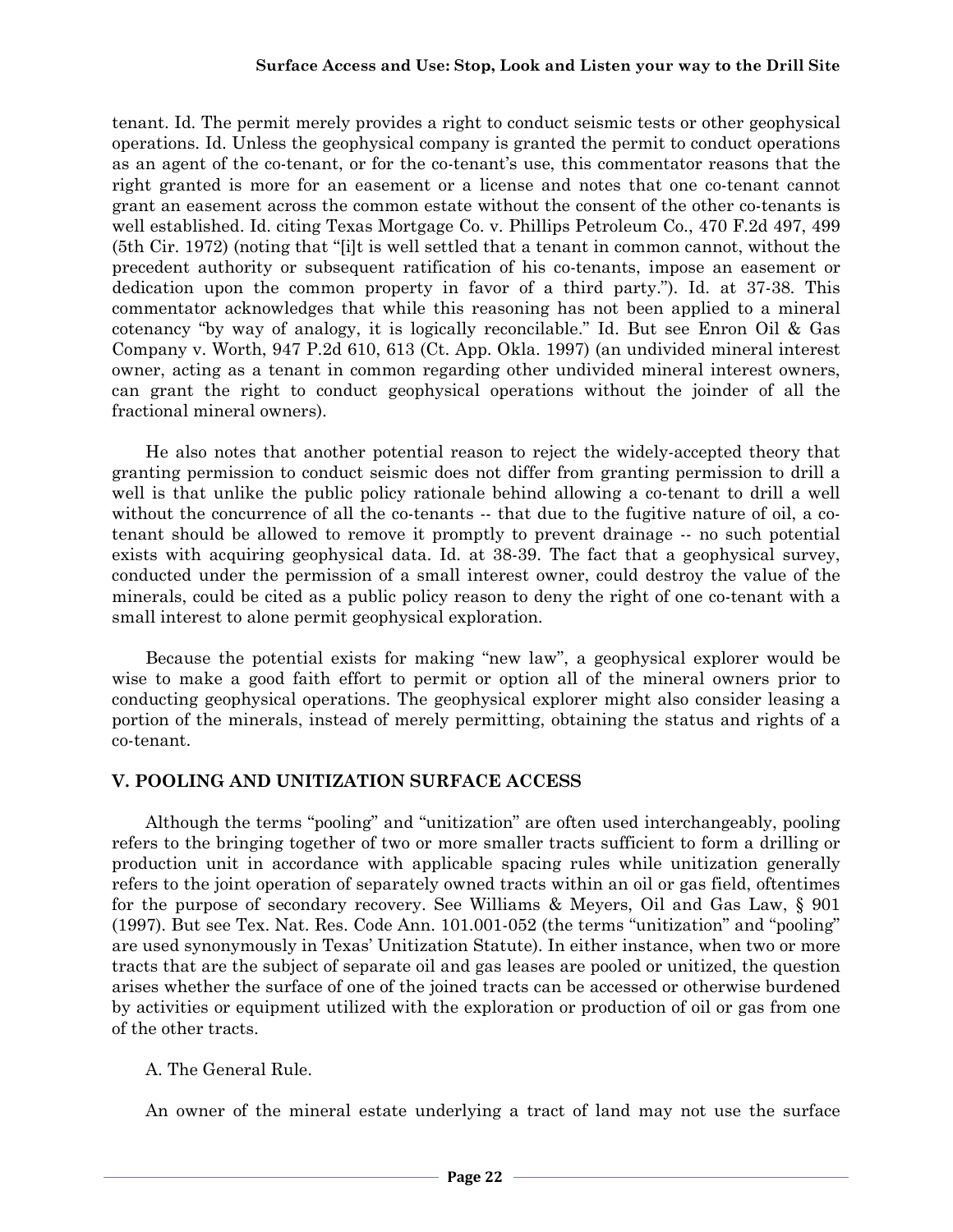estate of that tract to facilitate or otherwise assist any exploration or production operations on adjacent, adjoining, or other tracts of land. See Annotation, Right of Owner of Title to or Interest in Minerals Under One Tract to Use Surface, or Underground Passages, in Connection With Mining Other Tract, 83 A.L.R.2d 665 (1962).

The landmark case in Texas establishing this general rule is Robinson v. Robbins Petroleum Corp., 501 S.W.2d 865 (Tex. 1973). The lessor, when he owned both the mineral estate and surface estate, executed a mineral lease covering 221 acres, the lessor conveyed 80 acres of the surface estate to Robinson and after that conveyance occurred, the mineral lessee operated three water flood units of varying sizes, each of which included all or a part of the 221 acres under lease. The water flood program involved taking salt water from underneath the 80 surface acres owned by Robinson and transporting it to injection wells elsewhere on the unit. Robinson, as owner of the surface estate, sued seeking damages for the unauthorized use of the salt water. Although the court ruled that the lessee had the right to use the salt water for production of oil underlying the 221 acre lease, the lessee did not have the right to use the salt water for the production of oil underlying acres not included within the 221 acre lease. Id. at 868. Robinson was, entitled to recover the value of the salt water used off-lease. Id. In so ruling, the court was careful to distinguish the facts in Robinson from those before the court in Sun Oil Company v. Whitaker, 483 S.W.2d 808 (Tex. 1972), by noting the lessee in Sun Oil was held to have an implied right to use water underlying the surface estate for a water flood program because in that case the water was being used only to produce minerals from underneath the leased premises. See also Phillips Petroleum Company v. Cowden, 241 F.2d 586 (5th Cir. 1957) (the court, in dictum, suggested that a mineral owner's easement to invade the surface to explore and exploit his own property did not extend authorizing an invasion of the surface for exploring neighboring property).

### B. Effect of Pooling or Unitization.

When two or more oil and gas leases are pooled or unitized whether the surface estate of one tract can benefit the mineral estate of another tract that has been pooled or joined within a unit presents a more complicated question which may turn on whether the mineral estate was severed from the surface estate when authorization to pool or unitize was granted. See E. Miller, Field Wide Unitization and Secondary Recovery, 11th Annual Advanced Oil, Gas, and Mineral Law Course, State Bar of Texas (October 1993).

Under the general rule announced by Robinson, if there is no pre-existing authority from the owner of the surface agreeing to allow the surface to be used for pooling or unit operations, the lessee will only have the right to use only so much of the surface as is reasonably necessary to explore for or develop the minerals lying directly underneath the acreage under lease.

However, if a lease or other written agreement permits the pooling or unitization of the acreage covered by the lease and it was executed by a lessor when he owned title to both the surface and minerals, it would seem that the lessee shall have the right to use the surface for such joint operations because the lessor executed the lease in two capacities with rights that are incidental to both ownership of the surface and ownership of the minerals: as a mineral owner, he gave the lessee all necessary easements for the exploration and production of the minerals and, as a surface owner, he could burden the surface with any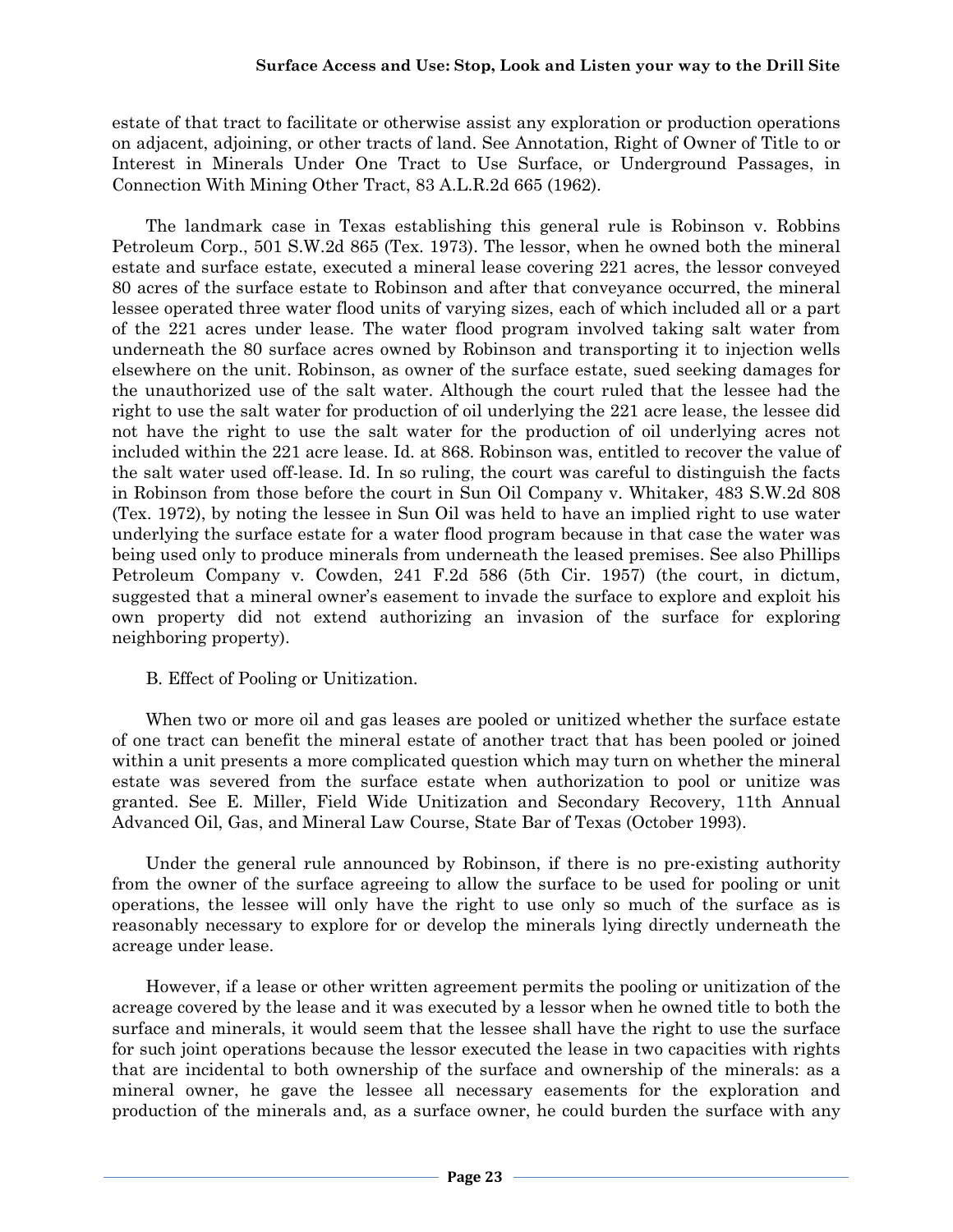and all easements including using the surface for pooled or unitized operations. Pfulger v. Clack, 897 S.W.2d 956 (Tex. App. -- Eastland 1995, writ denied). A subsequent purchaser of the surface who takes with notice of an oil and gas lease takes the surface title subject to the additional rights allowing the land to be used for joint operational activities because it is a general rule of law that a subsequent surface owner takes the land subject to all of an oil and gas lease of which the new owner has notice. E.g., Texaco, Inc. v. Faris, 413 S.W.2d 147 (Tex. Civ. App. -- El Paso 1967, writ ref'd n.r.e.); Grimes v. Goodman Drilling Company, 216 S.W.2d 202 (Tex. Civ. App. -- Ft. Worth 1919, writ dism'd).

When the lease or other written agreements permitting pooling or unitization of the leased acreage was executed by the lessor after the mineral estate has been severed from the surface estate and the grant of the mineral estate does not include easements covering pooling or unit operations, the logical rule would appear to be that the mineral owner cannot unilaterally subject the surface to pooling or unit operations benefiting other leases either through clauses in an oil and gas lease or by execution of a unitization agreement. Field Wide Unitization and Secondary Recovery, at D-15. But see Delhi Gas Pipeline Corporation v. Dixon, 737 S.W.2d 96 (Tex. Civ. App. -- Eastland 1987, writ denied).

Another Texas case addressing this problematic issue is Miller v. Crown Central Petroleum Corporation, 309 S.W.2d 876 (Tex. Civ. App. -- Eastland 1958, writ dism'd by agr.). Although Miller was decided fifteen years before Robinson, it was not cited in the Robinson decision. The Miller case may conflict with the Robinson decision depending upon facts which, unfortunately, are not apparent from the opinion. The Millers had purchased the surface of two tracts of land already the subject of an oil and gas lease which contained a pooling provision. A few years after the Millers purchased the two surface tracts, the production from the wells on the two tracts began to decline and so the lessee began a waterflooding program which covered several tracts including the two tracts purchased by the Millers. As part of this waterflood program, it was necessary to pipe saltwater across the two Miller tracts and inject it into a well on yet another tract in the waterflood program. The Millers then sued to prohibit the piping of salt water across their land and sought damages.

The Court of Appeals ruled the lessees were entitled to use the surface of the Miller land for unit operations apparently because the lease contained a pooling provision unlimited as to the acreage that could be in the unit. Although the pooling clause made no mention of pooling for waterflood operations, the court found it granted the right to pool the land for waterflood and therefore the Millers took title to the surface with notice of the right of the mineral lessee to use the surface for unit operations.

If the oil and gas lease in Miller was executed by the lessor when he owned title to both the surface and the minerals, then the Miller decision appears to follow the Robinson decision since, under the court's reasoning in Miller, the unit operations had been authorized by the surface owner. However, if the oil and gas lease in Miller was executed by a lessor when he owned only the minerals, the court's decision would seem to conflict with Robinson because it allowed the mineral owner to increase the burdens on the Miller's surface estate without their permission. See Delhi Gas Pipeline Corporation v. Dixon, 737 S.W.2d 96 (Tex. Civ. App. -- Eastland 1987, writ denied) (citing Crown Miller, Court held that mineral lessee could lay a gas gathering line across the surface owners' 29.98 acre tract to transport gas produced from a well on a 687 acre pooled unit even though the well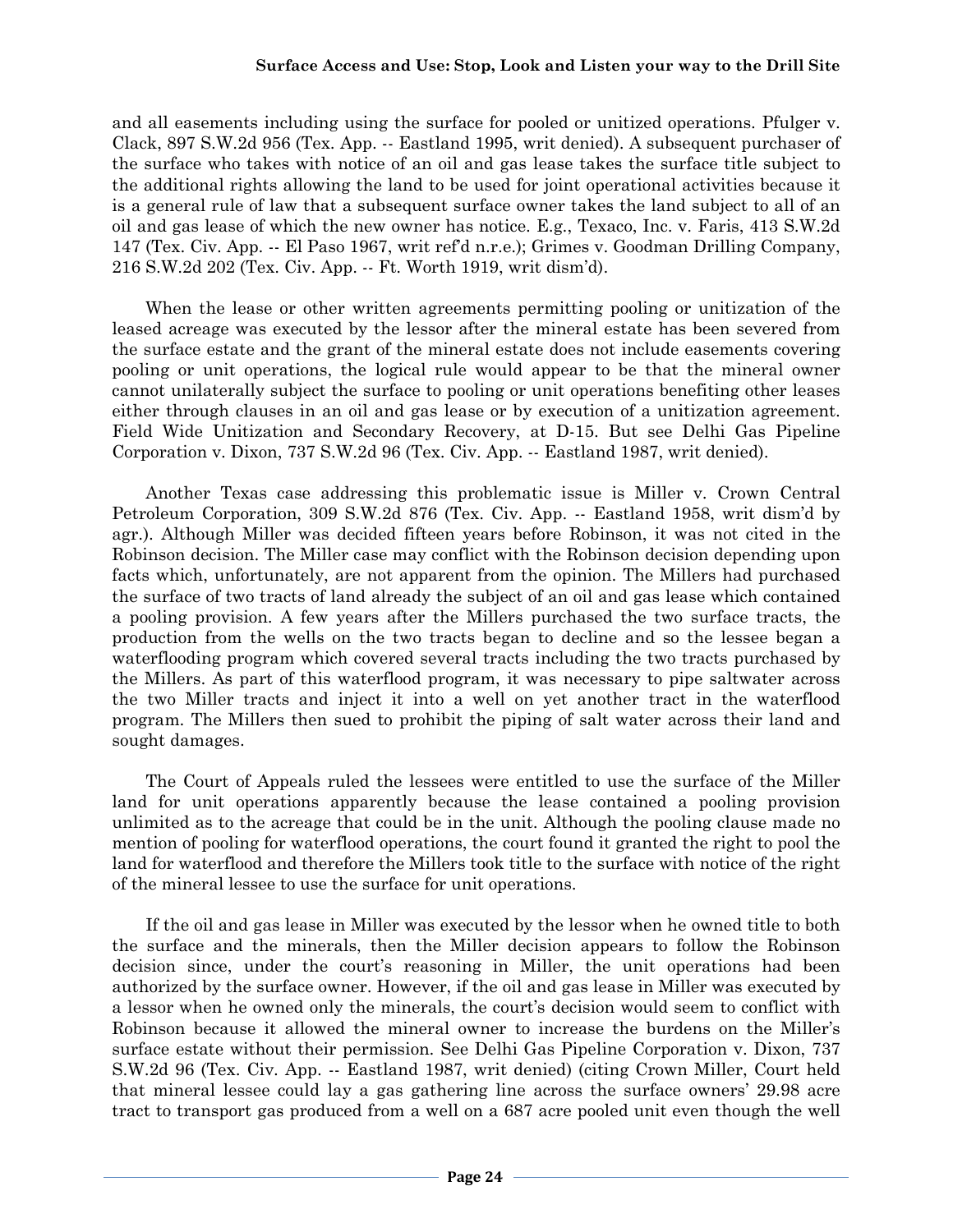was not on the surface owners' 29 acre tract and the lease was executed after the 29 surface acres had been severed from mineral estate).

The Robinson case is also troublesome because there is some indication in the opinion that the unitization was accomplished by agreement of the mineral owners after the Millers had purchased their surface and not by the pooling clause already contained in the lease. Id. at 877 (the water flood program "was done by agreement of all owners of minerals and royalty, including the lessors and lessees of the two tracts in which the Millers own the surface").

One other interesting aspect of the Miller decision is that the pooling clause contained no limitation on the site or the tracts to be posted or otherwise combined. However, as noted by a prior author on this subject, in most modern lease forms in use today, the pooling clause will limit the size of the unit to 40 or 80 acres for oil and 320 or 640 acres for gas. Therefore, it would be difficult to use one of these modern lease forms to bind a subsequent purchaser of the surface to operations on a unit which exceeded the size authorized by the pooling clause. Field Wide Unitization and Secondary Recovery, at D-16.

It is a standard practice in Texas in field wide unitization that the rights of the surface owners are carefully reviewed and, often, it is necessary to take one or two approaches to the problem. Either the surface owner, if he is a royalty owner in a unit is requested to and ratifies the entire unit agreement, entitling his lessee to conduct operations on any part of the unitized surface or a separate surface lease is obtained from the surface owner granting explicit rights to his land to follow Robinson.

# **VI. ENCUMBERED ESTATES**

### A. Easements as Collateral

Premises mortgaged or which are subject to a deed of trust usually may not be developed by the owner nor by his lessee (unless the lease is senior to the security interest) without the consent of the secured creditor. Absent such consent, development of the land for minerals will be said to constitute voluntary waste which is enjoinable by the secured creditor or for which he may recover damages, and typically such "waste" will occasion an acceleration of the mortgage debt under the terms of such security agreements.

Before land can be developed by a lessee of the mortgagor, it is usually necessary, therefore, to obtain a subordination agreement from the mortgagee. Such an agreement will normally provide for the allocation of the proceeds of the lease between the mortgagor and the satisfaction of the debt for which the mortgage or deed of trust is security.

A mortgage, deed of trust or vendor's lien is entitled to priority over any subsequent interests created by the landowner, and such interests may be cut off by foreclosure. See Kramer, Local Regulation of Extractive Industries: Evolving Judicial and Regulatory Approaches, 14 UCLA J. of Envtl. L. & Pol'y 41 (1995).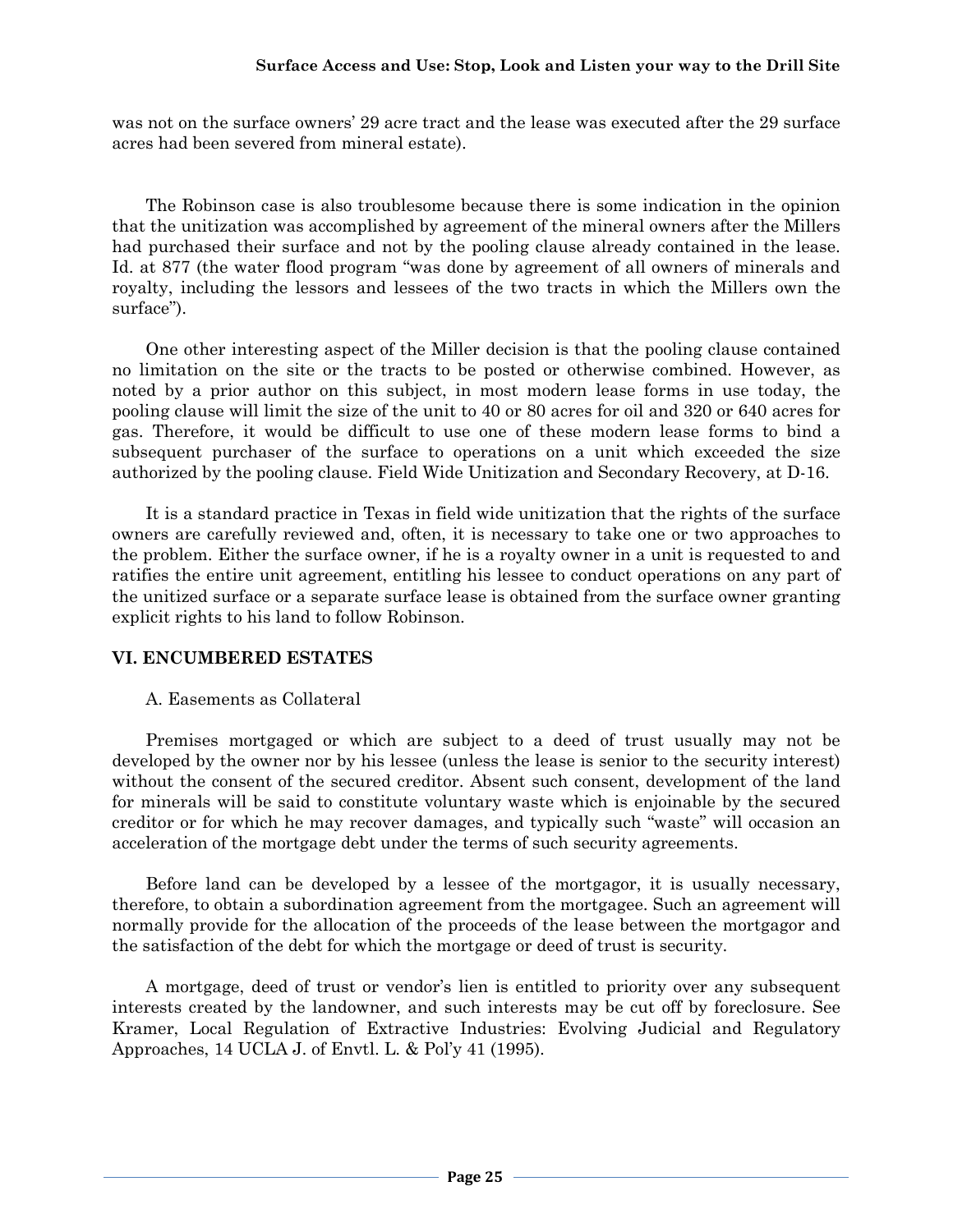### B. Effect of prior or subsequent surface lease

The lessee of land for a term of years or from period to period (described here as "surface lessee") has no right to sever minerals from the premises absent an express grant of such power, for such severance constitutes waste of the premises. Our concern here is with the right of the lessor, or a claimant through the lessor, to sever and remove minerals from the land and to use such portion of the surface of the land as may reasonably be necessary for exploration, development and production of the minerals when such land is subject to a surface lease.

If the interest of the surface lessee is junior in time to the interest of a mineral grantee or oil and gas lessee (and is not given priority by operation of recordation statutes by nonrecordation of the mineral grant or lease), the mineral grantee or lessee is not required to obtain permission from the surface lessee to enter upon and use the surface as is reasonably necessary in the exploration for and development and production of minerals. Greater difficulty is presented by a surface lease earlier in time than a mineral grant or reservation.

One writer has concluded from his examination of the meager authority on the matter that a tenant for years may not veto oil and gas exploration and development by the reversioner. Olds, "Impact of Future Interests on Law of Oil and Gas," 8 SW. Legal Fdn. Oil & Gas Inst. 163, 168 (1957). This conclusion is reasonable if drainage is occurring or is threatened, since the potential injury to the reversioner is so great as equitably to require protecting his interests. Absent drainage or the threat, where a lease of land for a term of years is executed and the lease is silent as to minerals and in no wise indicates the grant is of "surface only" or for particular surface uses only, we conclude the lessor is not entitled to make entry upon the land to explore for and developing minerals without the consent of the owner of the term of years. A contrary holding does too much violence to the covenant of quiet enjoyment usually implied in leases for a term of years and to the rule that leases shall be construed in favor of the lessee.

The case authority on the matter is limited and it is possible that some courts may permit oil and gas exploration and development by the reversioner without the consent of the surface lessee, particularly when the surface lease is for a long term. The question may turn upon an inquiry into the purpose of the lease, whether or not stated. Perhaps if the lease is silent concerning mineral development there is an ambiguity whether such development by the reversioner is permitted, particularly where the lease is for a long term. To resolve the ambiguity the court may inquire into the extrinsic circumstances to determine the intent of the parties. If such inquiry reveals the premises were leased for grazing or agricultural purposes, it might reasonably be concluded there was no intent to exclude the reversioner from exploration for and development of minerals; however the rights of surface use of the reversioner are somewhat less extensive than where there is an express mineral reservation, e.g., he might be required to compensate the surface lessee for his surface use and he might be subject to a greater duty to protect the surface lessee from damage because of such operations. If the manifest purpose of the surface lease is primarily commercial, industrial or residential, it would reasonably be concluded there was intent to exclude the reversioner from exploration and development of minerals, e.g., With a long term lease of a tract intended to be used for a shopping center.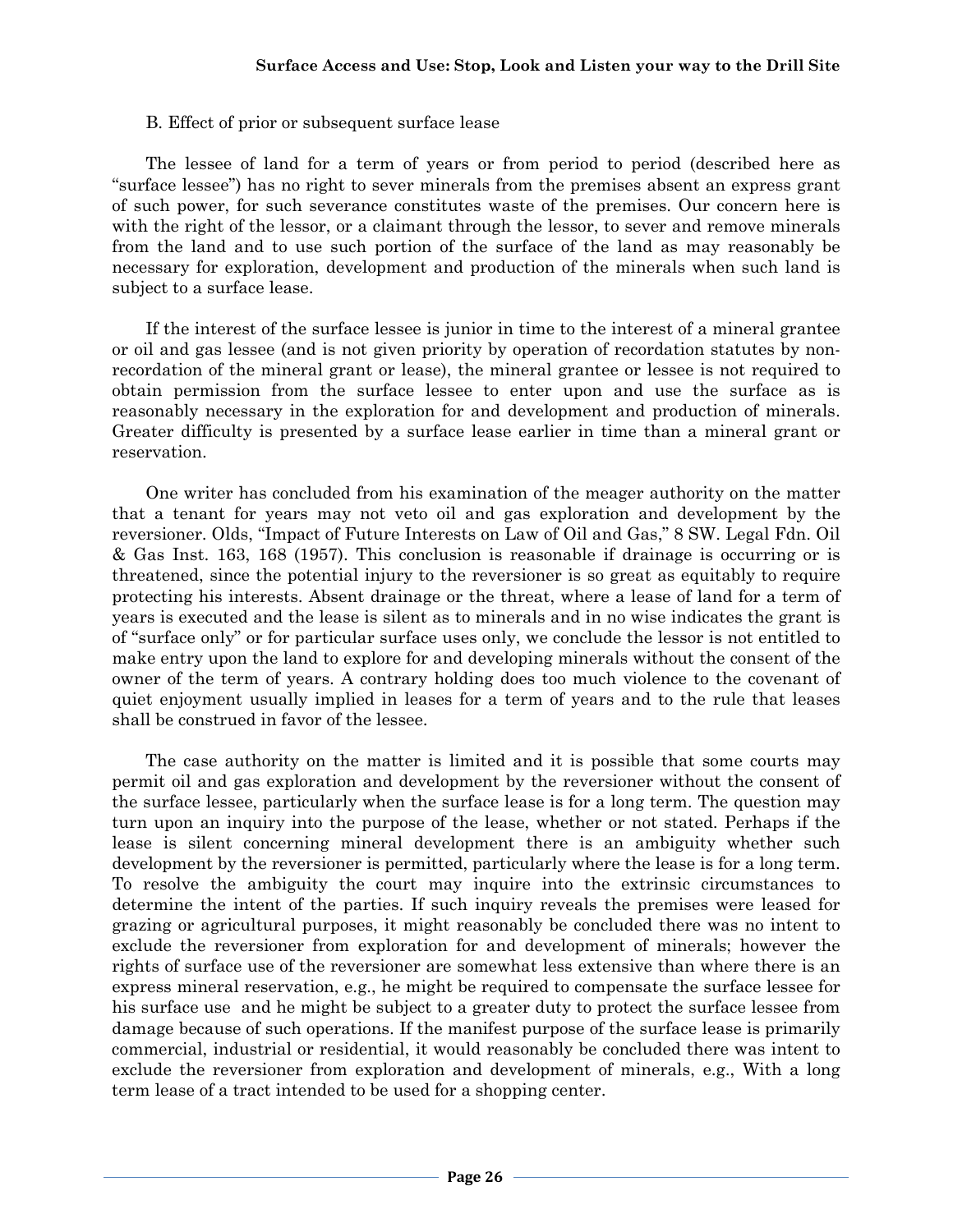### **VII. THE OIL AND GAS LEASE**

A. In General. In the typical oil and gas lease, absent a specific use limitation either within the lease itself, or by some limitation on the authority of the lessor, the mineral lessee will acquire the right to use as much of the surface in such a manner as is reasonably necessary to accomplish the purposes of the lease. Ball v. Dillard, 602 S.W.2d, 521 (Tex. 1980). So long as neither the lease nor some other applicable use restriction prohibits the lessee from doing so, the lessee will have, among other rights reasonably necessary for his operations, the following rights:

1. Access to that Land.

Ball, the surface tenant, locked the gate to the property denying Dillard, the oil and gas lessee, access to the leased premises. This case dealt with the right of an oil and gas lessee to enter upon the lease premises over the objection of the surface tenant. The court held that Ball had exceeded his rights under the surface lease and had unreasonably interfered with the right of Dillard, the mineral lessee to have access to the premises. The court's discussion of the lease to Ball referred to the lease as a "surface lease" leaving open the possibility that a lease for years covering the entire fee simple executed prior in time to the oil and gas lease, without restriction as to use, could lead to a different result.

2. The Right to Construct Roads on the Leased Premises to the Drill-Site.

Once leased, absent restrictive provisions, the lessee may construct roads on the leased premises even if the well is bottomed elsewhere. Humble Oil & Refining Co. v. Williams, 420 S.W.2d 133 (Tex 1967).

3. The Right to Construct Roads on Unleased but Adjacent Co-owned Leased Premises to the Drill-Site.

Texas law holds that an oil and gas lease does not assign to the lessee the right to use the surface of other lands owned by the Lessor but not covered by the lease except to gain access to the leasehold. For instance, in Petty v. Winn Exploration Co., Inc., 816 S.W.2d 432 (Tex. App. -- San Antonio 1991, no writ), an oil and gas lessee could continue to use an existing road for oil and gas operations, even though the road crossed lands that were not subject to the same lease. An oil and gas lessee obtains a fee simple determinable in the mineral estate, and like grantees of surface estates, the lessee can assert a right under Texas common law, to an easement by necessity or implied easement appurtenant across adjacent acreage retained or owned by the lessor. Peacock v. Schroeder, 846 S.W.2d 905 (Tex. App. -- San Antonio 1983, no writ). In Peacock, a mineral lessor sued that the lessee did not have an access roadway across lands owned by the lessor, but not covered by the lease, to reach the 160-acre lease. The appeals court found that the evidence supported the finding by the trial court of an implied easement by necessity and an implied easement appurtenant. The elements and application of these easements are discussed in more detail below. The case is instructive in illustrating most Texas easement cases involve road access easements to the leasehold, rather than pipeline rights-of-way and facility locations that benefit the leasehold but are located off lease.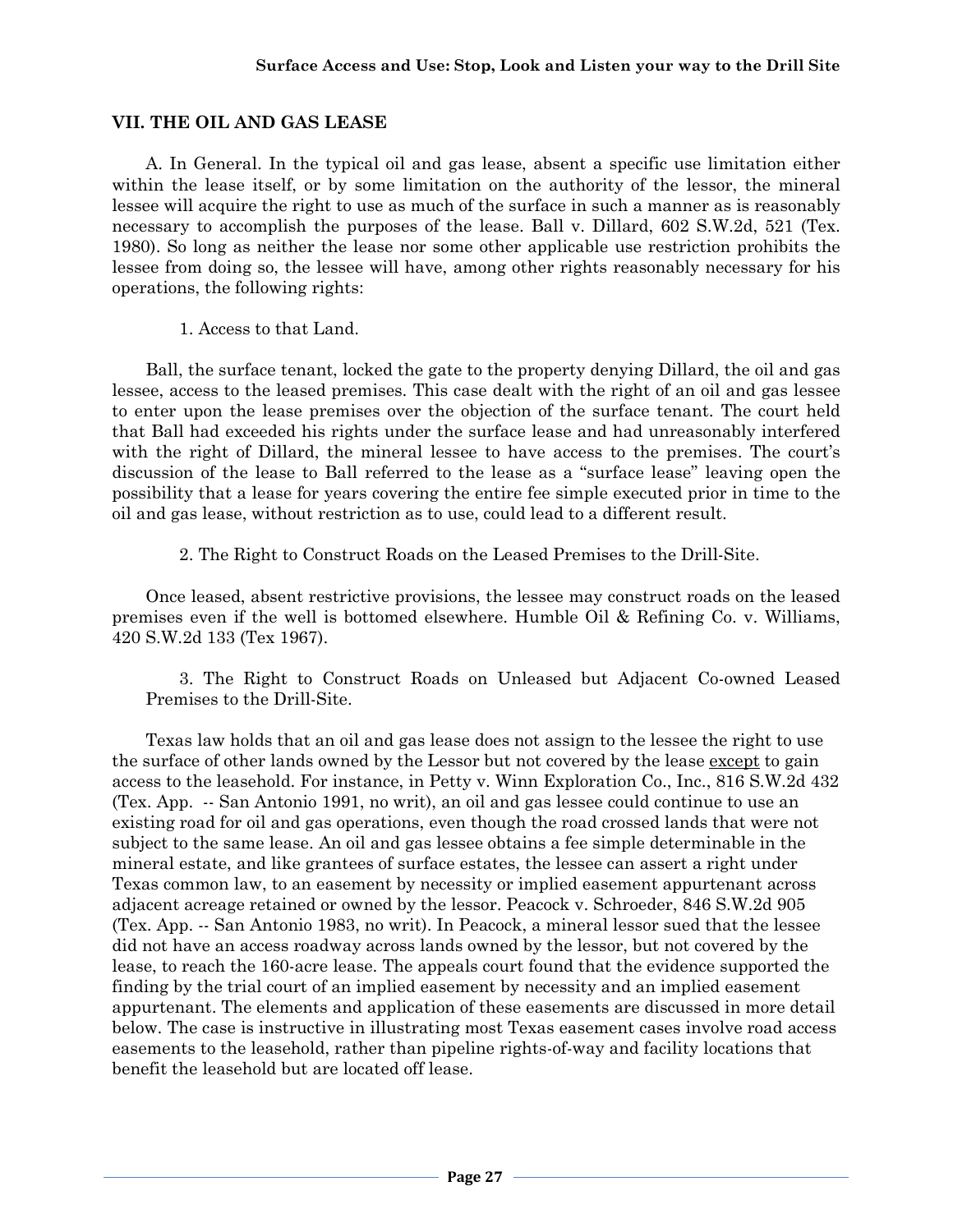4. Miscellaneous Rights incidental to Lessee's Operations on the Land under Lease.

These rights would include, without limitation, the right to use caliche to construct roads and pads for drill-sites and tank batteries, B. L. McFarland Drilling Contractor v. Connell, 344 S.W.2d 493 (Tex. Civ. App.--El Paso 1961), writ dism'd as moot, sub nom. Connell v. B. L. McFarland Drilling Contractor, 347 S.W. 2d 565 (Tex 1961), the right to lay pipelines and construct storage tanks, power stations and other structures necessary to produce, save, care for and dispose of oil and gas production, Joyner v. R. H Dearing & Sons, 134 S.W.2d 757 (Tex. Civ. App.--El Paso 1939, error dism'd, judgmt cor.), the right to conduct geophysical exploration and seismic operations Phillips Petroleum Co. v. Cowden, 241 F2d. 586 (5th Cir. 1957), and various other rights reasonably related to the exploration for and development and production of oil and gas from the leased premises.

- B. Specific Lease Provisions.
	- 1. The Granting Clause.

The granting clause should be examined, often-times not so much for what gives, but for what it takes away. Absent an expression to the contrary, the lease will grant to the lessee the right to reasonably necessary use of the surface to accomplish the lease's intended purposes. The granting clause should be carefully reviewed to ensure specific activities are not limited by the language of the granting clause. In the typical printed lease form, the expression of limitation will often be expressed by striking specific printed language, such as "and housing its employees" or "laying pipe lines" or "exclusively". The striking of these specific printed provisions will at a minimum probably be argued by the surface owner to express intent to limit the rights of the lessee in its operational activities upon the leased premises and should not be overlooked.

Limitations on the grant will be set forth in "other provisions" of the lease. That is, when a printed lease form is being used, the limitations on the right of the lessee to access and use the surface estate will appear in the "typed provisions" of the lease. Express limitations can include provisions such as a "no surface use" clause, a "no seismic or geophysical operations", limitations on the use or placement of roadways and other facilities, designation of drill-site locations, designation of entry and access points.

2. The Land under Lease.

The leasehold premises may cover more than the drill-site tract. Although the lessee will probably drill only one well at a time, the fact that a lease covers over one tract can be beneficial for access. In TDC Engineering v. Dunlap, 686 S.W.2d 346 (Tex. App.--Eastland 1985, writ ref'd n.r.e.), the Eastland Court of Appeals held that even in the situation where the lessor owned only a small undivided interest (a 1/16 interest) in the non-drill-site tract, the fact that the lease covered other acreage gave the lessee the right to use a salt water disposal well on the non-drill-site tract. The treatment of ingress and egress would appear to be no different, and if the non-drill-site tract provides a means of access to the drill-site tract, then a multi-tract lease can prove beneficial for access. A different result could have occurred if the same lessee had taken two separate leases, each covering only one tract, from the same lessor, instead of taking one lease covering two tracts (unless the lessee exercises pooling rights).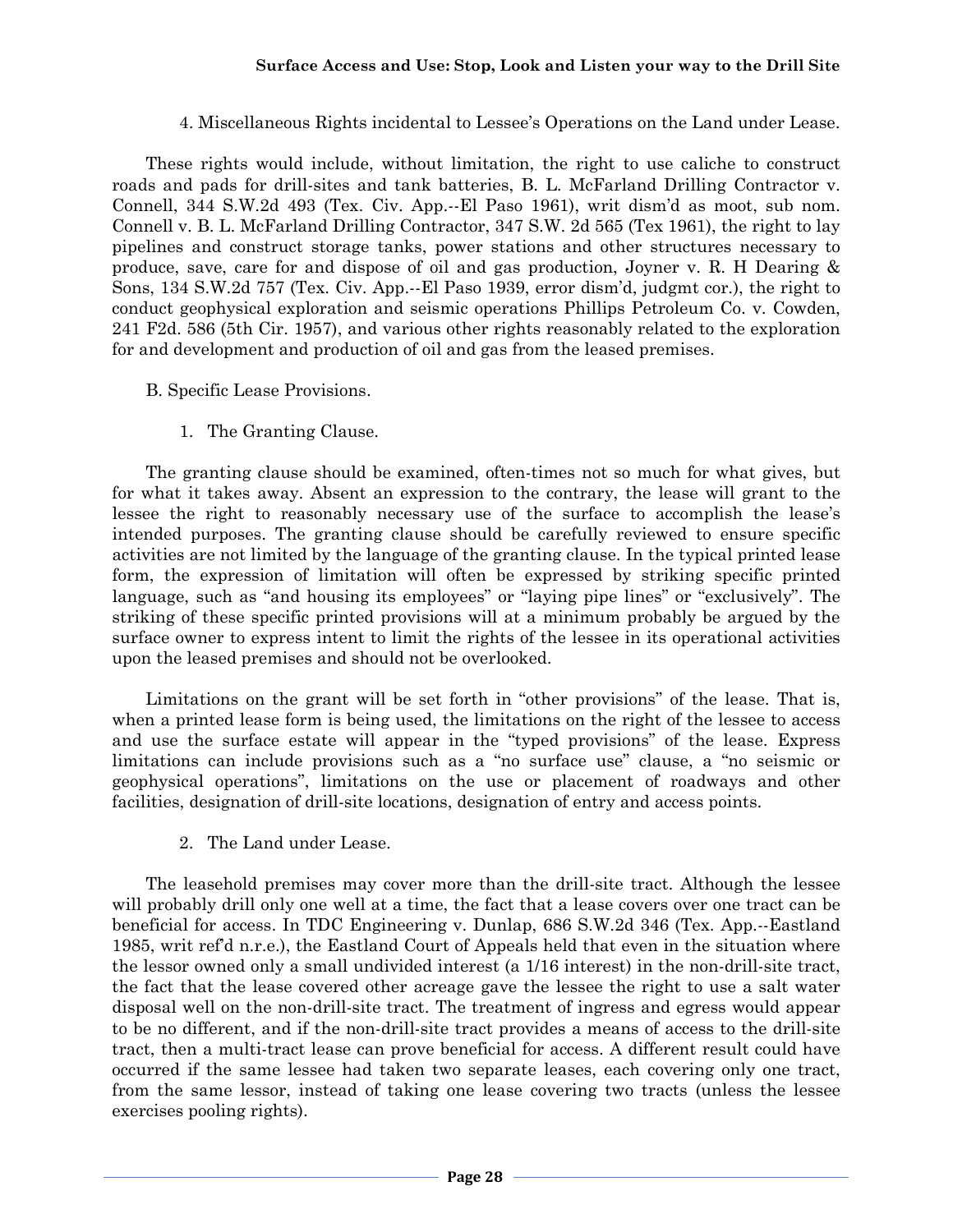# 3. The Pooling Provision.

Besides affording the lessee the opportunity to protect against drainage, the opportunity to increase the acreage allocated to a well for allowable purposes, the opportunity to ignore lease lines for well-location purposes, the opportunity to commingle production from more than one well into common tanks, and other beneficial opportunities, the pooling provision can have the side benefit of providing access across non-drill-site tracts which could not otherwise be used for access purposes. At least three Texas cases have held that the right of the lessee to use the surface to produce and remove oil and gas extends to non-drill-site tracts within a production unit with which the drill-site tract has been unitized. See Delhi Gas Pipeline Corp. v. Dixon, 737 S.W. 2d 96 (Tex. App.-- Eastland 1987, writ denied), where the Eastland Court of Appeals held that the lessee had the right to lay a pipeline across unitized non-drill-site tracts to transport gas from the unit well, cautioning however) that the gas purchaser would not have the right to transport gas not produced from the unit in the pipeline across the surface owner's land without condemnation proceedings or an easement from the owner of the surface estate. See also, Property Owners of Leisure Land, Inc. v. Woolf & Magee, Inc., 786 S.W.2d 757, (Tex. App.-- Tyler, 1990, writ dism'd by agr.), and J.M Miller v. Crown Central Petroleum Corporation, 309 S.W.2d 876, (Tex. Civ. App.--Eastland, 1958, writ dism'd by agr.). The lessee should be cautioned, however, to remember he will be held to the good faith pooling standard required of lessees when exercising the pooling authority granted under the lease. There must be an underlying good faith determination by the lessee that pooling is appropriate in the circumstances, considering both the interest of the lessee and the interest of the lessor. Circle Dot Ranch, Inc. v. Sidwell Oil and Gas, Inc., 891 S.W.2d 342 (Tex. App.--Amarillo 1995, writ denied).

In the Delhi case, the mineral lessee on a pooled unit was found to be entitled to grant an easement to a gas purchaser to transport gas from a unit well across non-drillsite tracts within the pooled unit to the gas purchaser's pipeline system. Both the Crown Central case and the Woolf & Magee cases contained similar holdings.

There appear to be certain limitations on the lessee's right to the surface in a unit. In Robinson v. Robbins Petroleum Corporation, 501 S.W.2d 865 (Tex. 1973), the Texas Supreme Court dealt with the relative rights of the owner of the surface estate of Whiteacre vis a vis the owner of an oil and gas lease on Whiteacre regarding salt water from Whiteacre for the benefit of unitized lands which included both Whiteacre and other lands. In conclusion, the Court stated:

"Robinson, as owner of the surface estate, is entitled to protection from uses, without his consent, for the benefit of owners outside of and beyond premises and terms of the Wagner Lease (which covered Robinson's land). Likewise, the rights of the mineral owners are entitled to be protected in using the salt water (determined to be part of the surface estate) reasonably necessary to produce oil under the premises and terms described in the Wagner Lease. We hold Robinson is entitled to recover the value of that portion of the salt water consumed for the production of oil for owners of lands outside the Wagner Lease. If only Robinson water were used to drive the oil and that part were consumed or lost to Robinson, the proportion of the water for which the operator would owe Robinson would be the same as the proportion of the oil recovered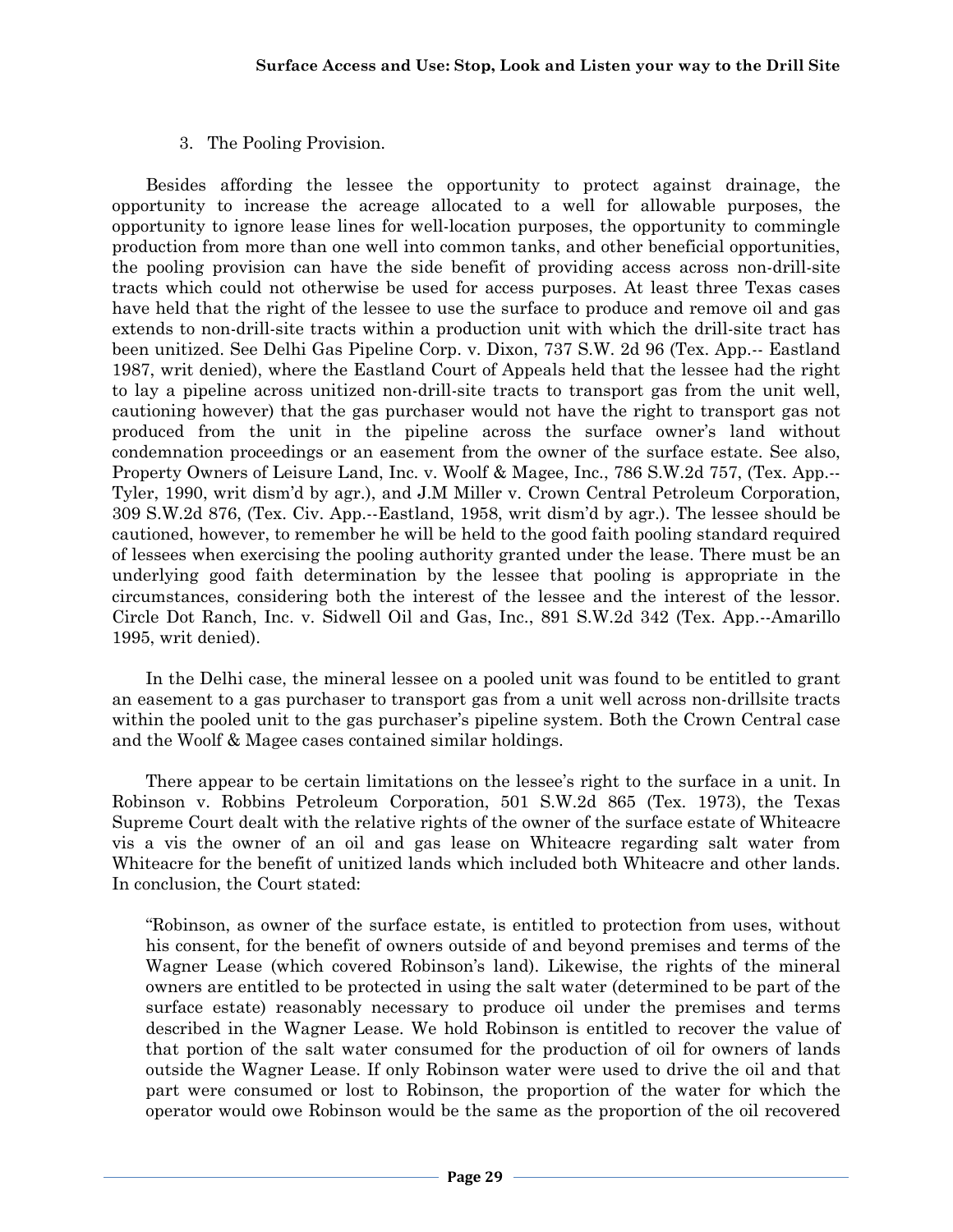for lands outside the Wagner Lease. This assumes this unit operation is reasonably necessary for the production of the Wagner Lease Minerals. If this is not the case, Robinson is entitled to damages for all the water used without his consent."

It would appear that there may be situations in which, if the surface operations on Whiteacre benefit the mineral estate underlying Whiteacre as well as other tracts, the surface owner will be entitled to recourse against the mineral lessee to the extent that the use of the surface on Whiteacre benefits other lands in addition to Whiteacre. Whether the Robinson case extends beyond salt water to other uses appears to be an unanswered question. The Robinson case appears, however, to stand for the proposition that if the surface operations on Whiteacre do not benefit the mineral owner on Whiteacre presumably, the court would find that the surface use by the mineral lessee on Whiteacre is excessive of the easement which the mineral owner has on Whiteacre, and, presumably, both injunctive relief and damages would be available as a remedy to the surface owner of Whiteacre.

# 4. Pugh Clauses and Partial Termination Clauses.

Many of today's oil and gas leases contain clauses which provide that in time, typically either at the expiration of the primary term or at some specified time thereafter, the lease will terminate as to "non-productive" acreage and/or depths. These types of clauses create certain access issues regarding the acreage and/or depths which the lease terminates after a point in time. Often, the language of the lease can determine whether there will be an express right of access on the "terminated acreage" after that point in time. Many leases which contain partial termination clauses or Pugh-type clauses will contain language reserving to the lessee the right of ingress and egress across the land affected by the partial termination clause. Depending upon the ownership of the partially terminated acreage, an expressly created right of ingress and egress across said land will avoid any question regarding the right of the lessee to continue to use the formerly leased acreage for the purposes expressly authorized in that clause.

A similar, but different, set of questions is with leases which contain "depth termination" clauses, which typically provide that after a certain point in time the lease will terminate as to depths somewhere below (and sometimes above) the "deepest depth drilled", the "deepest producing horizon" or some similarly specified depth. In these situations, if a specific right "to drill through" the shallower depths is granted or retained in favor of the mineral owner, and his successors or assigns, under the partially terminated lease as a matter of contract, the old oil and gas lessee must allow the new lessee to drill through the shallow depths to access the deeper horizons. Obviously, this does not give the new lessee the right to evaluate, log or conduct other operations in the shallow depths, access issues aside. What if the lease is silent as to the right of ingress and egress for the benefit of a new oil and gas lessee through the retained depths under the old lease? I could not find any Texas cases dealing with this specific question. It would seem that a court should be inclined to allow a new lessee as to the deep rights to "pass through" the shallow depths to access the deeper depths. Otherwise, the deep rights would have no value to the mineral owner or his new lessee. Applicable principles would seem the same principles as apply under "an easement by necessity". It would seem that a court should also consider that the mineral lessee under the "shallow rights" lease only owns the oil and gas in place in the shallow zone, and that to the extent there may be other substances in the shallow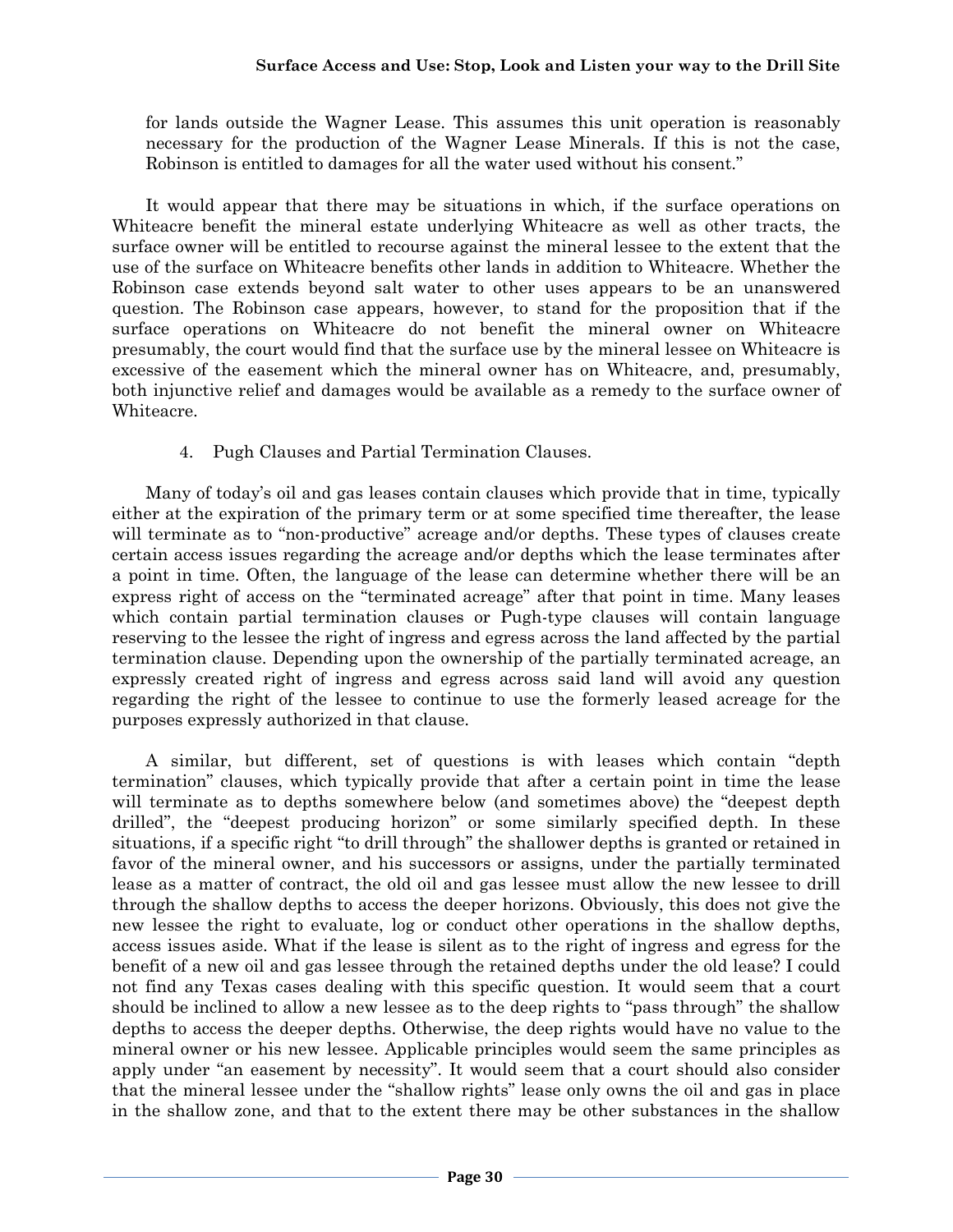depths (as there would be), such as "other minerals" or other substances deemed as a matter of law to be part of the surface estate, the shallow depths lessee would have no right in, to or over said substances.

5. Access Across Adjacent or Nearby Tracts to the Drill-Site Tract.

There is little case law dealing with questions regarding access across other lands. One of the few reported cases is the case of Peacock v. Schroeder, 846 S.W.2d 905 (Tex. App.-- San Antonio 1993, no writ). Peacock sought a declaratory judgment that a lease had terminated for failure to produce in paying quantities. Peacock, the owner of the surface of both the leased premises and of adjacent land, sought a declaration that the lease denied Schroeder, as lessee, access across Peacock's unleased land to the leased premises. After disposing of the issues related to the lease termination claim, the court dealt with the question of the lessee's access across Peacock's unleased land.

In reaching its decision, the court pointed to the fact Peacock's ranch covered 1906 acres and that the leased premises was 160 acres of the ranch. Prior to and at the time of the lease to Schroeder, the ranch was owned by the McDaniels, the lessors under the lease, who sold the ranch, subject to the lease to Peacock. Other facts deemed important by the court included:

(a) The lease was surrounded on three sides by the ranch and on the fourth side by property belonging to a third party.

(b) No public road bordered the lease.

(c) Schroeder had never had access to the lease, either expressed or implied, over the third party's land.

(d) Schroeder testified there was no way to reach the lease except across one of Peacock's ranch roads which stretched approximately 2.5 miles and which "Schroeder used four to six days a week.

(e) Schroeder used the road as a contract pumper prior to acquiring the lease, and he used it after the purchase to gain access to the leased premises.

(f) Peacock knew of the usage of the road by Schroeder when Peacock bought the ranch.

The court held in favor of Schroeder, the lessee, because Schroeder had an easement by necessity, the elements of an easement by necessity being (1) unity of ownership of the dominant and servient estates prior to the severance, (2) access must be a necessity and not a mere convenience, and (3) the necessity must exist at the time of the severance of the two estates. Koonce v. Brite Estate, 663 S.W.2d 451, 452 (Tex. 1984). Likewise, the court found in favor of Schroeder because Schroeder had an implied easement appurtenant, the elements of an implied easement appurtenant being (1) unity of ownership of the dominant and servient estates prior to the severance, (2) using the easement must have been apparent at the time of the grant, (3) using the easement must have been continuous so that the parties must have intended its use pass by the grant, and (4) using the easement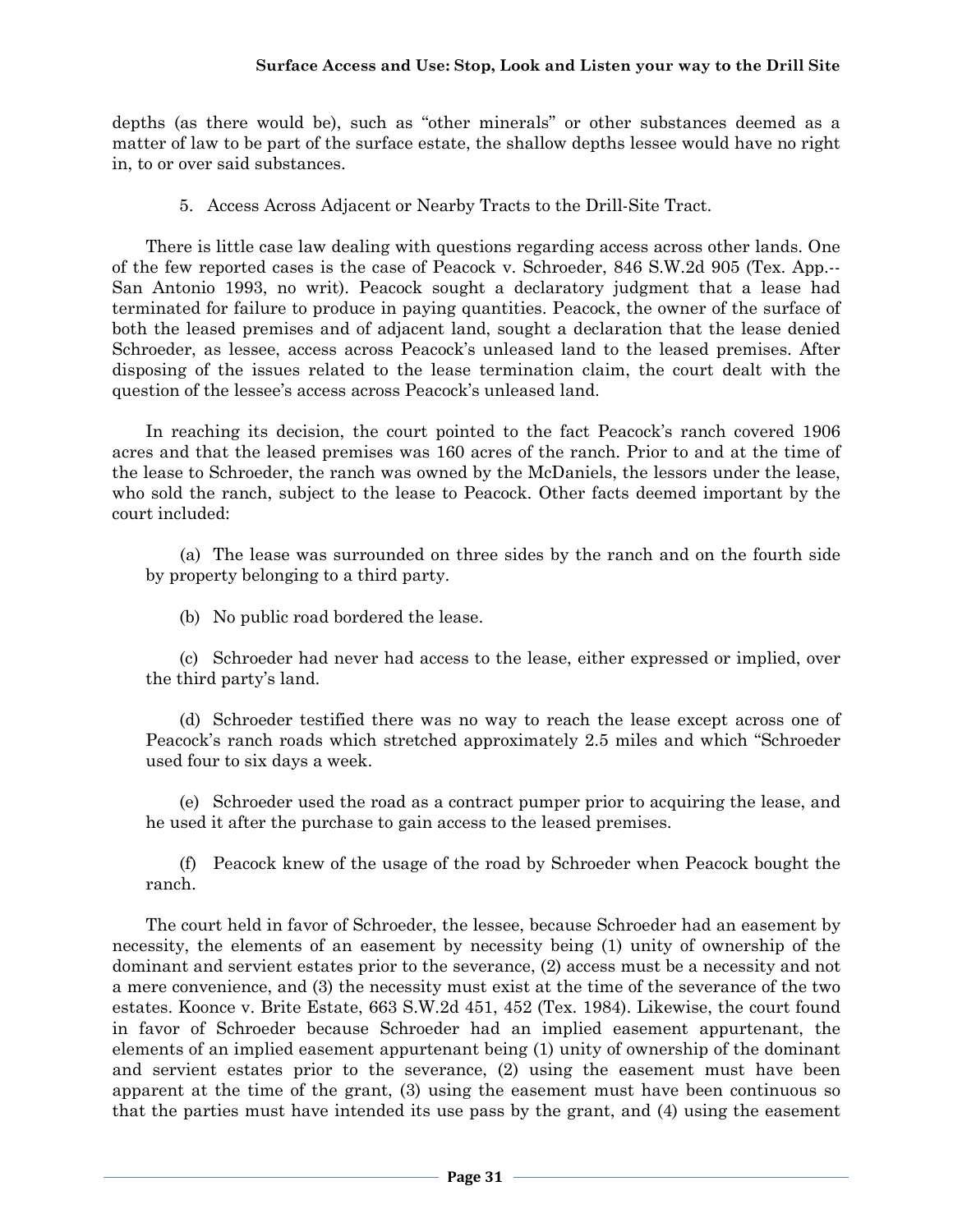must be reasonably necessary to the use and enjoyment of the dominant estate. Drye v. Eagle Rock Ranch, Inc., 364 S.W.2d 196, 207 (Tex. 1962). The court discussed Peacock's contention that the striking of certain language in the lease negated any implied easements. Peacock brought to the court's attention that the granting clause of the lease had been modified to read:

"Lessor... does hereby grant, lease and let unto lessee the land covered hereby for the purposes and with the exclusive right of exploring, drilling, mining and operating for, producing and owning oil, gas, sulphur and all other minerals (whether or not similar to those mentioned), together with the right to make surveys on said land, lay pipe lines, establish and utilize facilities for surface or subsurface-disposal of saltwater, construct roads and bridges, dig canals, build tanks, power stations, telephone lines, employee houses and other structures on said land, necessary or useful in lessee's operations in exploring, drilling for, producing, treating, storing and transporting minerals produced from the land covered hereby or any other land adjacent thereto."

The critical language, according to Peacock struck the words "or any other land adjacent thereto". Citing no authority, Peacock argued that the striking of the words "or any other land adjacent thereto" explicitly negated any express or implied uses by the lessee of the remaining portions of the ranch. The court was unimpressed with Peacock's argument, concluding that the striking of the above words merely evidenced an intent that the leased premises would not be used for producing, storing or transporting oil or gas produced from adjacent land. Likewise, the court was not persuaded that the striking of the "Mother Hubbard" Clause (stricken in this lease) supported an argument for the negation of the implied easement. The court noted that no one contended that the parties to the lease intended the road be a part of the leased premises, but mistakenly excluded it from the leased premises. Further, the court noted the Mother Hubbard clause was designed to include adjacent strips of land mistakenly omitted from the lease, and that the excision of the Mother Hubbard clause from the lease would not affect the existence of the implied roadway easement. Finally, and emphatically, the court noted nowhere in the lease was a roadway easement specifically or even impliedly negated.

The Peacock case deals with an issue (the access issue) often taken for granted and applies certain well-founded principles to reach a logical result. Arguably, at least one conceptual problem with the case is that as to unleased land, it treats ingress and egress differently than it does the right to use the lessor's unleased land for other operational purposes. The court notes that Schroeder had used a portion of Peacock's land off the leased premises for the storage of equipment, but since Schroeder had ceased to use the "other land" for such purposes, the court declined to rule of Schroeder's right to such use for other purposes.

Since the Peacock case did not go to the Texas Supreme Court, we do not have the benefit of that court's position on the holding. The case does, however, provide a starting point for discussion of the rights of the mineral lease to use the access rights which are owned by the surface owner on the drill-site tract. Preliminarily determining the rights of the mineral lessee will be fact specific and will probably depend mostly upon the facts of that case. In that sense, the question of access will be not unlike the questions of access which face the surface owner, himself. It would seem that with the oil and gas lessee, there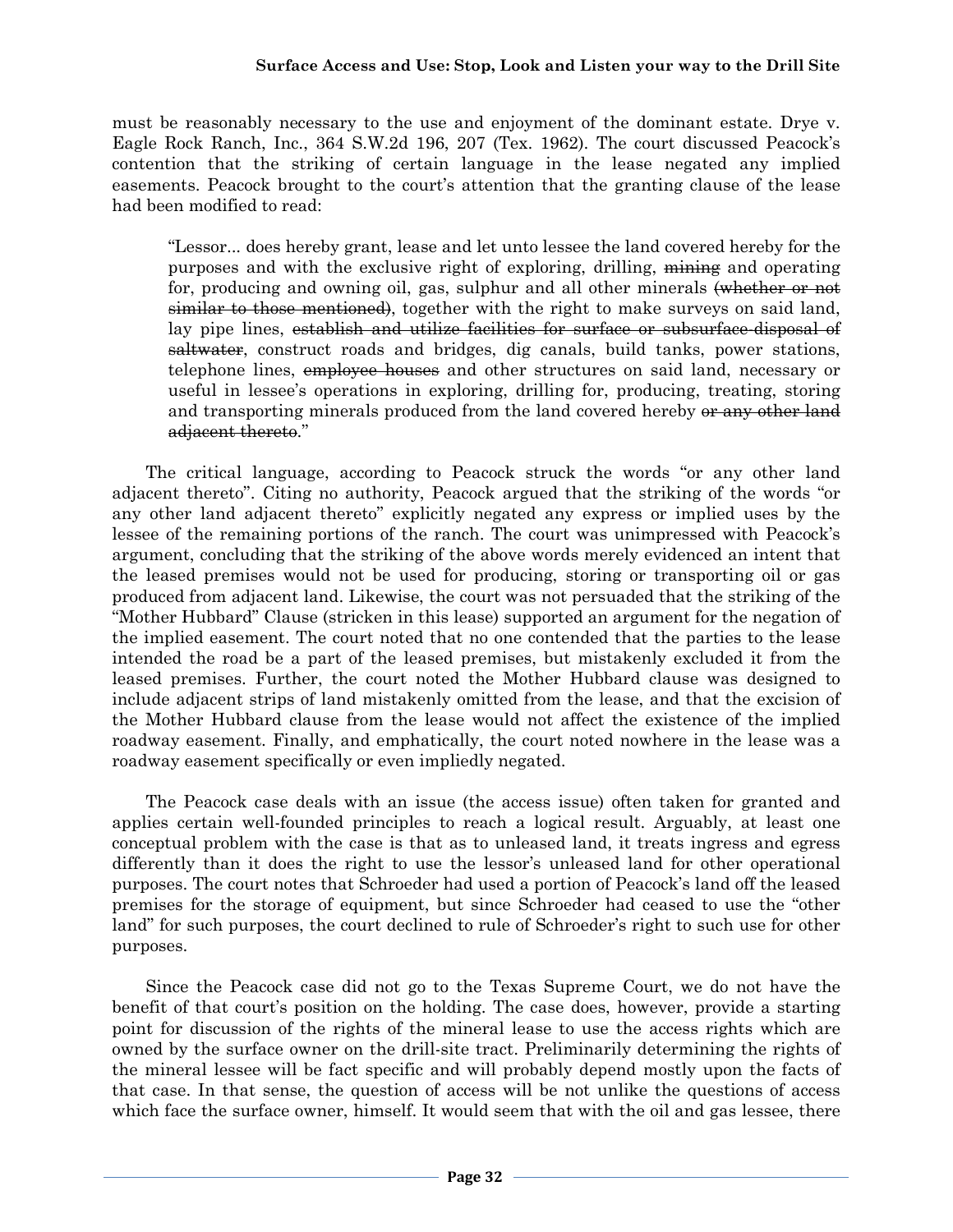will be additional inquiries which will have to be made to ascertain the extent of his access rights.

Once again, the language of the oil and gas lease in question can determine the access rights of the oil and gas lessee. Most of us have seen leases in which the lessee is expressly prohibited from conducting surface operations on the leasehold premises, the lessee being limited to directional or horizontal drilling methods to reach the subsurface underlying the leasehold tract. Without question, as a matter of contract, the lessor and the lessee can expressly agree, for instance, that the lessee would not have the right to cross all or a portion of other land owned by the lessor.

6. Use of surface with operations on other premises.

The usual express easements and implied surface easements of a mineral owner or lessee are limited to such surface use as is reasonably necessary for exploration, development and production on the premises described in the deed or lease. The instrument may expressly grant easements in connection with operations on other premises; such an express provision is common in joint or community leases or instruments which authorize pooling and unitization. Absent such express provision using the surface by a mineral owner or lessee for operations on other premises constitutes an excessive use of his surface easements.

Directional drilling techniques have so far advanced since the second quarter of the century that by whipstocking wells and directional drilling it is often possible to bottom wells at predetermined locations. When for one reason, the surface of a given tract (Blackacre) may not be utilized for a well location, e.g., because the surface is a public way or railroad right of way or the mineral deed or lease severing exploration and development rights expressly denies the mineral owner or lessee any surface easements, frequently it is possible to locate a well on other nearby premises (Whiteacre) and by directional drilling bottom the well under Blackacre. Under these circumstances may the owner of surface rights in Whiteacre bar using the surface for a well location even though the owner of mineral rights in Whiteacre has authorized such well location or he seeks to make such well location for the purpose of recovering minerals from adjoining premises on which he holds a mineral lease or mineral interests? The consensus such veto power exists, although there is little case authority on the matter. The reason for the dearth of such authority such veto power appears assumed and hence operators who desire to engage in such activities have sought to obtain from the surface owners an express easement for such a well location. Where directional drilling is required, such as with a federal oil and gas lease with a no surface occupancy limitation, it is common for the surface owner of the adjoining private land and the federal oil and gas lessee to enter into a surface damage and easement agreement.

If the lease or mineral deed expressly granted an easement in the surface with operations on other premises, obviously the mineral owner or lessee may locate the well on the surface of Whiteacre despite the surface owner's opposition and need not compensate the surface owner for such use of the surface except as required by a surface damage clause creating the mineral interest or lease. However, if that instrument provided that the surface owner should have a royalty or other interest in production (e.g., a production payment) the question then arises whether the surface owner of Whiteacre is entitled to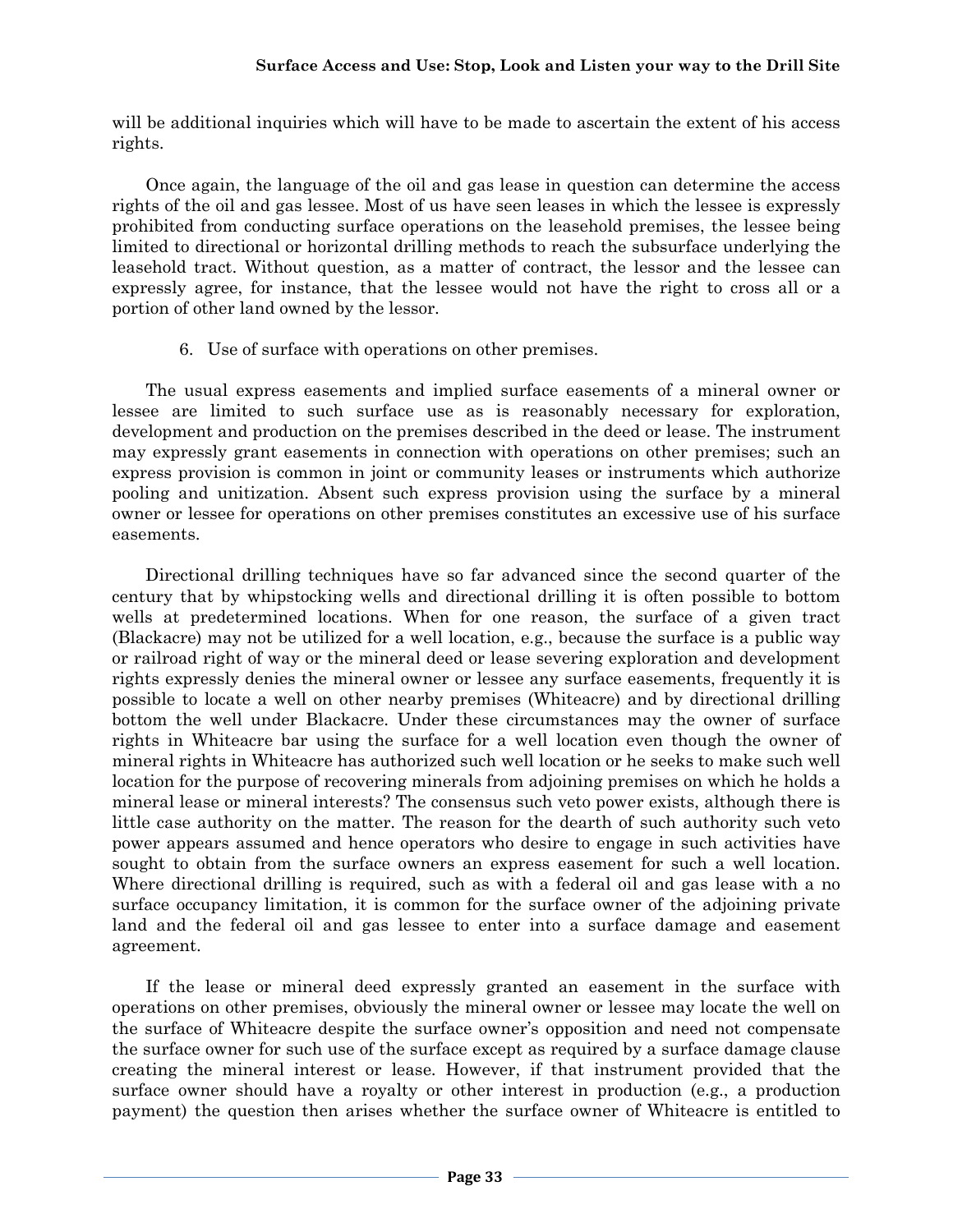share in the production from Blackacre obtained through a well with a surface location on Whiteacre. The solution to this question appears to turn upon the phraseology of the instrument concerning the royalty or other interest in production. If such instrument calls for a royalty or other interest in production "from Whiteacre," some authority suggests that the surface owner is not entitled to a royalty or other interest in production from this well. Pauley v. Faucett, 124 Cal. App. 2d 406, 269 P.2d 89, 3 O. & G.R. 763 (1954).

If the surface owner of Whiteacre is not entitled to a royalty or other interest in production and has not authorized the surface with production from other premises but a well is on Whiteacre and bottomed under Blackacre, there has been an excessive use of the easements on Whiteacre and damages for such excessive use will be calculated as in other forms of excessive use (Williams & Meyers, Oil and Gas Law, § 218.8 (1997)). Several Western states authorize mining and oil and gas operators to condemn surface easements to access and develop the mineral resources that may be located on lands other than those for which the surface easement is being condemned.

# 7. Other Relief.

In these times of increased restriction on access to property for mineral development, it may be worthwhile to consider modification of the Force Majeure clause to preserve the status quo until access are finally settled to permit the mineral estate lessee the use and enjoyment of his legal rights. [See Exhibit "C" Representative Force Majeure Provision **[Revised]**.

# **VIII. SEISMIC AND DIRECTIONAL (OR HORIZONTAL) DRILLING ACCESS**

Surface use related to operations on other premises has recently become much more commonplace with new horizontal drilling techniques and 3-D seismic operations. As a general rule, absent an express easement or permit with operations on other premises, using the surface by the mineral owner or lessee for operations on other premises constitutes an excessive use of the surface by the mineral owner. See Williams & Meyers, Oil and Gas Law, § 218.4 (1997).

There are few reported cases dealing with neighboring lands for mineral operations on adjacent or nearby lands. It goes without saying an oil and gas lessee who has a lease on Blackacre and who wishes to drill or conduct geophysical operations from Whiteacre on which the lessee does not even have an oil and gas lease, must, at a minimum, obtain the consent of the surface owner to conduct operations from Whiteacre to or affecting Blackacre.

If the oil and gas lessee has an oil and gas lease on both Blackacre and Whiteacre, what rights does the oil and gas lessee must use the surface of Whiteacre for operations regarding Blackacre? Certain controlling principles are in Robinson v. Robbins Petroleum Corporation, 501 S.W.2d 865 (Tex. 1973), wherein the Texas Supreme Court dealt with the relative rights of the owner of the surface estate of Whiteacre vis a vis the owner of an oil and gas lease on Whiteacre regarding surface operations on Whiteacre to benefit other lands. In conclusion, the Court stated that:

"Robinson, as owner of the surface estate, is entitled to protection from uses thereof,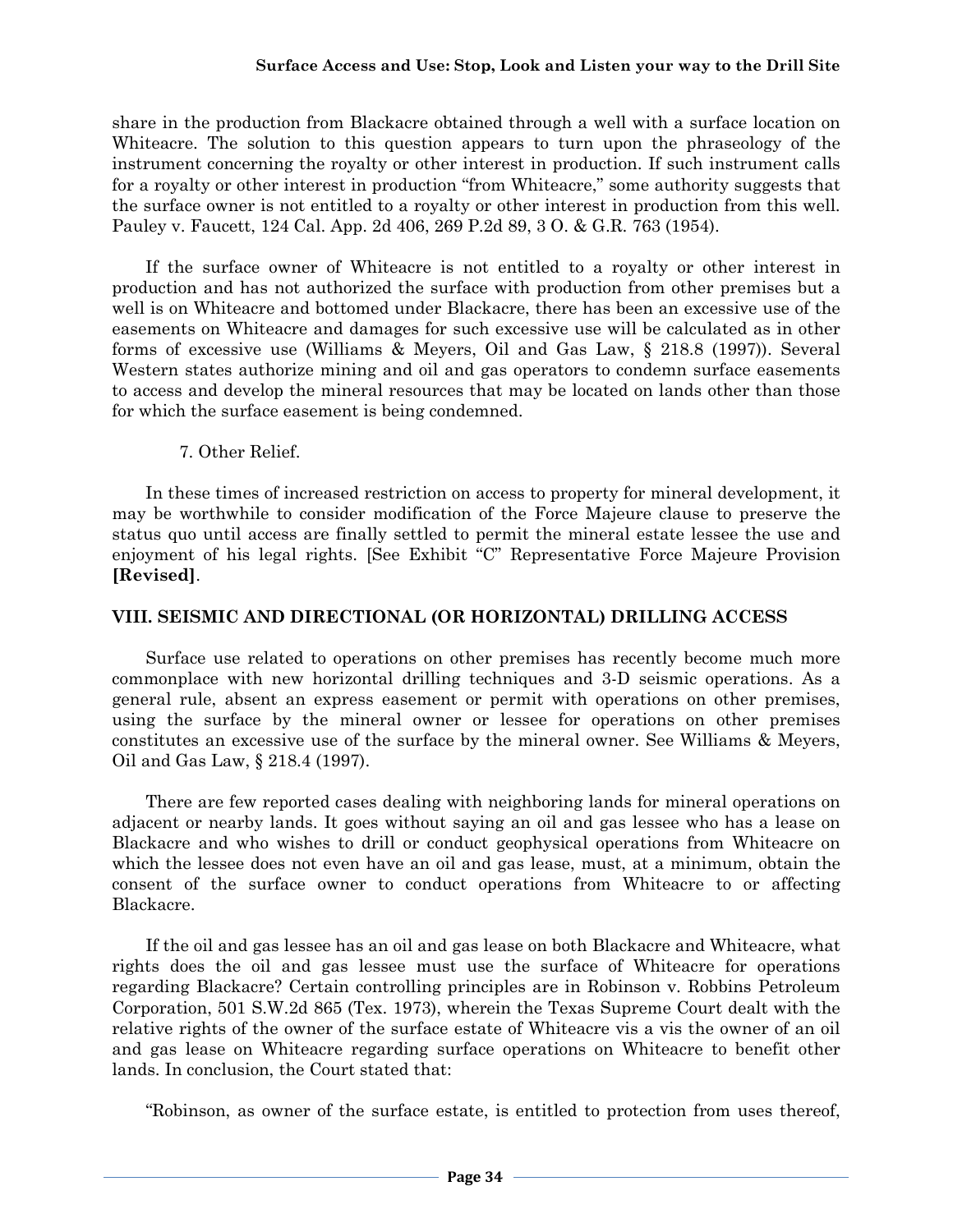without his consent, for the benefit of owners outside of and beyond premises and terms of the Wagner Lease (which covered Robinson's land). Likewise, the rights of the mineral owners are entitled to be protected in using the salt water (determined in this case to be part of the surface estate) which was reasonably necessary to produce oil under the premises and terms described in the Wagner Lease. We hold Robinson is entitled to recover the value of that portion of the salt water consumed for the production of oil for owners of lands outside the Wagner Lease. If only Robinson water were used to drive the oil and that part were consumed or lost to Robinson, the proportion of the water for which the operator would owe Robinson would be the same as the proportion of the oil recovered for lands outside the Wagner Lease. This assumes this unit operation is reasonably necessary for the production of the Wagner Lease Minerals. If this is not the case, Robinson is entitled to damages for all the water used without his consent."

It would appear that if the surface operations on Whiteacre benefit the mineral estate underlying Whiteacre, then the surface owner will be entitled to recourse against the mineral lessee only if using the surface on Whiteacre benefits other lands besides Whiteacre. If the surface operations on Whiteacre do not benefit the mineral owner on Whiteacre presumably, the court would find that the surface use by the mineral lessee on Whiteacre is excessive of the easement which the mineral owner has on Whiteacre, and, presumably, both injunctive relief and damages would be available as a remedy to the surface owner of Whiteacre.

What if the oil and gas lessee on Blackacre acquires a permit from the surface owner of Whiteacre for (a) drilling a well, either horizontally or directionally, to be bottom-holed under Blackacre, or (b) a permit to conduct geophysical operations regarding Blackacre from the surface of Whiteacre, but the oil and gas lessee (or the mineral owner if Whiteacre is unleased) on Whiteacre does not give permission? Does an oil and gas lessee or mineral owner on Whiteacre have recourse against the Blackacre oil and gas lessee for such operations on Whiteacre? The case of Humble Oil & Refining Company v. L.&G. Oil Company, 259 S.W.2d 933 (Tex. Civ. App. -- Austin 1953, writ ref'd n.r.e.) held that the oil and gas lessee on Whiteacre was not entitled to enjoin directional drilling from the surface of Whiteacre unless such use interfered with the surface rights of the oil and gas lessee on Whiteacre. A contrary result was reached in Chevron Oil Co. v. Howell, 407 S.W.2d 525 (Tex. Civ. App. -- Dallas 1966, writ ref'd n.r.e.) when it was found that the defendant penetrated plaintiffs mineral strata constituting a trespass of the mineral rights on Whiteacre.

Regarding geophysical operations on Whiteacre to obtain subsurface information regarding Blackacre, see Phillips Petroleum Company v. Cowden, 256 F.2d 408 (5th Cit.. 1958). The investigation and exploration were designed to obtain information regarding Blackacre, but the trial court found the seismic activities were also reasonably expected to reveal geophysical and geological information as to Whiteacre. In reversing and remanding the case, the court discussed the alternate remedies available to the claimant and ultimately allowed the plaintiff to waive the trespass and to sue in assumpsit for the reasonable value of the use and occupation of the land "occupied," and directed the trial court to determine damages based on the area on Whiteacre which was reasonably regarded as "occupied" by the survey (including, but not restricted to, the areas from which vibration echoes were received). Arguably, had the seismic operator been able to convince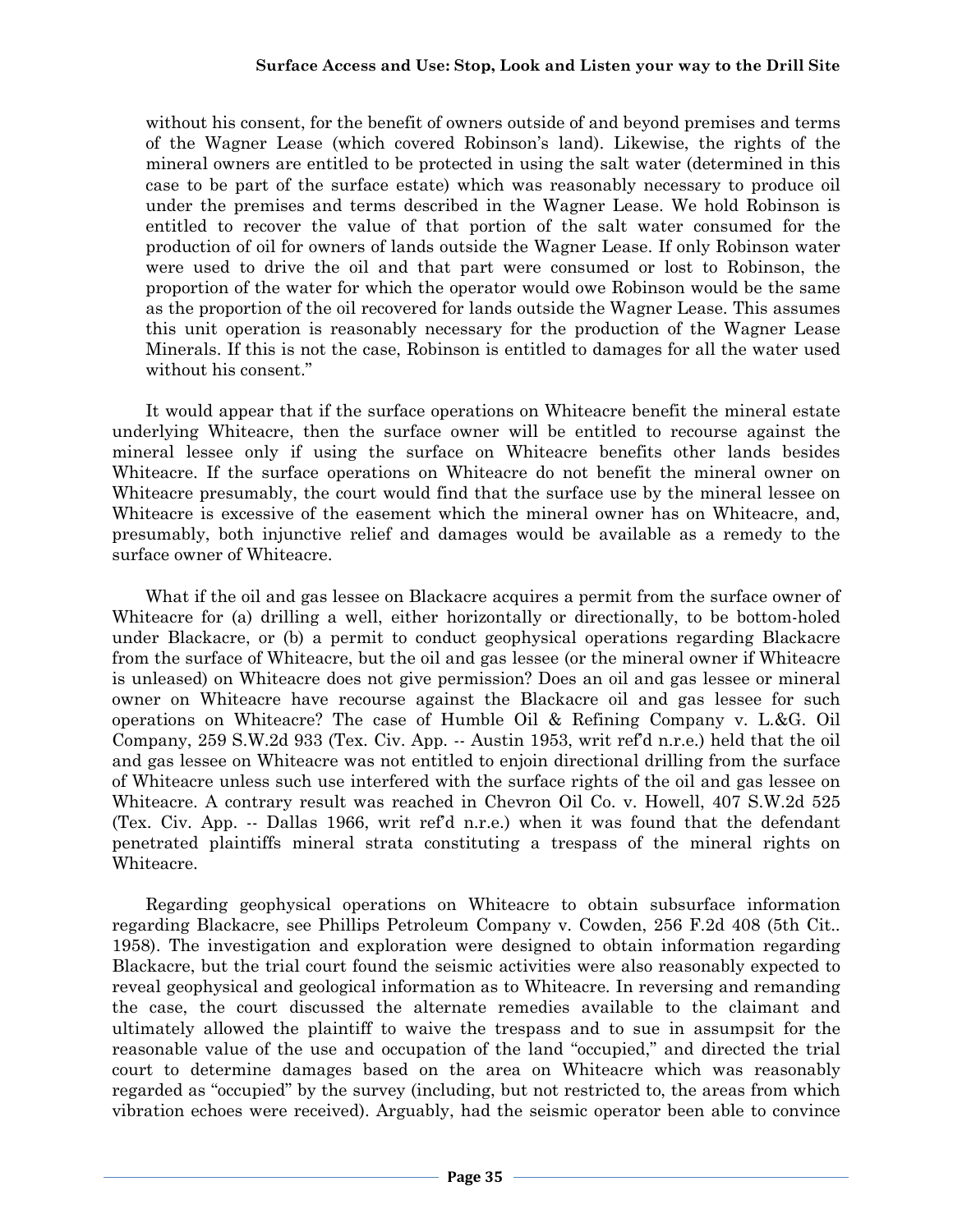the court that the information obtained would have been limited to Blackacre, a different outcome may have occurred. A prudent explorer using Whiteacre for seismic activities designed to obtain information about Blackacre will obtain permits from both the surface owner and the mineral owner on Whiteacre.

As to the right to authorize geophysical operations designed to obtain information about Whiteacre, itself, over objections of an oil and gas lessee on Whiteacre, see Shell Petroleum Corporation v. Puckett, 29 S.W.2d 809 (Tex. Civ. App. -- Texarkana 1930, no writ), wherein the Court of Civil Appeals of Texarkana held that the right of the lessee to conduct geophysical operations on the premises was not exclusive, and, the mineral owner on Whiteacre had the authority to authorize entry by a third party upon Whiteacre for the purpose of conducting geophysical operations. In light of this holding, many oil and gas leases now provide that either the mineral owner or the oil and gas lessee shall have the exclusive right to explore by geophysical or other methods. See Wilson v. Texas Company, 237 S.W.2d 649 (Tex. Civ. App. -- Fort Worth 1951, writ ref'd n.r.e.).

What if your client has all the necessary permits on Whiteacre, no permits on Blackacre, and wishes to conduct seismic activities designed to obtain information regarding Blackacre? Can he do so with no permits from the mineral owner or oil and gas lessee on Blackacre? Texas cases have consistently required there be an actual surface entry onto Blackacre before a complaining party on Blackacre is entitled to recover for trespass. See Railroad Commission v. Manziel, 361 S.W.2d 560 (Tex. 1962), the rationale being that one of the elements of trespass is an actual intrusion onto the land of another. See also Kennedy v. General Geophysical Company, 213 S.W.2d 707 (Tex. Civ. App. -- Galveston 1948, writ ref'd n.r.e.), which has been cited as authority for the following propositions:

(1) Seismic information obtained by extrapolation of subsurface data as it relates to one site does not constitute a trespass as to other sites; and

(2) Absent injury to or entry upon the surface of the claimant's property, geophysical operations on adjoining lands are not actionable.

See Marrs, "Geophysical Trespass," 58 Texas Bar Journal 128 (February 1995). Besides discussing the leading cases on geophysical trespass, the article also discusses countervailing considerations including the wrongful appropriation of the right to explore.

In the above cases in which permission of the surface owner is required, if the surface of Whiteacre is owned by co-tenants, then the joinder of both co-tenants is probably necessary in view of the possibility that such use of the surface by one co-tenant would be deemed waste enjoinable by the other co-tenant. See Williams & Meyers, Oil and Gas Law, § 218.6 (1997). See, however, Lake v. Reid, 252 S.W.2d 978 (Tex. Civ. App. -- Texarkana 1952, no writ).

### **IX. CONCLUSION**

Easements give an easement holder the right to use or to prevent using property he or she does not own or possess. This places the easement holder and possessor of the servient estate in the unique position of simultaneously utilizing the same piece of land. The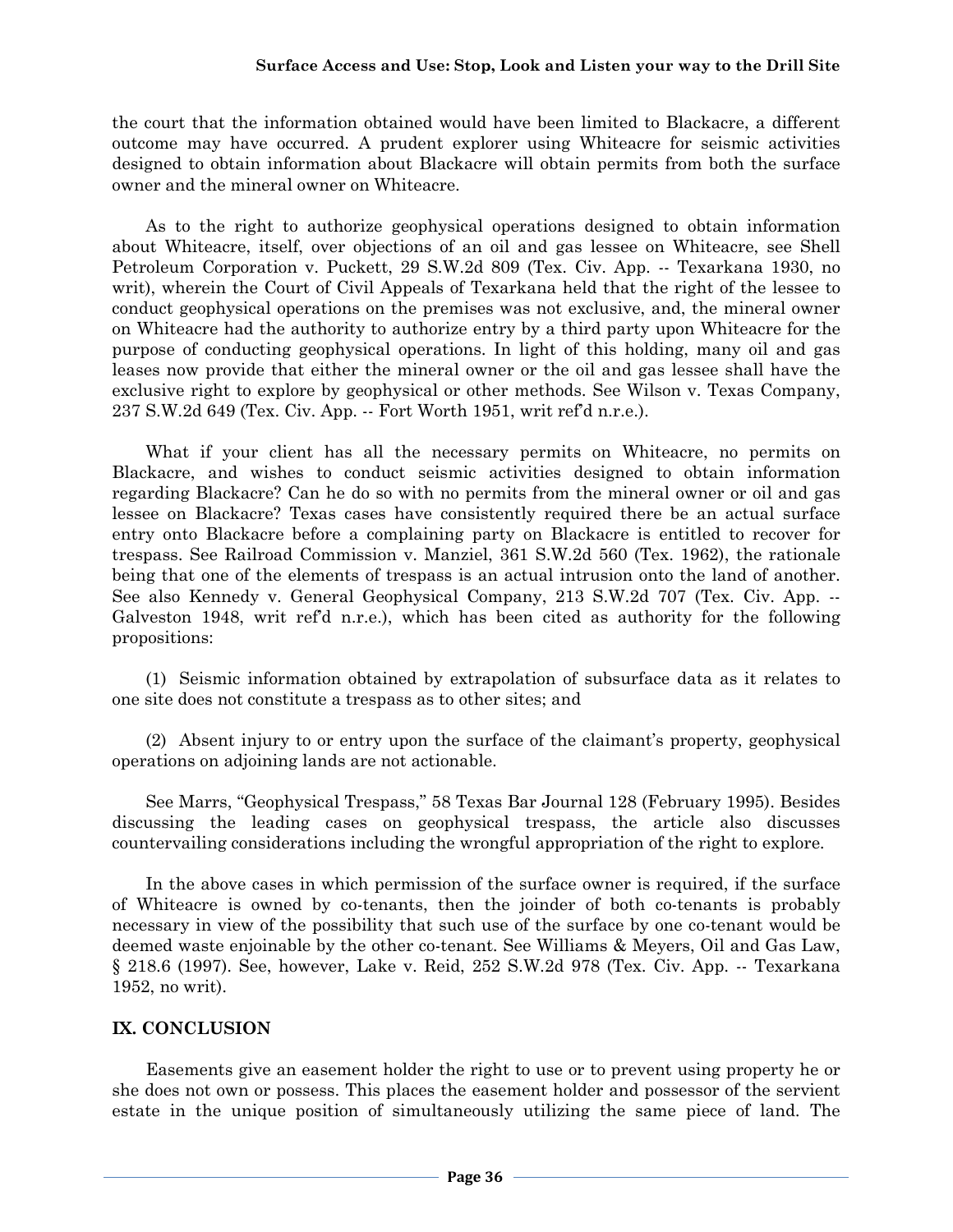prevalence of easements and their nonpossessory nature creates a unique set of issues in drafting, interpretation and implementation. It is therefore, important to have a basic understanding of the manner in which they are created, their scope, transferability, and methods of termination. If the drillsite tract is bordered by or is crossed by a public roadway, then access to the drillsite will not be a problem. Otherwise, depending upon the facts, the oil and gas lessee may have problems in obtaining access to the drillsite. The oil and gas lease covering land should be reviewed carefully for specific grants of rights or restrictions on uses of the drillsite and nearby lands. The lessee should pay careful attention to the granting clause, the pooling provision, lease termination provisions and special use restriction clauses. The underlying title of both the surface and the minerals must be analyzed, and, depending upon the circumstances, it may be necessary to examine and analyze the title of nearby tracts which might provide access to the drillsite. The potential for statutory relief is limited. The lessee may well face acquiring a roadway easement to the drillsite. If that becomes necessary, the acquisition should be treated like acquiring any other real estate.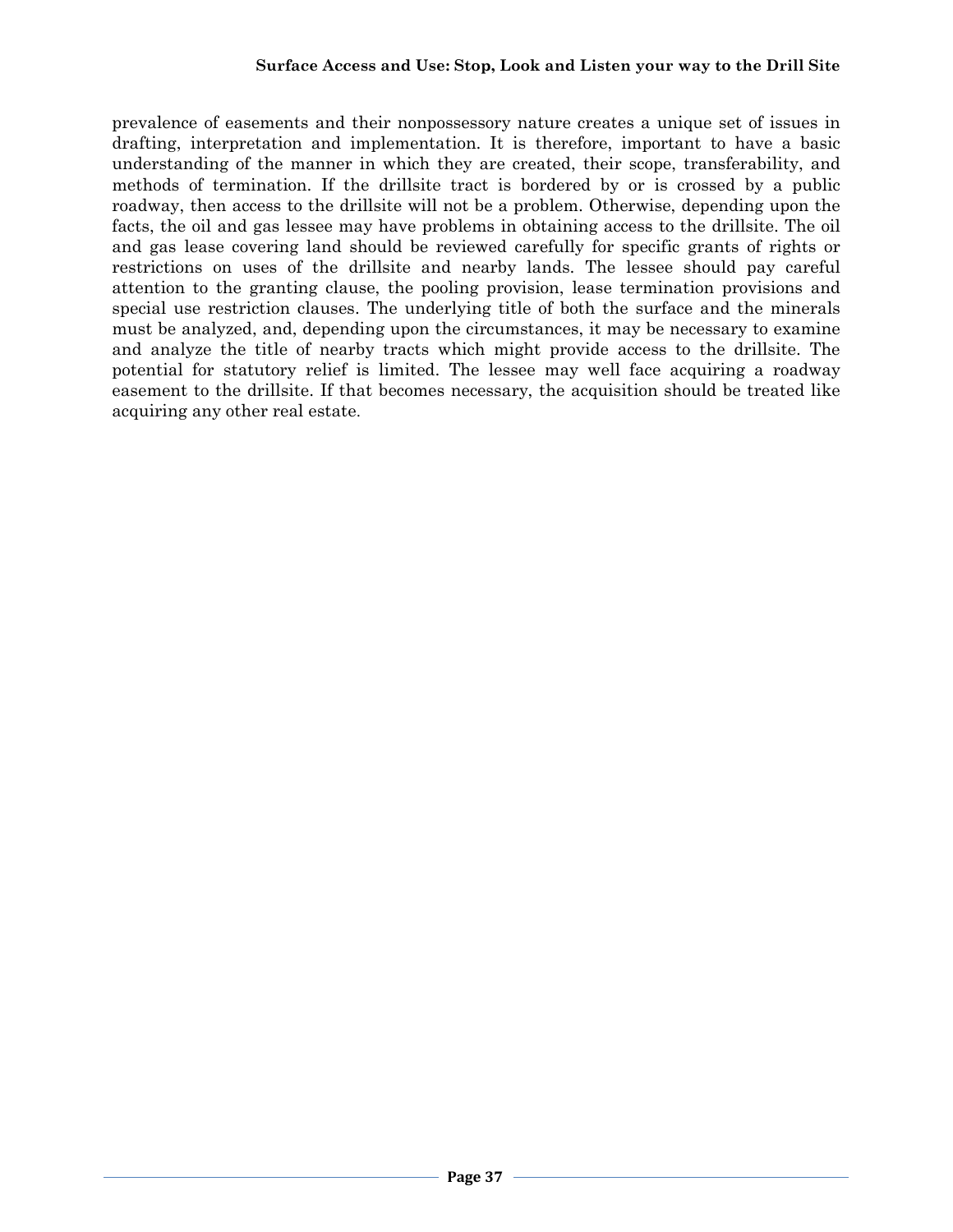# **X. TABLE OF AUTHORITIES**

| <b>Cases</b>                                                                                    |
|-------------------------------------------------------------------------------------------------|
|                                                                                                 |
|                                                                                                 |
|                                                                                                 |
|                                                                                                 |
|                                                                                                 |
| Bland Lake Fishing and Hunting Club v. Fisher, 311 S.W.2d 710, 717 (Tex. Civ. App. --           |
| Burnham v. Hardy Oil Co., 147 S.W. 330, 335 (Tex. Civ. App.--San Antonio 1912), aff'd. 195      |
| Carrithers v. Terramar Beach Community Improvement Association, 645 S.W.2d 772 (Tex.            |
| Chevron Oil Co. v. Howell, 407 S.W.2d 525 (Tex. Civ. App. -- Dallas 1966, writ ref'd n.r.e.) 35 |
| Circle Dot Ranch, Inc. v. Sidwell Oil and Gas, Inc., 891 S.W.2d 342 (Tex. App.--Amarillo        |
|                                                                                                 |
|                                                                                                 |
|                                                                                                 |
|                                                                                                 |
|                                                                                                 |
| Connell v. B. L. McFarland Drilling Contractor, 347 S.W. 2d 565 (Tex 1961)  28                  |
|                                                                                                 |
|                                                                                                 |
| Delhi Gas Pipeline Corp. v. Dixon, 737 S.W. 2d 96 (Tex. App.-- Eastland 1987, writ denied)      |
| Delhi Gas Pipeline Corporation v. Dixon, 737 S.W.2d 96 (Tex.Civ.App. -- Eastland 1987,          |
| Delhi Gas Pipeline Corporation v. Dixon, 737 S.W.2d 96 (Tex.Civ.App. -- Eastland 1987,          |
| Doss v. Blackstock, 466 S.W.2d 59, 61 (Tex. Civ. App. -- Austin 1971, writ ref'd n.r.e.) 9      |
|                                                                                                 |
|                                                                                                 |
|                                                                                                 |
| Enron Oil & Gas Company v. Worth, 947 P.2d 610, 613 (Ct. App. Okla. 1997) 20, 21, 22            |
| Exxon Corporation et al. v. Joyce Schutzmaier 537 S.W.2d. 282 (Tex.Civ.App. -- Beaumont         |
| Exxon Corporation v. Schutzmaier, 537 S.W.2d 282 (Tex. App.--Beaumont 1976, no writ). 12        |
| Gerstner v. Wilhelm, 584 S.W.2d 955 (Tex. Civ. App.--Austin 1979, writ dism'd) 17               |
|                                                                                                 |
|                                                                                                 |
| Greenway Parks Home Owners Association v. City of Dallas, 3 12 S.W.2d 235 (Tex. 1958)1          |
| Grimes v. Goodman Drilling Company, 216 S.W.2d 202 (Tex. Civ. App. -- Ft. Worth 1919,           |
| Haby v. Hicks, 61 S.W.2d 871 (Tex. Civ. App.--San Antonio 1933, no writ)  12                    |
| Harris V. Phillips Pipeline Company, 517 S.W.2d 361 (Tex. Civ. App.--Austin 1974, writ          |
|                                                                                                 |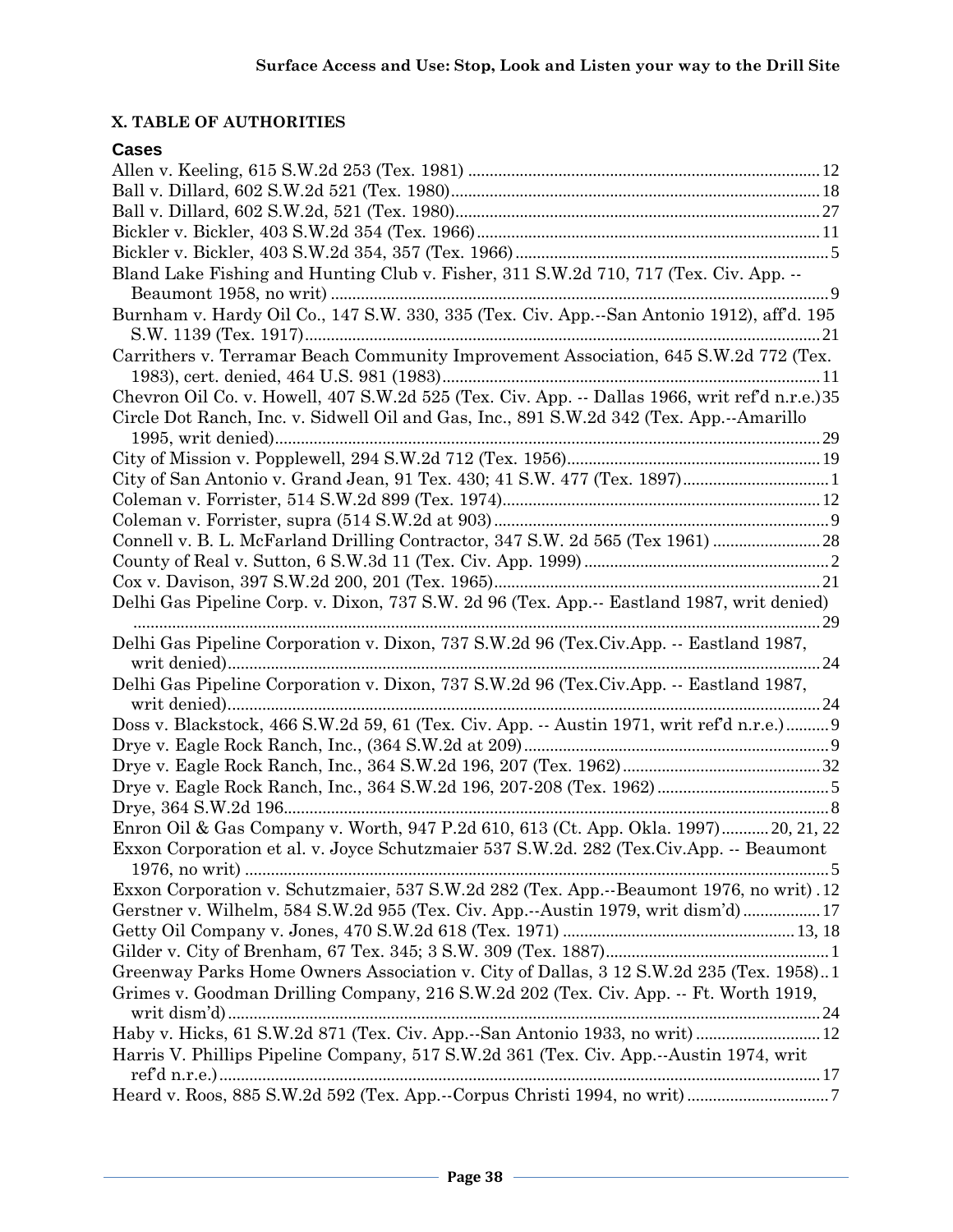| Holloway v. County of Matagorda, 667 S.W.2d 324 (Tex. App. -- Corpus Christi 1984, no      |  |
|--------------------------------------------------------------------------------------------|--|
|                                                                                            |  |
| Humble Oil & Refining Company v. L.&G. Oil Company, 259 S.W.2d 933 (Tex. Civ. App. --      |  |
|                                                                                            |  |
| J.M Miller v. Crown Central Petroleum Corporation, 309 S.W.2d 876, (Tex. Civ. App.--       |  |
|                                                                                            |  |
| Johnson v. Faulk, 470 S.W.2d 144, 148 (Tex. Civ. App. -- Tyler 1971, no writ)              |  |
|                                                                                            |  |
|                                                                                            |  |
| Joyner v. R. H Dearing & Sons, 134 S.W.2d 757 (Tex. Civ. App.--El Paso 1939, error dism'd, |  |
|                                                                                            |  |
| Kennedy v. General Geophysical Company, 213 S.W.2d 707 (Tex. Civ. App. -- Galveston        |  |
|                                                                                            |  |
| Key Operating & Equipment, Inc. vs. Haggar, No. 01-10-00350- CV, 2013 WL 103633 (Tex.      |  |
|                                                                                            |  |
| King v. Walton, 576 S.W.2d 460, (Tex. Civ. App.--San Antonio 1979, writ ref'd n.r.e.) 1    |  |
| Knox v. Pioneer Co., 321 S.W.2d 596 (Tex. Civ. App. -- El Paso 1959, writ ref'd n.r.e.) 10 |  |
|                                                                                            |  |
|                                                                                            |  |
| Merriman vs. XTO Energy, Inc., No. 10-09-00276-CV, 2011 WL 1901987 (Tex. App.-Waco         |  |
|                                                                                            |  |
|                                                                                            |  |
| Miller v. Crown Central Petroleum Corporation, 309 S.W.2d 876 (Tex. Civ. App. -- Eastland  |  |
|                                                                                            |  |
|                                                                                            |  |
| Mobil Pipe Line Company v. Smith, 860 S.W.2d 157, 159-60 (Tex. App. -- El Paso 1992,       |  |
|                                                                                            |  |
| Mobil Pipeline Company v. Smith, 860 S.W.2d 157 (Tex. App. -- El Paso 1993, no writ) 18    |  |
| Natural Gas Co. v. Cardiff 823 S.W.2d 314 (Tex. App.--Houston [1st Dist.] 1991, writ       |  |
|                                                                                            |  |
| North Clear Lake Development Corp. v. Blackstock, 450 S.W.2d 678 (Tex. Civ. App. --        |  |
|                                                                                            |  |
|                                                                                            |  |
| Orange County v. Citgo Pipeline Co., 934 S.W.2d 472 (Tex. App. -- Beaumont 1996, writ      |  |
| denied)                                                                                    |  |
| Parshall v. Crabtree, 516 S.W.2d 216, 219 (Tex. Civ. App. -- San Antonio 1974, writ ref.   |  |
|                                                                                            |  |
| Pauley v. Faucett, 124 Cal. App. 2d 406, 269 P.2d 89, 3 O.&G.R. 763 (1954)                 |  |
| Peacock v. Schroeder, 846 S.W.2d 905 (Tex. App. -- San Antonio 1983, no writ)  27          |  |
| Peacock v. Schroeder, 846 S.W.2d 905 (Tex. App.--San Antonio 1993, no writ) 31             |  |
| Perry v. City of Gainesville, 267 S.W.2d 270 (Tex. Civ. App.--Fort Worth 1954, writ ref'd  |  |
|                                                                                            |  |
| Petty v. Winn Exploration Co., Inc., 816 S.W.2d 432 (Tex. App. -- San Antonio 1991, no     |  |
|                                                                                            |  |
| Pfulger v. Clack, 897 S.W.2d 956 (Tex. App. -- Eastland 1995, writ denied)24               |  |
|                                                                                            |  |
|                                                                                            |  |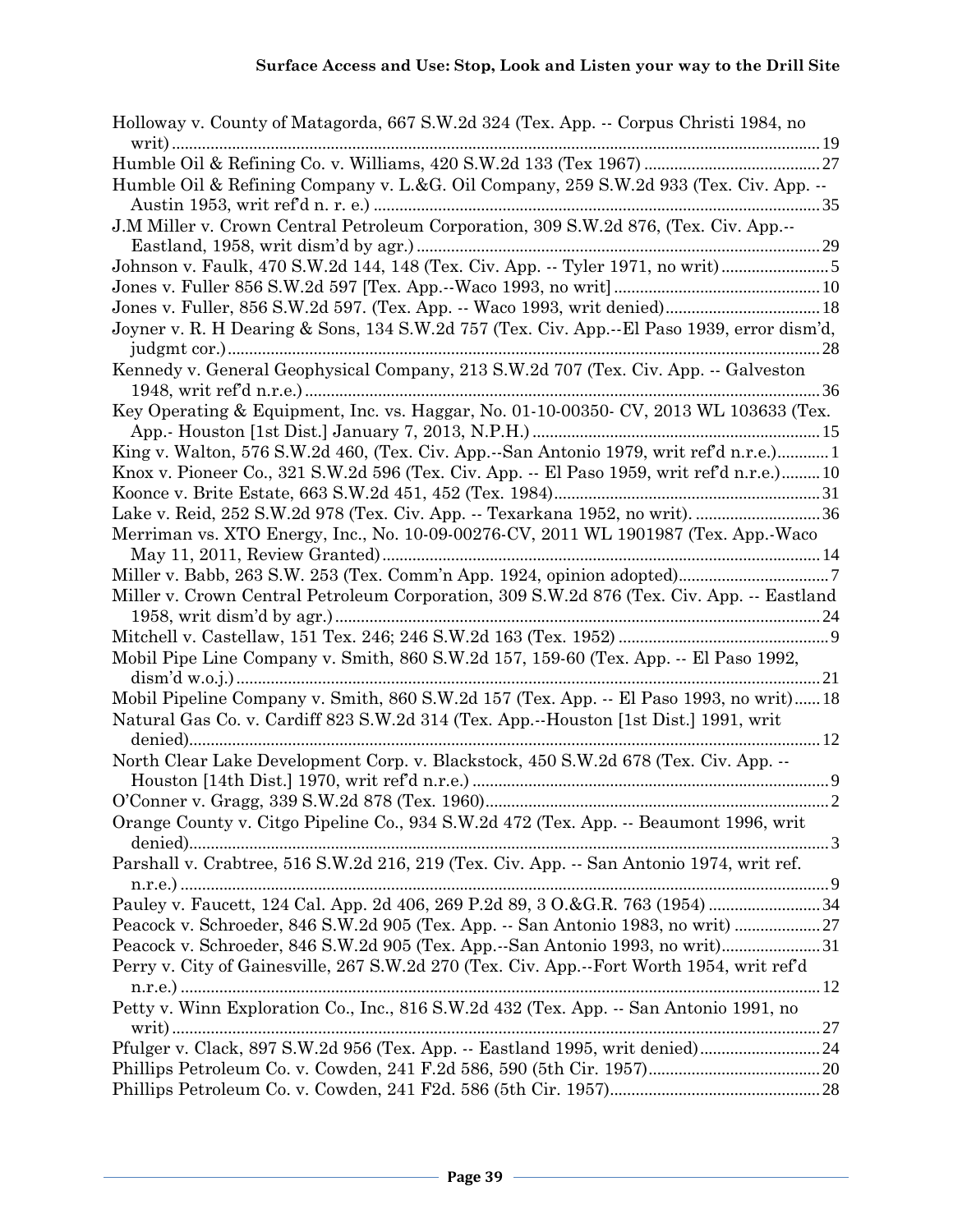| Robinson v. Robbins Petroleum Corporation, 501 S.W.2d 865 (Tex. 1973) 29                       |  |
|------------------------------------------------------------------------------------------------|--|
| Robinson Water Company v. Seay, 545 S.W.2d 253 (Tex Civ. App.--Waco 1976, no writ)  12         |  |
| San Jacinto Sand Company, Inc. v. Southwestern Bell Telephone Company, 426 S.W.2d 338          |  |
| (Tex. Civ. App.--Houston [14th Dist.] 1968, writ ref'd n.r.e.), cert. denied, 393 U.S. 1027    |  |
|                                                                                                |  |
| Shell Petroleum Corporation v. Puckett, 29 S.W.2d 809 (Tex. Civ. App. -- Texarkana 1930,       |  |
|                                                                                                |  |
| Shell Petroleum v. Puckett, 29 S.W.2d 809, 810 (Tex. Civ. App.--Texarkana 1930, no writ.20     |  |
| Simpson v. Phillips Pipeline Company, 603 S.W.2d 307 (Tex. Civ. App. -- Beaumont 1980,         |  |
| Sisco v. Hereford, 694 S.W.2d 3 (Tex. App.--San Antonio 1984, writ ref'd n.r.e.)  12           |  |
| Smith v. Shuler, 258 S.W.2d 158 (Tex. Civ. App.--Eastland 1953, no writ) 10                    |  |
|                                                                                                |  |
|                                                                                                |  |
| Texaco, Inc. v. Faris, 413 S.W.2d 147 (Tex. Civ. App. -- El Paso 1967, writ ref'd n.r.e.)24    |  |
| Texas Mortgage Co. v. Phillips Petroleum Co., 470 F.2d 497, 499 (5th Cir. 1972) 22             |  |
|                                                                                                |  |
|                                                                                                |  |
|                                                                                                |  |
| Wallace V. McKinzie, 869 S.W.2d 592 (Tex. App.--Amarillo 1993, writ denied)                    |  |
| Westbrook v. Wright, 477 S.W.2d 663, 665-666 (Tex. Civ. App. -- Houston [14th Dist.] 1972,     |  |
| Wilson v. Superior Oil Co., 274 S.W.2d 947, 950 (Tex. Civ. App.--Texarkana 1955, writ ref'd    |  |
| Wilson v. Texas Co., 237 S.W.2d 649, 650 (Tex. Civ. App. -- Ft. Worth 1951, writ ref'd n.r.e.) |  |
| Wilson v. Texas Co., 237 S.W.2d 649, 650 (Tex. Civ. App.--Fort Worth 1951, writ ref'd n.r.e.)  |  |
| Wilson v. Texas Company, 237 S.W.2d 649 (Tex. Civ. App. -- Fort Worth 1951, writ ref'd         |  |
|                                                                                                |  |
| <b>Statutes</b>                                                                                |  |
|                                                                                                |  |
|                                                                                                |  |
| <b>Other Authorities</b>                                                                       |  |
|                                                                                                |  |
| Baen, John S., PhD "The Impact of Mineral Rights and Oil and Gas Activities on                 |  |
|                                                                                                |  |
|                                                                                                |  |
|                                                                                                |  |
|                                                                                                |  |
| Dancy & Humphreys, Legal Considerations Involved in the Geophysical Exploration for Oil        |  |
|                                                                                                |  |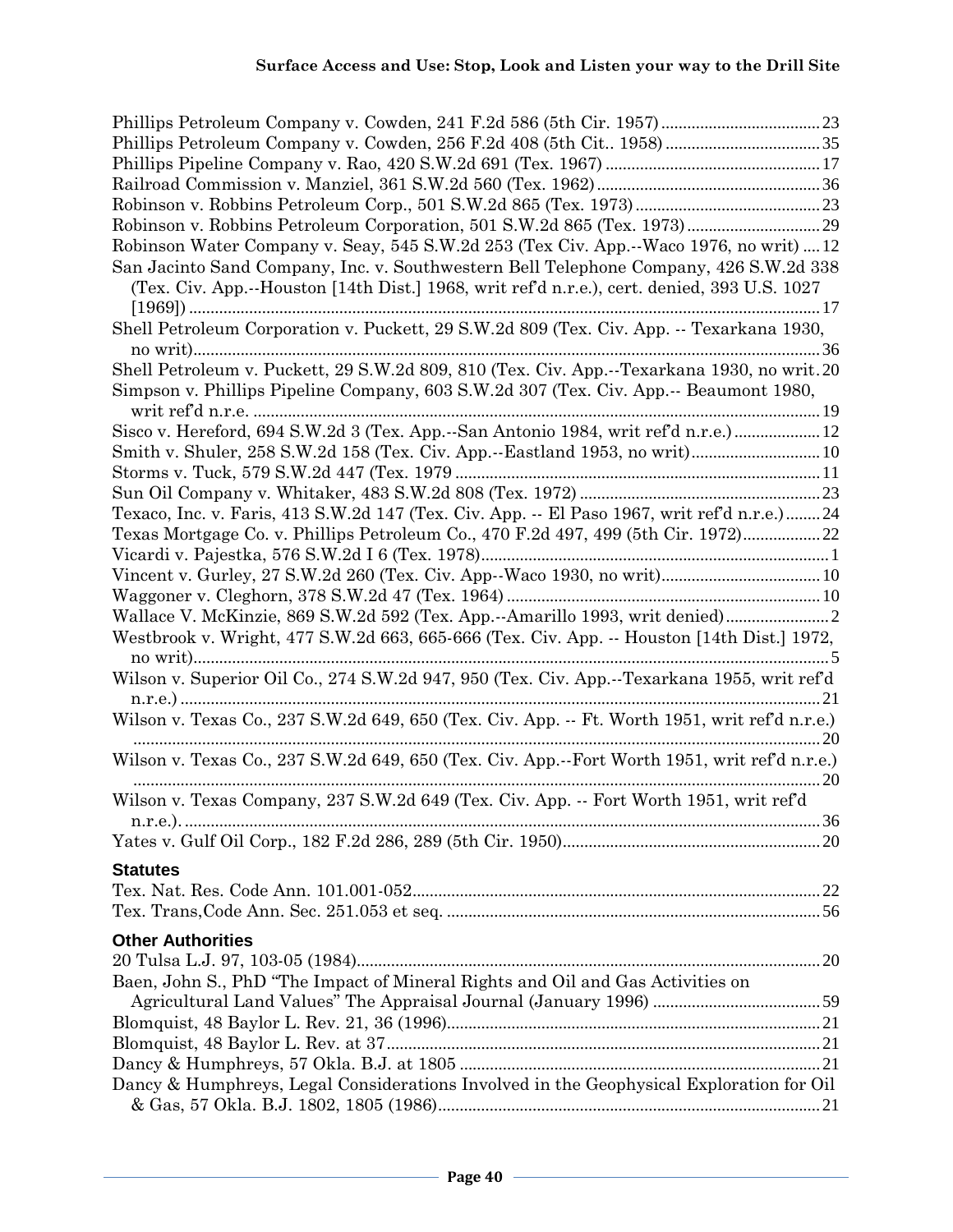Williams and Meyers, Oil & Gas Law, § 901 (1997).......................................................................22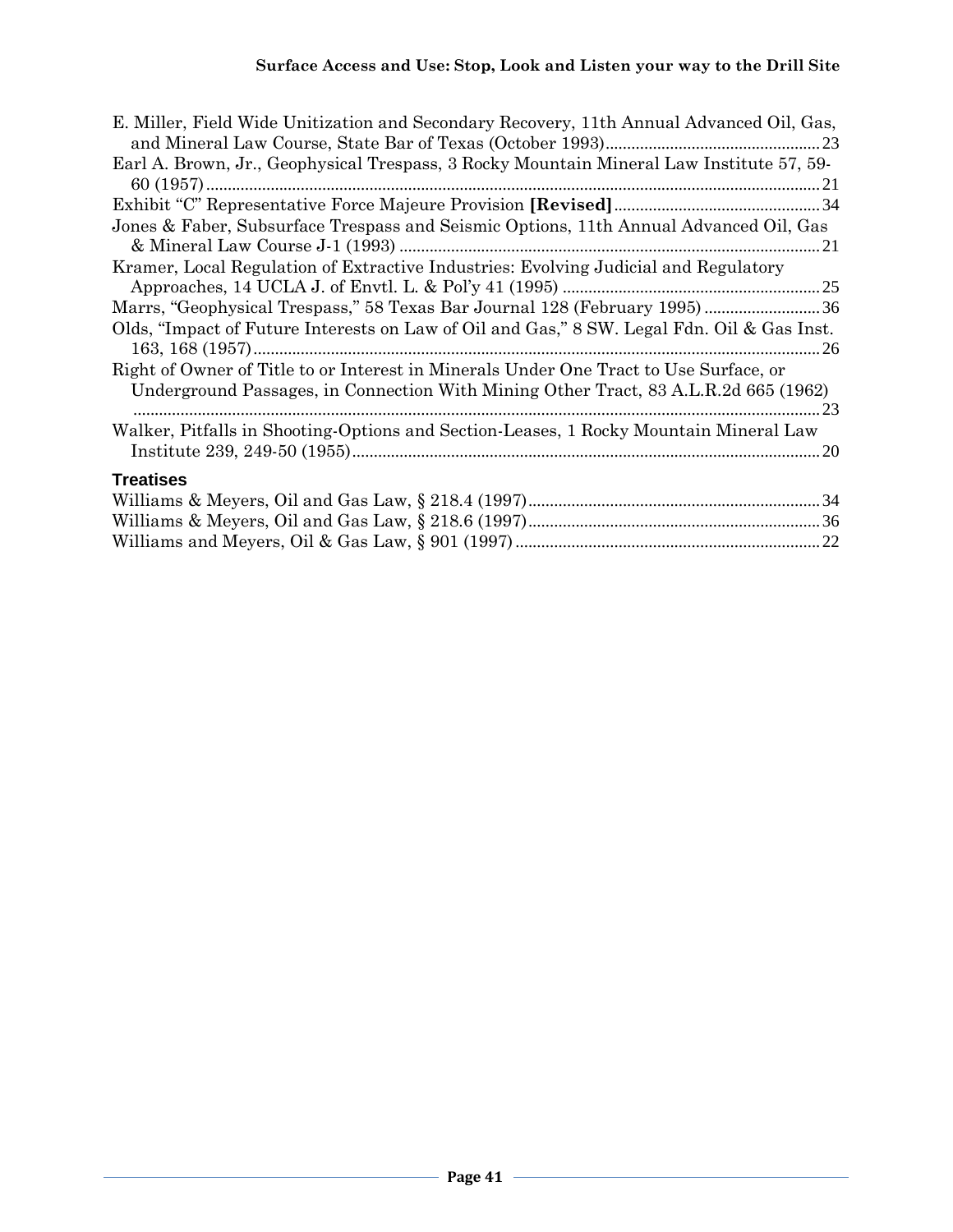# **XI. APPENDIX "A"**

### **SURFACE DAMAGE AGREEMENT CHECKLIST**

### **DAMAGES**

- A. Realities of Money
	- 1. When:
		- a. Before work
		- b. After work
		- c. Split payments
		- d. Annuals
	- 2. How much
		- a. Risk
		- b. Real damages
		- c. Intangible damages
		- d. Value to buyer
	- 3. How
		- a. Check
		- b. Cash
		- c. Sight draft
		- d. Time draft
	- 4. Who
		- a. Lessee
		- b. Contractor
		- c. Agent
	- 5. Credit worthiness of payor
	- 6. Well Sites
	- 7. Deep well
		- a. Initial damages
		- b. Annual damages
	- 8. Methane well
		- a. Initial damages
		- b. Annual damages
	- 9. Strat well
		- a. Initial damages
- B. Roads
	- 1. Permanent shaled
		- a. Initial damages
		- b. Annual damages
	- 2. Permanent two track
		- a. Initial damages
- C. Annual damages
- D. Pipelines
	- 1. Flowlines
		- a. Initial damages
		- b. Annual damages
	- 2. Water Disposal Lines
		- a. Initial damages
		- b. Annual damages
	- 3. Large 4" or greater oil lines
		- a. Initial damages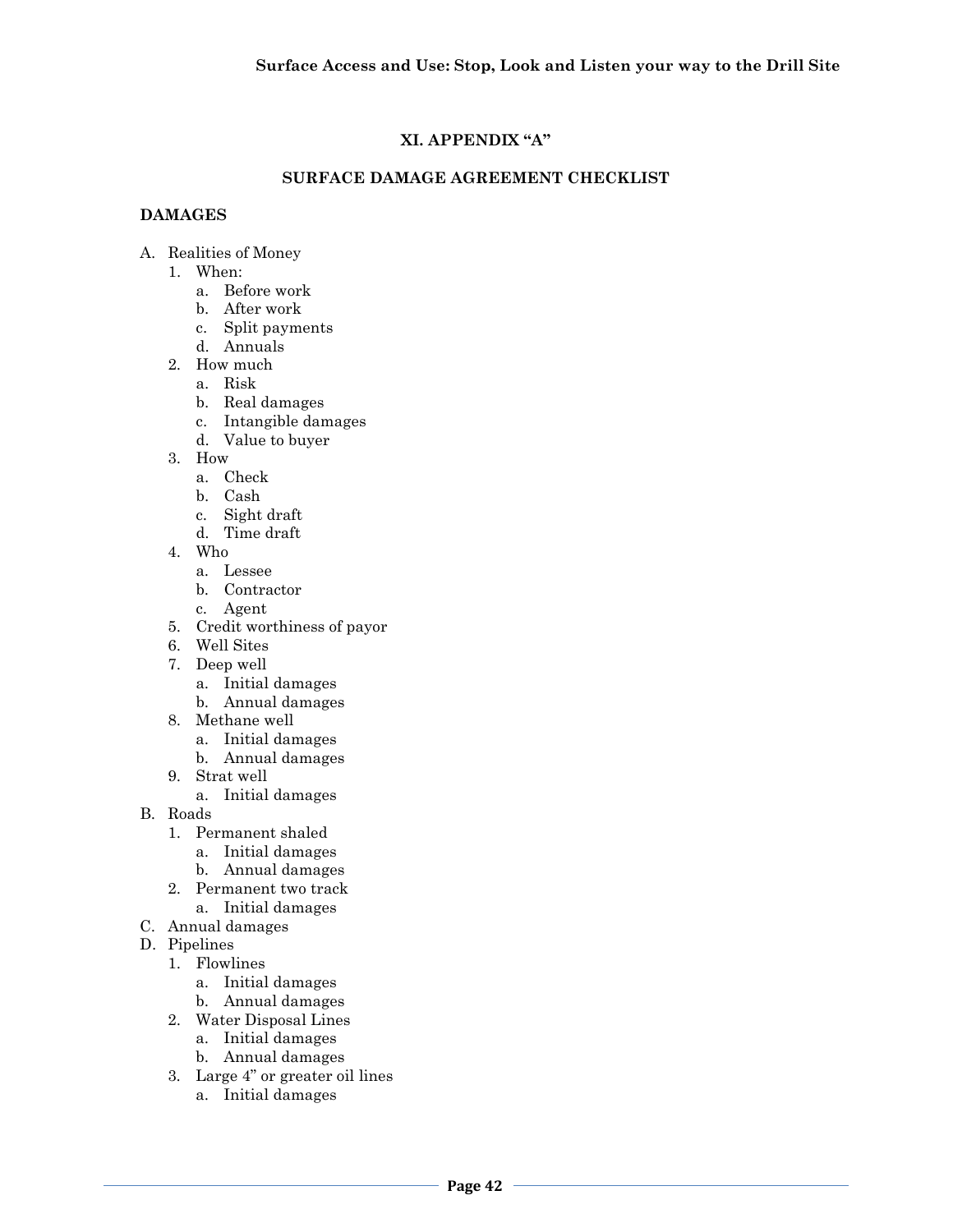- b. Annual damages
- 4. Large 4" or greater gas lines
	- a. Initial damage
	- b. Annual damage
- E. Compressor Stations
	- 1. Initial damages
	- 2. Annual damages
- F. Electrical lines Above the Ground
	- 1. Initial damages
	- 2. Annual damages
- G. Electrical Lines Below Ground
	- 1. Initial damages
	- 2. Annual damages
- H. Service access points

# **ACTIVITY OF CONCERN**

- A. Surveyors
	- 1. When can they go?
	- 2. How will they go?
	- 3. How will they mark?
	- 4. Who will pick up junk?
	- 5. Will they get permission?
	- 6. How much will be paid for access?
- B. Seismic activities
	- 1. Hole
	- 2. Vibrosize
	- 3. 3D
	- 4. Types of damage
		- a. Surface
			- 1. Soil compaction
			- 2. Destruction of plant life
			- 3. Junk
			- 4. Time of operations
		- b. Water
			- 1. Drainage between formations
			- 2. Damage to existing wells or springs
			- 3. Who will pay?
- C. Drilling operations
	- 1. Depth
	- 2. Length to time of operations
	- 3. Time of year of operations
		- a. Size of pad
		- b. Width of easements
		- c. Location of drilling operations
		- d. Location of road
			- 1. Fences
			- 2. Snow
			- 3. Type of construction
			- 4. Weight to be carried on road
			- 5. Crossing of road
			- 6. Grade and Crown
			- 7. Soils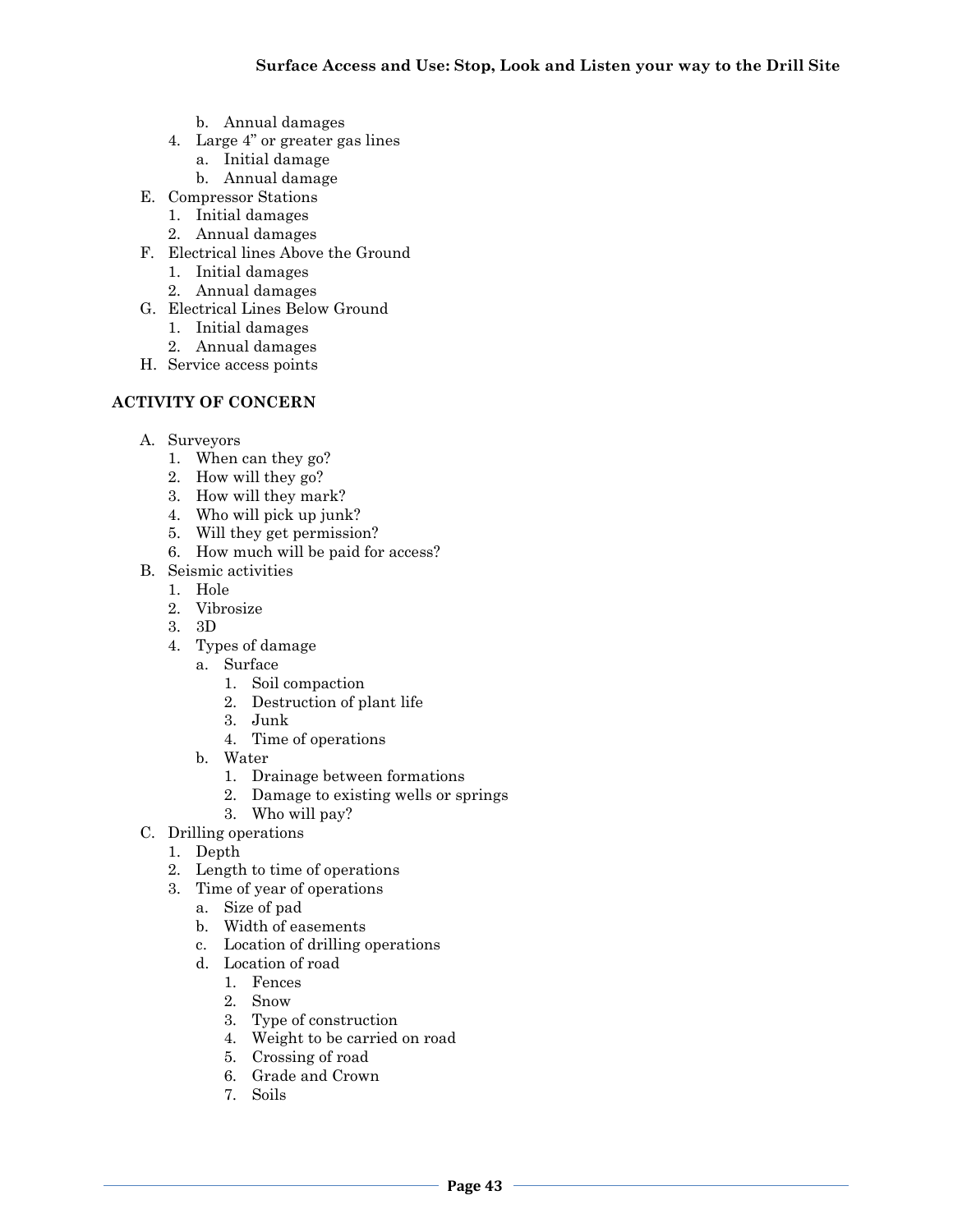- a. Sandy
- b. Clays
- c. Expansive
- d. Compaction
- e. Erosion
	- (i) Wind
	- (ii) Water
- 8. Culverts
- 9. Gates
- 10. Cattle Guards
- 11. Deviation from established roads
- D. Junk
	- 1. Oil
		- 2. Mechanical work in field
		- 3. Survey and pin flags
		- 4. Placement of signage
		- 5. Duty to pick up trash
- E. Recreational uses
	- 1. Guns bows and crossbows
	- 2. Dogs
	- 3. Drugs
	- 4. Alcohol
	- 5. Recreation vehicles
		- a. Four wheelers and Motorcycles
		- b. 4 Wheel Drives
	- 6. Fishing
	- 7. Hunting
	- 8. Searching for artifacts
		- a. Paleo
		- b. Arch
- F. Operations in mud and snow
- G. Water Protection
	- 1. Drilling water
	- 2. Disposal of water
		- a. Quality of water
			- 1. Heavy metals
			- 2. Salts
			- 3. Temperature
		- b. Volume of Water
			- 1. Slope
		- c. Soil conditions
		- d. Protection of water resources
			- 1. Federal law to be considered
- (1). Federal Water Pollution Control Act (Clean Water Resources Act) of 1972 [PL92-500]

(2). Coastal Zone Management Act of 1990 (CZAR) [101-508] applies to coastal states and Great Lakes states

- (3). Federal Agriculture Improvement Act of 1996 (1996 Farm Bill)
	- e. Endangered Species Act of 1973 [PL93-205]
		- a. Ownership of Federal Property
		- b. Bureau of Land Management
		- c. Forest Service
		- d. Park Service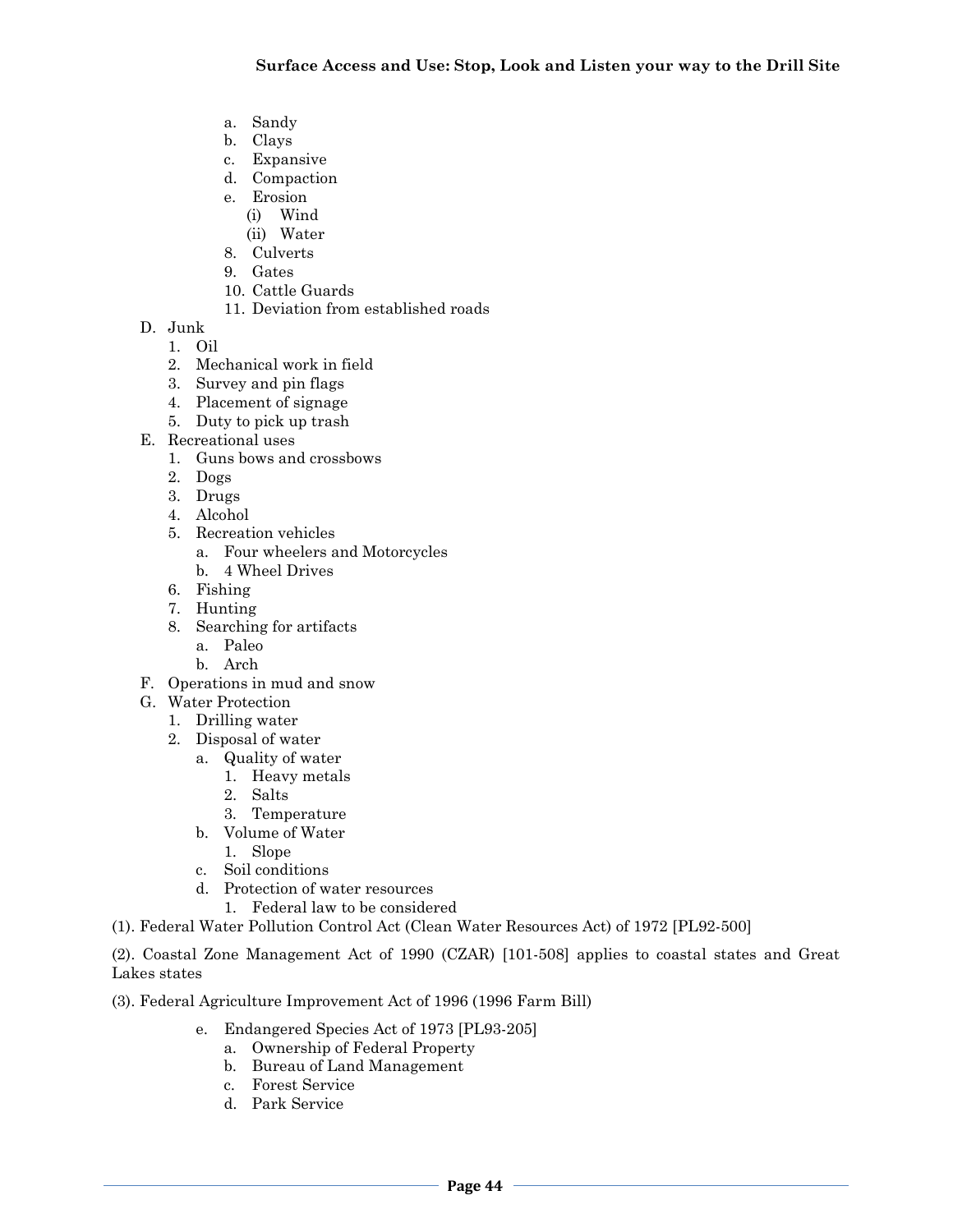- e. Bureau of Reclamation
- f. Department of Defense
- g. General Services Administration
- h. Corps of Engineers
- i. Indian Lands
	- (i) Tribe
	- (ii) Bureau of Indian Affairs
- 1. State law to be considered (Beneficial Use)
- a. Beneficial Use
	- (i) Riparian Doctrine
	- (ii) Appropriation Doctrine
	- (iii) Correlative Doctrine (ground water)
- b. State Water Quality Law and Program
- c. Storage of Water
	- (i) State Engineer
	- (ii) Corps of Engineers
- H. Soil pollution
- I. Noise pollution
- J. Light pollution
- K. Air pollution
- L. Protection of viewscape
- M. Protection of vegetative resource
	- 1. Growing crops
		- a. Harvest Time
		- b. Soil erosion
		- c. Turning expense
	- 2. Grass
	- 3. Fire
		- a. Vegetation
		- b. Timber
		- c. Structures
		- d. Livestock
- M. Extraordinary loss
	- 1. Livestock
	- 2. Wildlife
	- 3. Human
- N. Cooperation with others as to roads and water storage
- O. Reclamation
	- 1. Protection of soil and vegetative resource
	- 2. How graded
	- 3. How long open
	- 4. When seeded
	- 5. What seeded
	- 6. How seeded
	- 7. Wildlife areas
		- a. Riparian areas
		- b. Duck islands
		- c. Fish
	- 8. Noxious Weeds
		- a. 21 introduced species 1 native
		- b. How spread
		- c. Control
- P. Parking of equipment off road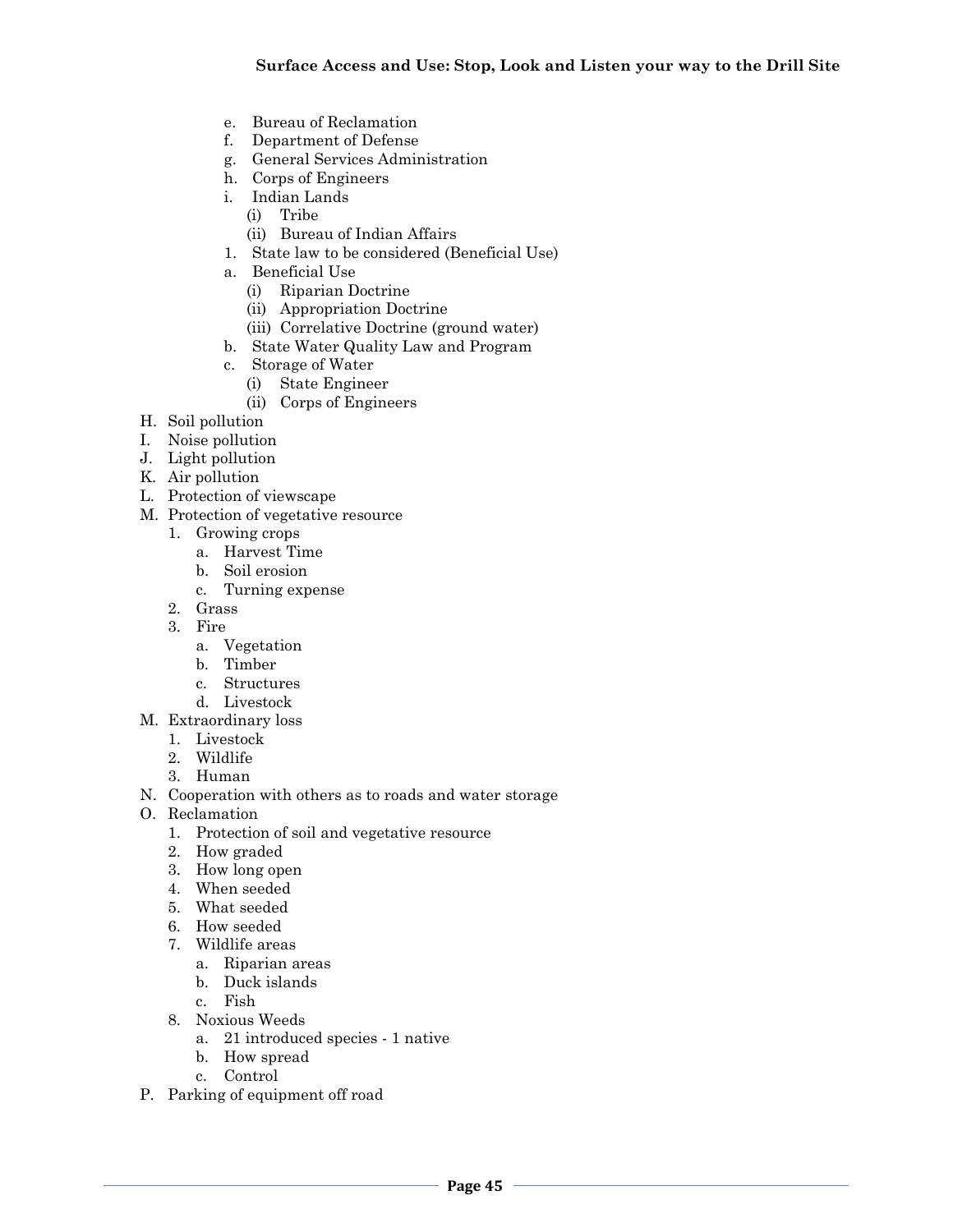- Q. Access Points (Security and protection of hunting)
- R. Time of operations
	- 1. Time of year
	- 2. Mud and snow
	- 3. Time of day
- S. Cooperation with other companies
- T. Changes in location of roads, electric lines, wells
- U. Dealing with Agencies
	- 1. BLM
		- a. On site inspection
		- b. Cultural surveys
	- 2. State Engineer
	- 3. Department of Environmental
	- 4. Quality
	- 5. Oil and Gas Commission

### **LEGAL CONCERNS**

- A. ID of parties, addresses, phone #'s, tax ID
- B. Legal descriptions
- C. Notices
- D. Force Majeure
	- 1. Choice of jurisdiction and venue
	- 2. Release of liability and indemnification
- E. Statutory law citation
	- 1. Federal
	- 2. NEPA (National Environmental Protection Act) [PL 93-205]
	- 3. Clean Water Act Federal Water Pollution Control Act (Clean Water Resources Act) of 1972 [PL92-500]
		- a. Cultural Survey
		- b. National Historic Preservation Act of 1966 (P.L. 89-665; 16 U.S.C. 470)
		- c. Implementing regulation (36 CFR part 800)
		- d. Executive Order No. 11593 Protection and Enhancement of the Cultural Environment 2 CFR 154(1971) 16 U.S.C. 470
		- e. BLM Manual 8100.07 Responsibilities for Nonfederal Cultural Resources (i). 8143.06F (ii). BLM Manual Supp. (Wyo) 8143.11
			- 1. Instruction Memoranda
			- a. WY-86-457
			- b. WY-93-121
			- c. WY -93-138
			- d. OnShore Oil and Gas Order No. 1 (48 F.R. 48916) 21 Nov. 1983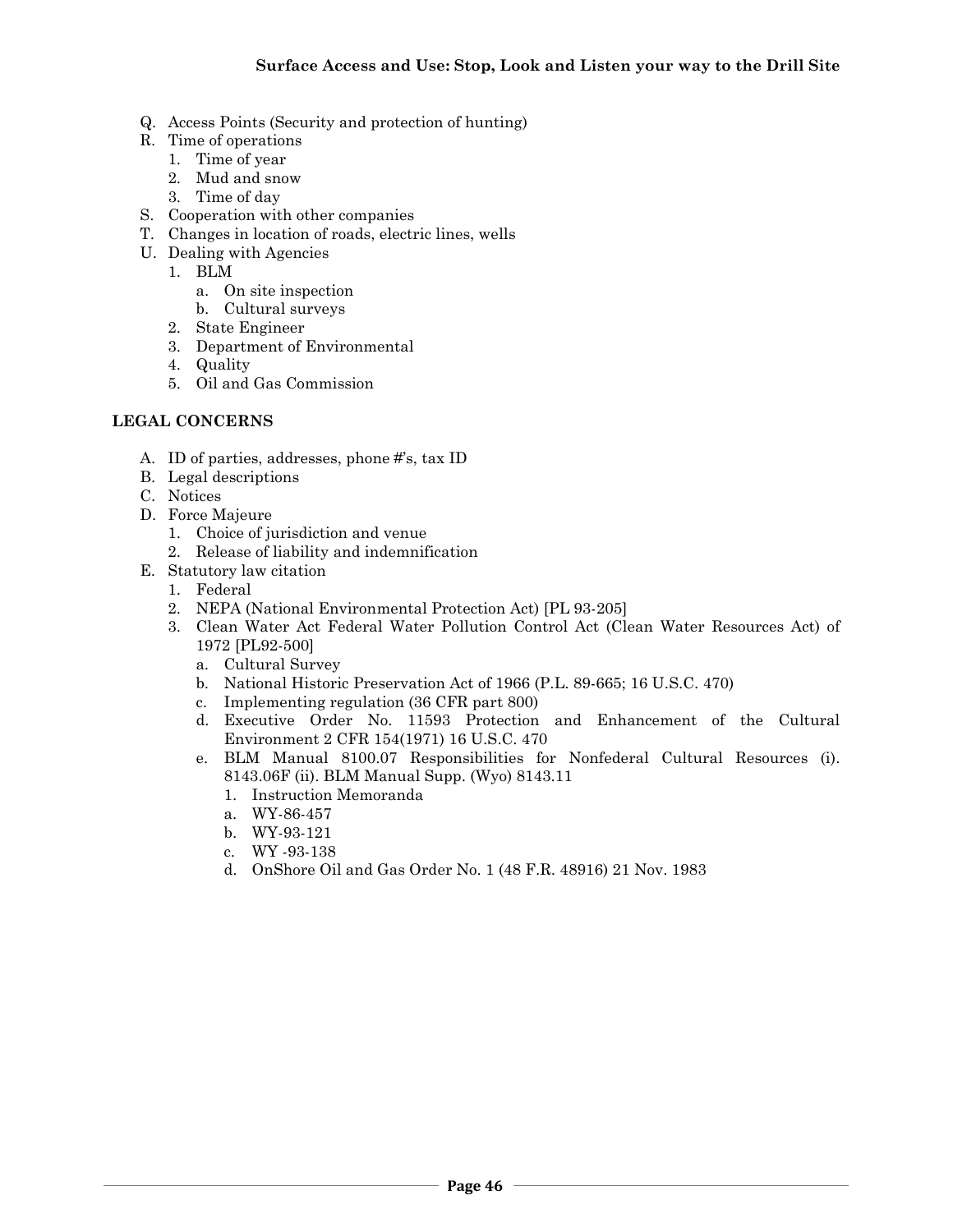# **XII. APPENDIX "B"**

### **SURFACE USE AND DAMAGE AGREEMENT [Sample promulgated by the Oil & Gas Accountability Project (OGAP)]**

| This | Agreement     | ıs | made          | and | entered | into | between |
|------|---------------|----|---------------|-----|---------|------|---------|
|      |               |    |               |     |         | O1   |         |
|      | Texas         |    | ("Owner") and |     |         |      |         |
|      | ("Operator"). |    |               |     |         |      |         |

### IT IS AGREED AS FOLLOWS:

1. **The Land**. Operator holds interests in oil and gas leases covering the following described lands in County, Texas; and Owner owns the \_\_\_\_\_\_\_\_\_\_\_, which includes the surface of the above described lands. This Agreement covers Operator's activities on and access across the above described lands only.

2. **Shallow Rights Only.** Notwithstanding any other provision, the rights granted to Operator shall be limited to operations related to the drilling and producing of wells to the  $\overline{\phantom{a}}$ formation. Surface damages for operations related to the drilling and producing of wells to greater depths shall be by a separate agreement to be negotiated by Operator and Owner.

3. **Right-of-Way.** Owner grants Operator, its employees and designated agents, a private right-ofway to enter upon and use the above described lands, completing and producing oil and gas wells on Owner's land. However, access to the above described lands on Owner's portion of the private road known as the "\_\_\_\_\_\_\_\_\_\_\_\_\_" shall be by separate agreement.

4. **Notification and Consultation.** Operator shall notify Owner prior to entry upon Owner's land and shall consult with Owner as to the location of each well, road, pipeline, power line, pod or battery site, gathering system and other facility to be placed on Owner's land. To the maximum extent possible, Operator will use existing roads on Owner's land for its operations, and if construction of a new road is required, Operator will consult with Owner, and following such consultation locate the new road in a manner to cause the least interference with Owner's operations on the affected lands. If a pipeline or gathering system is installed by Operator, Operator will locate the pipeline and gathering system in a manner to cause the least interference with Owner's operations on the affected land. Operator shall notify Owner when each drilling and production operation for any well drilled on the above-described land has been completed and when Operator is permanently or temporarily absent from the surface.

5. **Termination of Rights.** The rights granted by Owner to Operator shall terminate when the Oil and Gas Lease terminates, Operator ceases its operations on the land, upon Operator's notification to Owner of Operator's intention to cease operations, or if Owner so elects, upon a breach of this Agreement by Operator, whichever shall occur first. Upon termination of this Agreement, Operator will execute and deliver to Owner a good and sufficient recordable release and surrender of all of Operator's rights under this Agreement, and will promptly remove all equipment and property used or placed by Operator on Owner's land unless otherwise agreed by Owner in writing.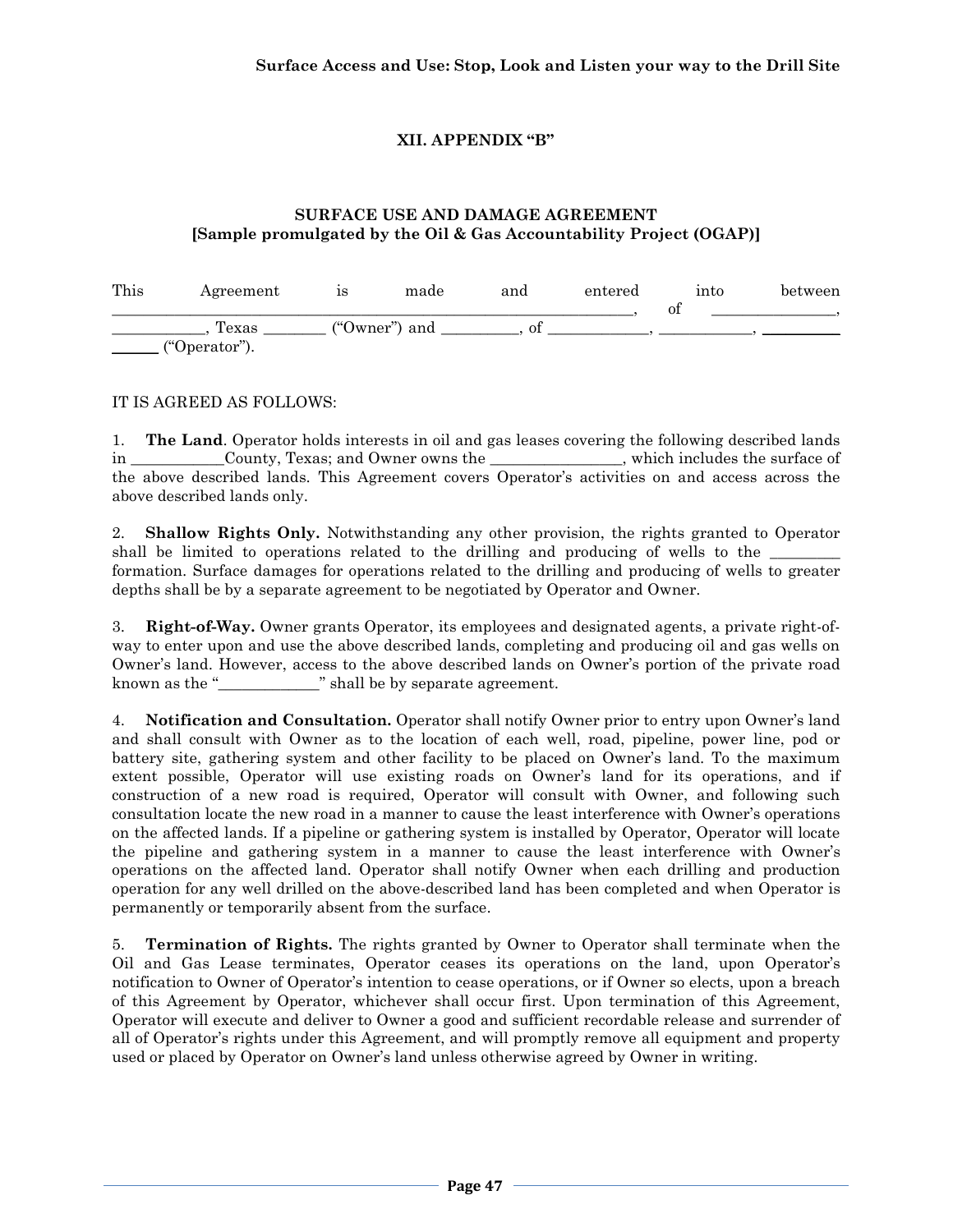**Nonexclusive Rights**. The rights granted by Owner to Operator are nonexclusive, and Owner reserves the right to use all access roads and all surface and subsurface uses of the land affected by this Agreement and the right to grant successive easements thereon or across on such terms and conditions as Owner deems necessary or advisable.

7. **Payments.** As compensation for surface damages, Operator will pay to Owner:

a. **Stratigraphic Test.** \$ per stratigraphic test (well drilled only to obtain geologic information not completed for production) on Owner's land. This amount shall be paid by Operator to Owner before entering upon the premises to drill.

b. **Well Locations.**  $\oint$  for each well location. This amount shall be paid by Operator to Owner before entering upon the premises to drill the well. Operator shall also pay to Owner an annual rental of \$\_\_\_\_\_\_\_\_\_\_ per year for each well site location. This annual payment shall be made on the anniversary date of the commencement of drilling of each well in every year until the well has been plugged and abandoned and the location of any roads and pipelines constructed in connection therewith have been reclaimed .

c. **Roads.** Operator shall pay to Owner an initial access fee of \$\_\_\_\_\_\_\_\_\_ per rod for existing roads on Owner's land, and the rate of \$\_\_\_\_\_\_\_\_\_ per rod for new roads constructed by Operator or existing roads improved by Operator on Owner's land. Operator shall pay to Owner an annual access rental at the rate of \$\_\_\_\_\_\_\_\_\_ per rod for roads on Owner's land. The annual payment shall commence one year from the anniversary date set out in Paragraph 7.b. above for the well or wells served by such road, and shall be made on the anniversary date in every year until the road is reclaimed and restored by operator. Operator shall provide Owner with a plat showing the location and length of all roads promptly after their first use, construction or improvement.

### d. **Pipelines.**

i) For each gas gathering system pipeline and each water pipeline less than 8 inches in diameter installed by Operator, Operator shall pay to Owner the \$\_\_\_\_\_\_\_\_\_ per rod for each such pipeline unless pipelines are located in the same ditch, in which case a single payment shall be made. A take up of any such pipeline shall be at the rate of \$\_\_\_\_\_\_\_\_\_ per rod. For pipelines 8 inches in diameter or larger installed by Operator, Operator shall pay to Owner the \$\_\_\_\_\_\_\_\_\_ per rod for each such pipeline. A take up of any such pipeline shall be at the rate of \$\_\_\_\_\_\_\_\_\_ per rod. Payments for pipelines shall be made by Operator to Owner within fifteen (15) days after installation or take up of the pipeline. There shall be no annual rental payment.

ii) The pipelines referred to in this paragraph are only those gathering system pipelines used with wells drilled on Owner's land or as allowed under Paragraph 8 below. Surface damages for high pressure (greater than 970 psig) gas transmission pipelines serving lands other than those owned by Owner shall be by separate agreement.

iii) Operator shall be responsible for backfilling, repacking, reseeding and recontouring the surface so as not to interfere with Owner's operations. Operator shall provide Owner with a plat showing the length and location of all pipelines and gathering systems promptly after their installation. All pipelines and gathering systems by Operator on the premises shall be buried to the depth of at least three (3) feet below the surface. Owner reserves the right to occupy, use and cultivate the lands affected by such pipelines, and to grant such rights to others, so long as such use does not interfere with Operator's operations. If Operator fails to use any pipeline for a period over 24 consecutive months, the pipeline shall be deemed abandoned and Operator shall promptly take all actions necessary or desirable to clean up, mitigate the effects of use, and render the pipeline environmentally safe and fit for abandonment in place. All such clean up and mitigation shall be performed in compliance with all federal, state and local laws and regulations.

e. **Gathering, Metering and Compression Sites**. For each central gathering facility or "battery site" Operator shall pay to Owner an initial fee of \$\_\_\_\_\_\_\_\_\_. This amount shall be paid by Operator to Owner before entering upon the premises to construct the battery site. Operator shall also pay to Owner an annual rental of \$\_\_\_\_\_\_\_\_\_ per year for each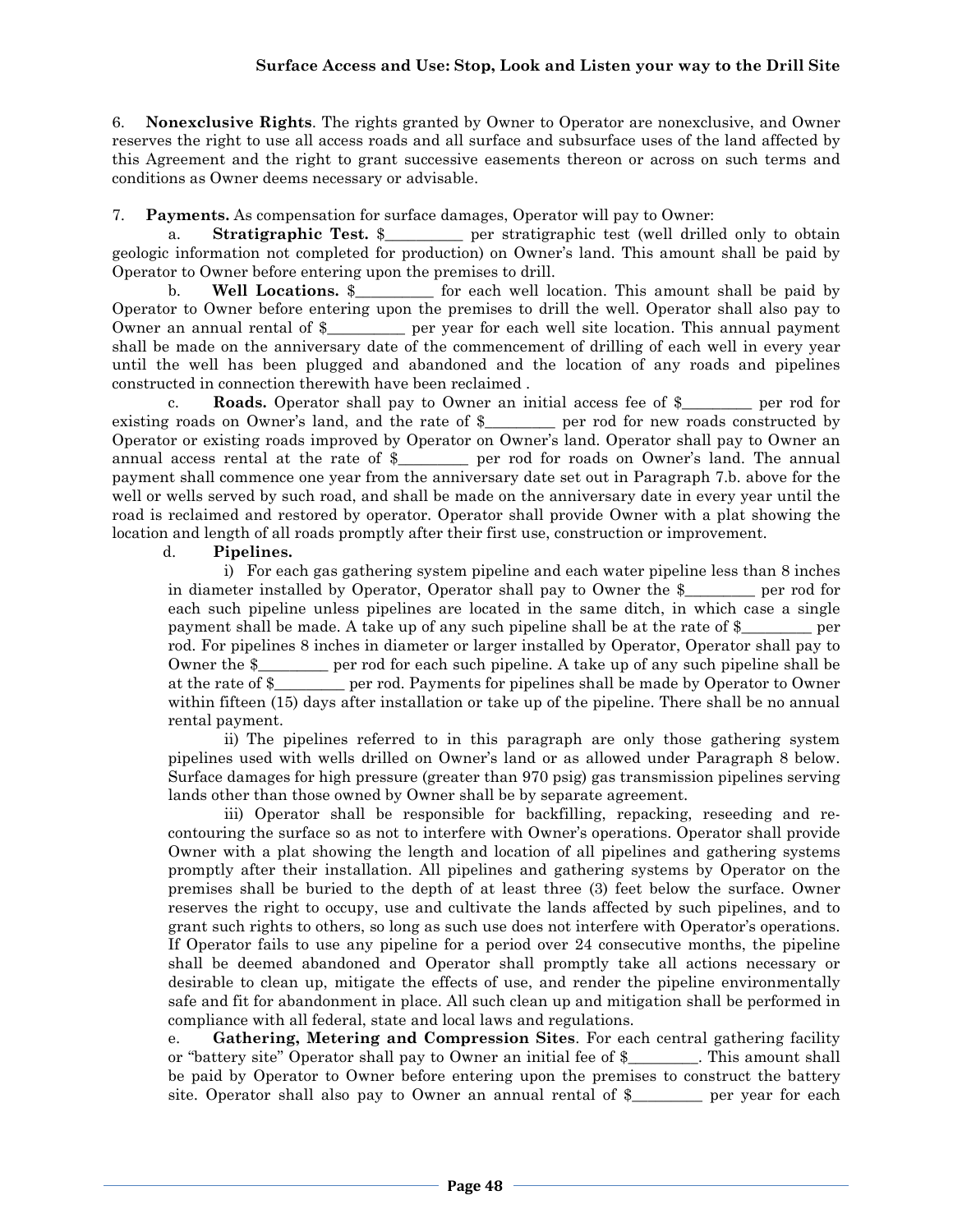battery site location.

### f. **Power Lines.**

i) Operator will consult with Owner and with the independent power company supplying power to Operator regarding the location of overhead power lines prior to construction. Overhead power lines will be constructed to cause the least possible interference with Owner's visual landscape and Owner's existing and future ranching operations, and, to the maximum extent possible, overhead power lines will be constructed along fence lines or property lines. Construction shall not begin unless Owner has consented to the location of such power lines.

ii) All power lines constructed by Operator downstream of the independent power company's meters shall be buried and all power line trenches shall be fully reclaimed and reseeded to the satisfaction of Owner. For buried power lines, Operator shall pay Owner a one-time payment of \$\_\_\_\_\_\_\_\_ per rod unless such power line is installed in the same ditch and as the pipelines described, in which case there will be no duplication of payment.

g. **Increase or Decrease in Payments.** On the fifth anniversary of this Surface and Damage Agreement, and every five years, surface damage payments provided for in this paragraph shall be increased or decreased (but never below the amounts stated) by a percentage equal to the increase or decrease in the Consumer Price Index as published by the United States Department of Commerce for the preceding five year period.

8. **Limitation on Rights**. Owner's land may not be used with operations on other lands owned by Owner not described or on other premises not owned or leased by Owner without Owner's written consent.

9. **Locations.** All well site locations shall be limited to approximately one (1) acre of land while drilling and only one-half (½) acre for permanent facilities. No wells shall be drilled within 1,000 feet of any residence, house or barn on the property without the prior written consent of Owner. No housing or dwelling unit shall be constructed or placed on Owner's land by Operator.

10. **Operations.** Operator shall keep the well sites and the road rights-of-way safe and in good order, free of noxious weeds, litter and debris, and shall suppress dust and spray for noxious weeds upon reasonable demand therefore by Owner. All cattleguards and fences installed by Operator shall be kept clean and in good repair. Operator shall not permit the release or discharge of any toxic or hazardous chemicals or wastes on Owner's land. Operator shall remove only the minimum vegetation necessary to construct roads and facilities. Topsoil shall be conserved during excavation and reused as cover on disturbed areas to facilitate regrowth of vegetation. No construction or routine maintenance activities will be performed when the soil is too wet to adequately support construction equipment. If such equipment creates ruts over two inches deep, the soil shall be deemed too wet to adequately support construction equipment. All culverts shall be at least 18 inches in diameter. All surface facilities not subject to safety requirements shall be painted to blend with the natural color of the landscape. Only truck mounted drilling rigs may drill on the property, and no seismic operations shall be permitted without Owner's written consent.

11. **Consolidation of Facilities.** Whenever possible, Operator will consolidate its facilities for as many wells as practical. Incoming power will be at centralized points to minimize to the maximum extent possible constructing above ground power lines. Battery sites will serve many wells as reasonably possible. The consolidated facilities may not be used for operations connected with lands not owned by Owner or with lands owned or leased by Owner not described.

12. **Dry Hole**. If Operator does not discover oil and gas in paying quantities at a well site and determines the well to be a "dry hole" or upon cessation of production, Operator will give Owner thirty (30) days written notice of the opportunity to take over any abandoned well and convert the well to a water well. If Owner elects in writing to take over the abandoned well and convert the well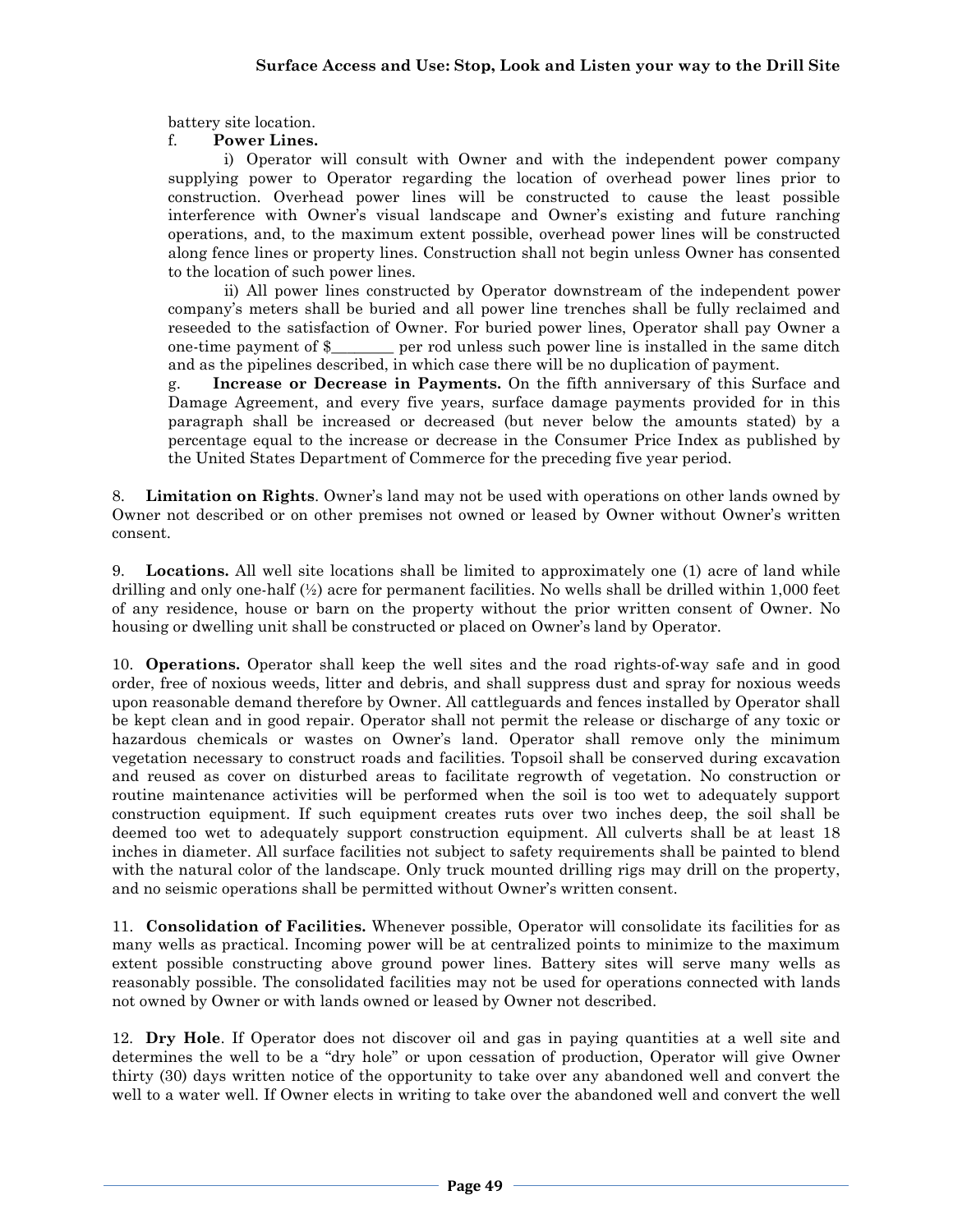to a water well, then the Owner will assume all liability and costs associated with the well, and both parties shall execute any and all documents necessary to provide that the water in the well shall become the property and responsibility of the Owner. If Owner does not elect to take over the well and convert it to a water well, then Operator shall fill and level the location, re-contour the location, distribute the top soil, make the location ready for reseeding and reseed the area, and plug and abandon the well as required by applicable law and regulations. All cleanup and restoration requirements shall be completed, if weather permits, by Operator within six (6) months after termination of drilling or production activities at the well site.

13. **New Roads.** Any new roads constructed by or for Operator shall be limited to twenty (20) feet in width for the traveled roadbed, with a reasonable width, not to exceed fifteen (15) feet from the edge of the traveled roadbed for fills, shoulders and crosses. No permanent roads will be constructed and Owner consents to the construction and location of the road. Operator shall annually maintain existing and newly constructed roads used by Operator to the satisfaction of Owner, which maintenance may include shaling, ditching, graveling, blading, installing and cleaning culverts, suppressing dust and spraying for noxious weeds.

14. **Fences.** Operator shall construct stock-tight fences around any dangerous area, including any pits where Operator drills wells. Operator shall rehabilitate and restore all disturbed areas caused by Operator's operations within six (6) months after termination of drilling or production activities at the well site and right-of-way, unless inclement weather prevents such rehabilitation and restoration within that time period.

15. **Cattleguards.** Operator shall construct cattleguards with wings at all fence crossings designated by Owner. Installation of the cattleguards shall be at the sole cost and expense of Operator. Cattleguards shall not be less than 16 feet wide by 8 feet across and shall be set on concrete sills not less than 24 inches high by 16 inches wide. Fence braces shall be installed on each side of the cattleguards. Fence braces shall be constructed of like quality material and installed in like style and form as the fence braces constructed on.

16. **Owner's lands**. Cattleguards shall be constructed approximately 6 inches above the existing grade of the road so water does not run into the cattleguard. Operator shall be responsible for maintenance of all cattleguards used by Operator, with wings and attached braces. All cattleguards in existence on roads used by Operator not aligned with existing fence lines shall be reconstructed by Operator to be in line with the fence.

17. **Improvements.** No fences, cattleguards or other improvements on Owner's property shall be cut or damaged by Operator without the prior written consent of Owner and the payment of additional damages or the institution of other safeguards to protect the rights and property of the Owner. Upon final termination of Operator's rights under this Agreement, Operator shall return all roads and other rights-of-way or sites as near as practical to the condition which they were in prior to the execution of this Agreement, unless otherwise agreed by Owner. Unless otherwise agreed by Owner, all disturbed areas caused by Operator's activities will be reseeded. Cattleguards shall be removed and fences restored as near as practical to the original condition unless otherwise agreed by Owner, in which case all cattleguards installed by Operator shall become the property of Owner. All cattleguards and fences installed by Operator shall be kept clean and in good repair.

18. **Fencing of Access Roads.** Operator will fence no access roads without the prior consent of Owner.

19. **Purchase of Shale and Water.** If Operator's activities require using shale, gravel, or water, where reasonable and practicable Operator shall purchase shale, gravel, or water from Owner at the rates prevailing. Operator recognizes Owner's concern about importation of noxious weeds onto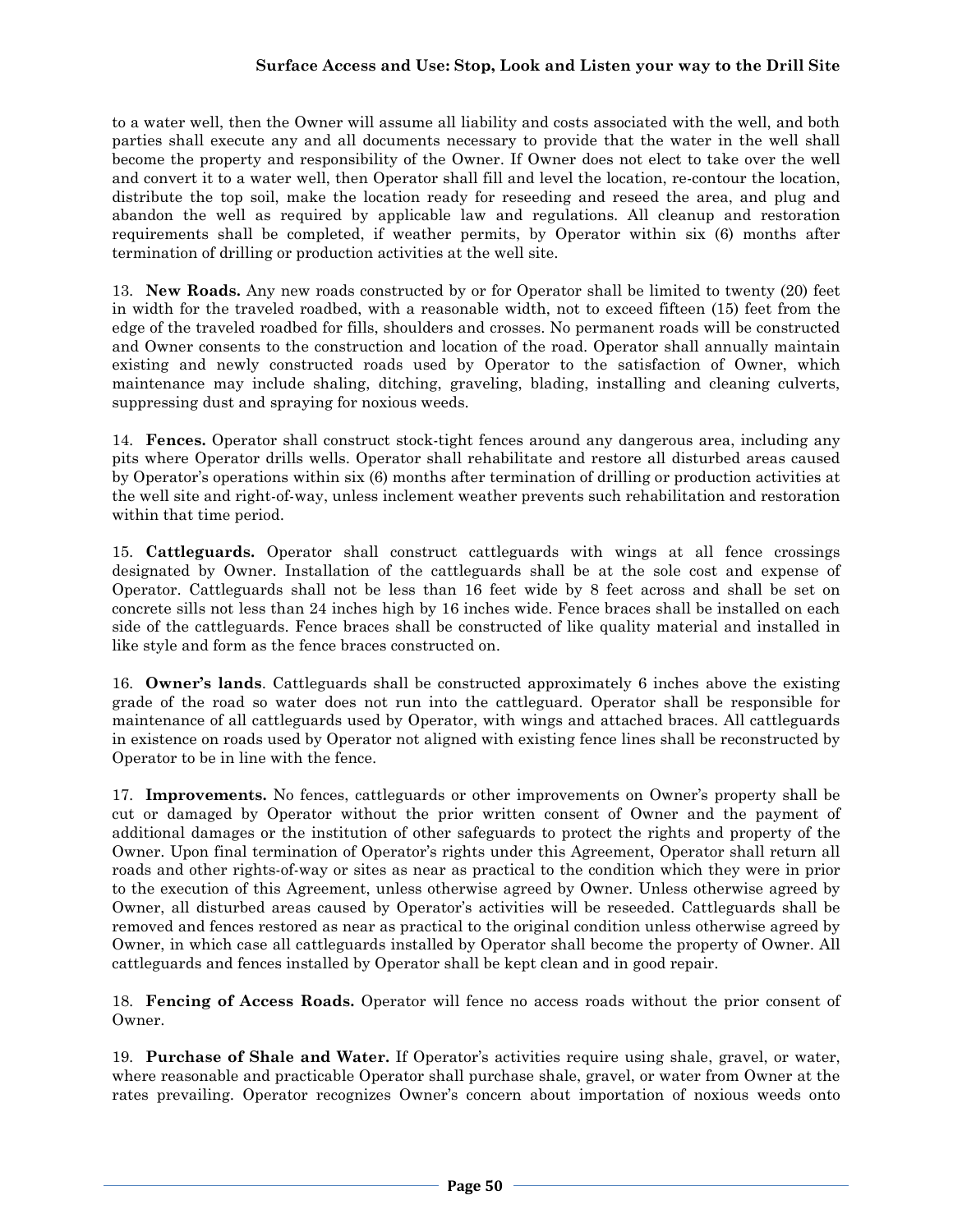Owner's land and, therefore, agrees wherever possible to purchase shale, gravel, or water from Owner.

20. **First Preference for Work.** Operator shall give first preference to Owner in awarding contracts for any work required to be performed on Owner's land under this Agreement, including but not limited to earthmoving, grading or plowing roads, spraying noxious weeds, or reseeding, provided that Owner has the equipment necessary to accomplish the work, can adequately perform the work and is willing to perform the work at rates prevailing.

21. **Payments.** The payments provided are acknowledged by Owner as sufficient and in full satisfaction for damages to Owner caused or created by the reasonable and customary entry, rightsof-way and operation and use of the roads and well sites, but do not include damage to livestock, buildings or improvements, or injuries to persons or to any damage or destruction caused to Owner's wells or water supply on the property. Operator shall be liable for damages of its operations, any water on or under the premises which had been potable is affected to the extent that it is rendered nonpotable for humans, cattle or other ranch animals on Owner's premises, or any such water supply, well or reservoir be destroyed or its output diminished. Operator shall be liable for any downstream damage caused to other lands or the operations of other landowners. This Agreement does not relieve Operator from liability due to Operator's negligence or due to spills or discharges of any hydrocarbon or toxic or hazardous chemicals or wastes, or from leaks or breaks in Operator's pipelines. Damage to livestock and damage to crops shall be paid for by Operator at current market value. Any fires caused by Operator's personnel, agents, or assigns shall be paid for by paying the cost of replacement pasture, the costs of trailing or trucking cattle to replacement pasture plus replacement and/or repair costs for all personal property destroyed or damaged. The cost of replacement pasture will be determined by the amount accepted in the area for like kind pasture.

22. **Restoration**. Unless Owner otherwise agrees in writing, upon termination of Operator's operations on Owner's land, Operator shall fully restore and level the surface of the land affected by such terminated operations as near to the contours which existed prior to such operations. Operator shall use water bars and such other measures to prevent erosion and nonsource pollution. Operator shall fully restore all private roads and drainage and irrigation ditches disturbed by Operator's operations as near to the condition which existed prior to such operations. All surface restoration shall be accomplished to the satisfaction of Owner.

23. **Reseeding.** All reseeding shall be done with suitable grasses selected by Owner and during a planting period selected by Owner. Reseeding shall be done at the rate of twelve (12) pounds of seed per acre for range land, and an amount to be determined by Owner for irrigated ground. Absent direction from Owner, no reseeding (except for borrow pits) will be required on any existing access roads. It shall be the duty of Operator to ensure a growing ground cover is established upon the disturbed soils and Operator shall reseed to accomplish that duty. It shall further be the duty of Operator to inspect and control all noxious weeds as may become established within areas used or disturbed by Operator. Operator shall inspect disturbed areas at such times as Owner shall reasonably request to determine the growth of ground cover and/or noxious weeds, and Operator shall reseed ground cover and control noxious weeds from time to time to the extent necessary to accomplish its obligations. Operator recognizes this shall be a continuing obligation and Operator shall reseed ground cover and/or control noxious weeds until areas disturbed by Operator are returned to as good condition as existed prior to construction.

24. **No Warranty**. Owner makes no warranty of title or otherwise in entering into this Agreement.

25. **Nondisturbance.** Operator and its employees and authorized agents shall not disturb, use or travel upon the land of Owner not subject to this Agreement.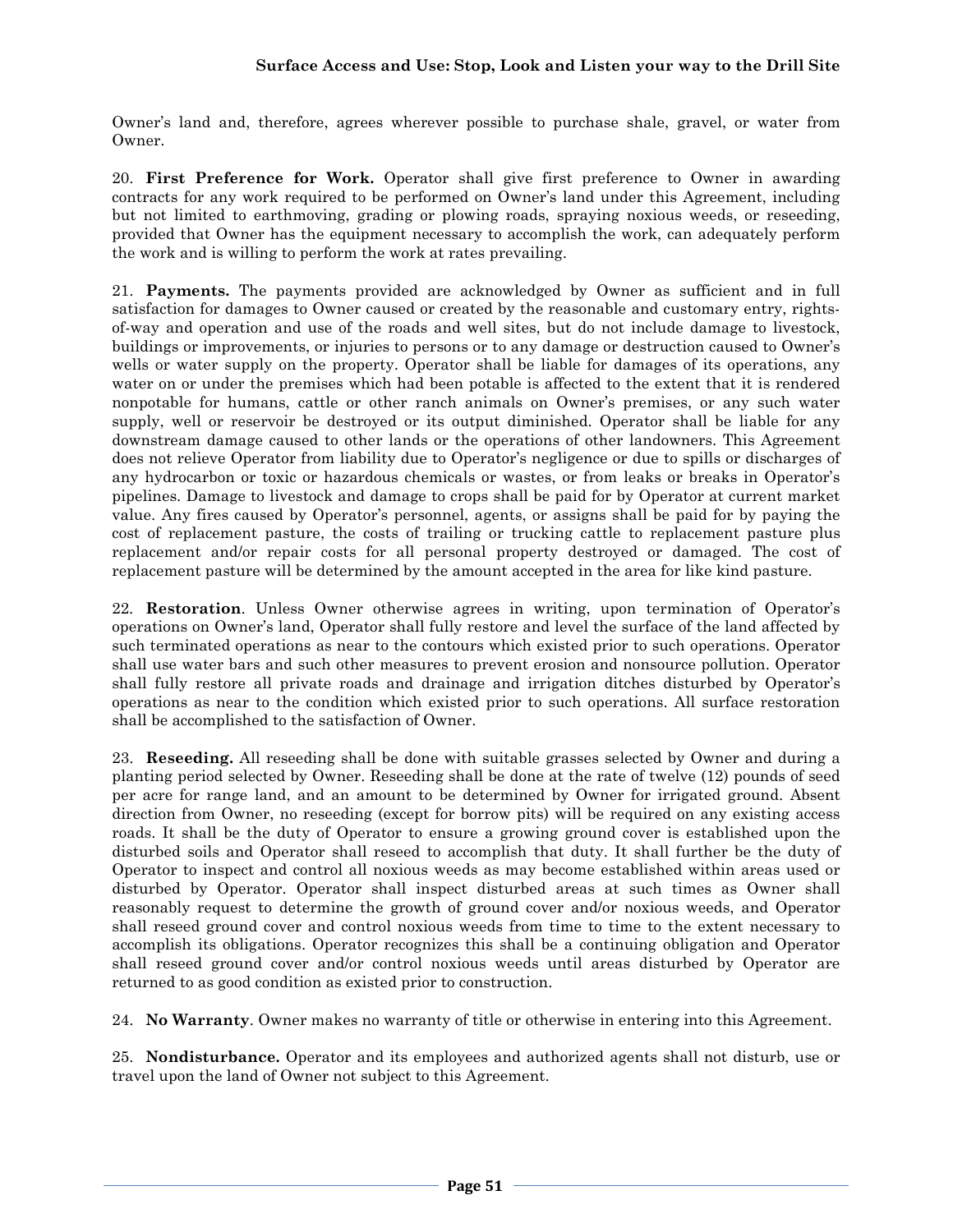26. **Firearms and Explosives.** None of Operator's employees or authorized agents or any other person under the direction or control of Operator shall be permitted to carry firearms or any weapon while crossing Owner's property and such persons shall not hunt or fish on Owner's property and shall not trespass on Owner's property to hunt or fish or recreational uses. No dogs will be permitted on Owner's property. No explosives shall be used on Owner's property. Operator will notify all of its contractors, agents and employees that no dogs, firearms, weapons, hunting, fishing or recreational activities will be allowed on Owner's property.

27. **Surface Owner's Water**. Operator shall not disturb, interfere with, fill, or block any creek, reservoir, spring, or other source of water on Owner's land. Before conducting any drilling operations, Operator, at its sole cost and expense, will measure or cause to be measured the static water level and productive capacity of all water wells and springs on Owner's land within one mile of Operator's wells, and will test the water wells for methane. Operator shall also provide Owner a chemical analysis of all wells and springs within one mile of Operator's wells, which analysis shall measure, at a minimum:

| pH                                                 | Hydroxide                |
|----------------------------------------------------|--------------------------|
| Hardness (ppm and grains/gallon)                   | Chloride                 |
| Conductivity (mmhos/cm)                            | Sulfur as SO4            |
| Sodium Absorption Ratio                            | Salt Concentration (TDS) |
| Adjusted Sodium Absorption Ratio                   | Boron                    |
| Cation/Anion Ratio                                 | Nitrate                  |
| PPM of Calcium, Magnesium, Potassium, Sodium, Iron | Nitrite                  |
| Total Alkalinity (CaCO3)                           | Ammonia Nitrogen         |
| Carbonate                                          | Phosphorus               |
| Bicarbonate                                        | Methane                  |

Owner shall be notified prior to such testing and measuring and Owner or its agents or representatives shall have the right to be present during such testing and measuring. The results of these tests and measurements will be immediately provided to Owner. Operator shall establish a continuing water well monitoring program to identify changes in the capacity of any water wells on Owner's land and in the methane content of the wells, and Operator shall immediately provide that monitoring data to Owner.

28. **Loss or Impairment of Water Wells or Springs.** If any water well or spring on Owner's land is lost or materially diminished in productivity, or the quality of water produced by such well or spring is reduced so the water is unusable by livestock or humans because of production of oil, gas, or water by Operator, Operator shall, at its expense, immediately repair or replace any water well or spring lost or diminished in productivity with a new water well or spring at least equal in productivity and quality of water to the lost or diminished well or spring, using a water well drilling contractor acceptable to Owner.

29. **Produced Water.** Surface discharge of produced water will be allowed on Owner's land only with Owner's prior written consent, and only after Owner has approved, in writing, Operator's written water management plan for each discharge point on Owner's land. Such discharge will be permitted only if it does not degrade or adversely affect the quality of water in reservoirs and water courses on Owner's land or otherwise damage Owner's land. If Owner does not consent to surface discharge of produced water, Operator shall pipe water off Owner's land and arrange for discharge with adjacent landowners. All water produced and discharged from Operator's wells shall be produced and discharged under all applicable rules and regulations of any governmental authority. Whenever possible, and if Owner so consents, the produced water shall be discharged directly into an existing drainage system or reservoir, if allowed by applicable laws and regulations, and if the discharge will not degrade or adversely affect the quality of water in the drainage system or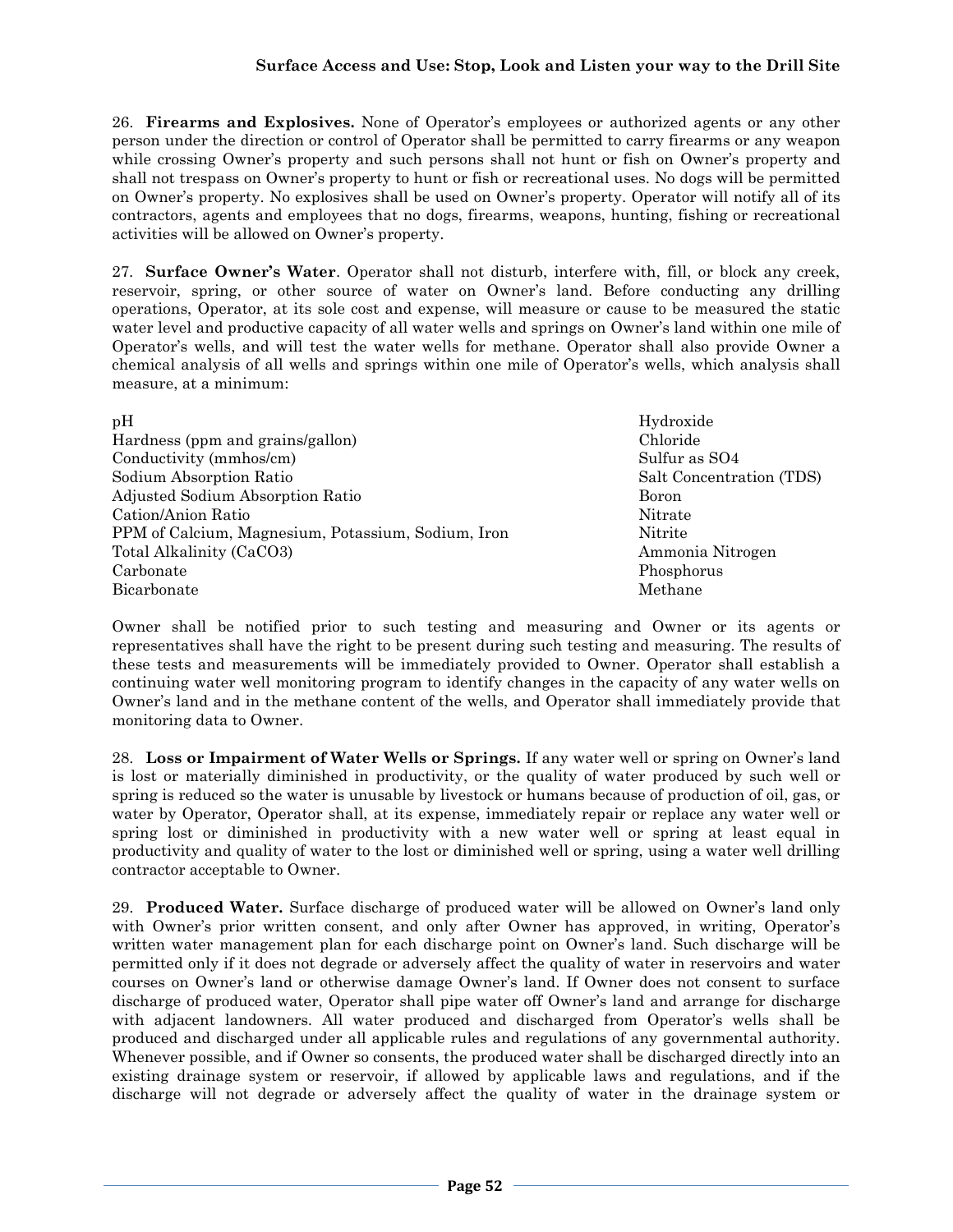reservoir, so that the Owner may use the water. Produced water shall be discharged to cause the least surface disturbance and damage to Owner's land.

30. **Reservoirs.** If Owner consents to the discharge of produced water but does not wish Operator to discharge its produced water into Owner's existing reservoirs, Operator shall be solely responsible for finding a suitable water discharge location acceptable to Owner, building the catchment structures (including pipelines, dikes, dams, and outlet piping) and maintaining the same at its sole cost, risk and expense. Similarly, if Operator requests and is granted permission to use Owner's reservoirs, should any such reservoirs require modification, upgrading and/or improvement to hold Operator's produced water, any such modification, upgrading or improvement shall be done at Operator's sole cost, risk and expense. Owner shall not be responsible for payment of any cost associated with Operator's development activities which shall include, but not be limited to water discharge, catchment of produced water or maintenance of any related facilities.

31. **Water Well Mitigation Agreement.** Operator knows its operations may impact domestic and/or agricultural water wells in the vicinity of coal bed methane producing wells. In order that the parties hereto may avoid potential future conflict regarding loss of use or degradation of existing water wells by Owner, Owner and Operator adopt the terms and conditions of the Water Well Mitigation Agreement attached hereto as Exhibit "A," to the extent that the terms of Exhibit "A" are not inconsistent with this Agreement.

32. **Enforcement Costs.** If Operator defaults under this Agreement, Operator shall pay all costs and expenses, including a reasonable attorney's fee, incurred by Owner in enforcing this Agreement.

33. **Time.** Time is of the essence in this Agreement.

34. **Indemnification.** To the maximum extent permitted by law, Operator will indemnify, defend and hold Owner, and if applicable, Owner's officers, directors, employees, agents, successors and assigns harmless from any and all claims, liabilities, demands, suits, losses, damages and costs (including, without limitation, any attorney fees) which may arise out of or be related to Operator's activities on Owner's property (including, without limitation, any claims Operator's operations are illegal, unauthorized, or constitute an improper interference with any parties' rights, or have damaged the lands or operations of adjacent landowners, and including any claims based on the alleged concurrent negligence of Owner).

35. **Compliance with Law.** Operator shall conduct operations and activities under existing local, state and federal laws, rules and regulations.

36. **Release.** To the maximum extent permitted by law, Operator releases and waives and discharges Owner, and, if applicable, Owner's officers, directors, employees, agents, successors and assigns from any and all liabilities for personal injury, death, property damage or otherwise arising out of Operator's operations under this Agreement or use of Owner's property.

37. **Notice.** Notice may be given to either party to this Agreement by depositing the same in the United States mail postage prepaid, duly addressed to the other party at the address set out below the party's signature on this Agreement. Such notice shall be deemed delivered when deposited in the United States mail.

38. **Designated Contact Person.** Operator and Owner will each from time to time designate an individual, with appropriate twenty-four hour telephone and fax numbers, who is the primary contact person for discussions and decisions concerning matters related to this Agreement.

39. **Recording.** This Agreement may not be recorded without the written consent of Owner.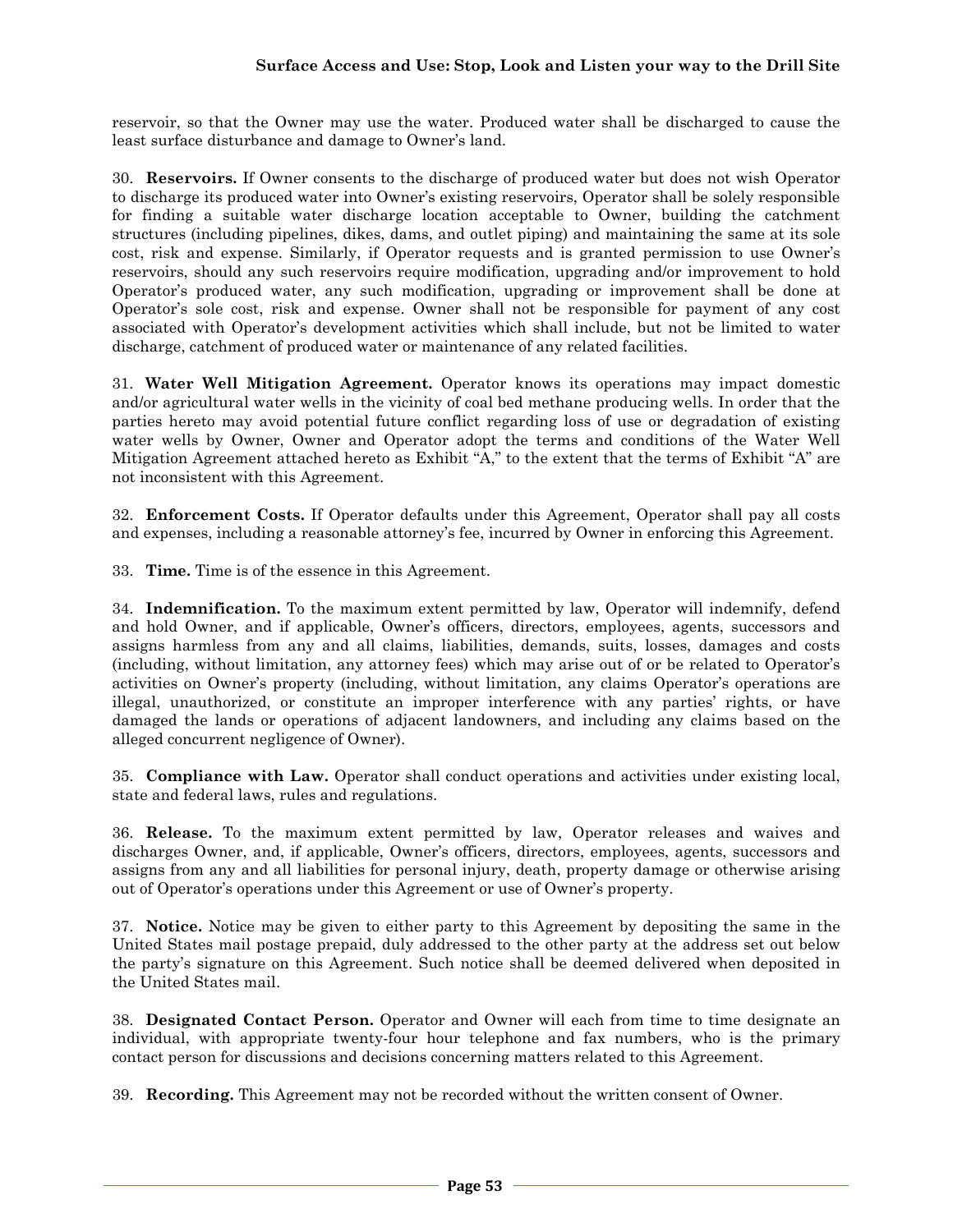40. **Construction of Agreement.** This Agreement shall be construed under the laws of Texas.

41. **Nonassignability.** This Agreement shall not be assigned by Operator to any other entity either in whole or in part, unless Owner consents in writing to such assignment.

42. **Binding Effect.** This Agreement is binding upon the successors and assigns of the parties.

DATED this  $\_\_\_\_\_\_\$  day of  $\_\_\_\_\_\_\_\_\_\_\_\_\$ 

OWNER:

OPERATOR:

| By:      | ┚      |
|----------|--------|
| Title:   | Title. |
| Address: |        |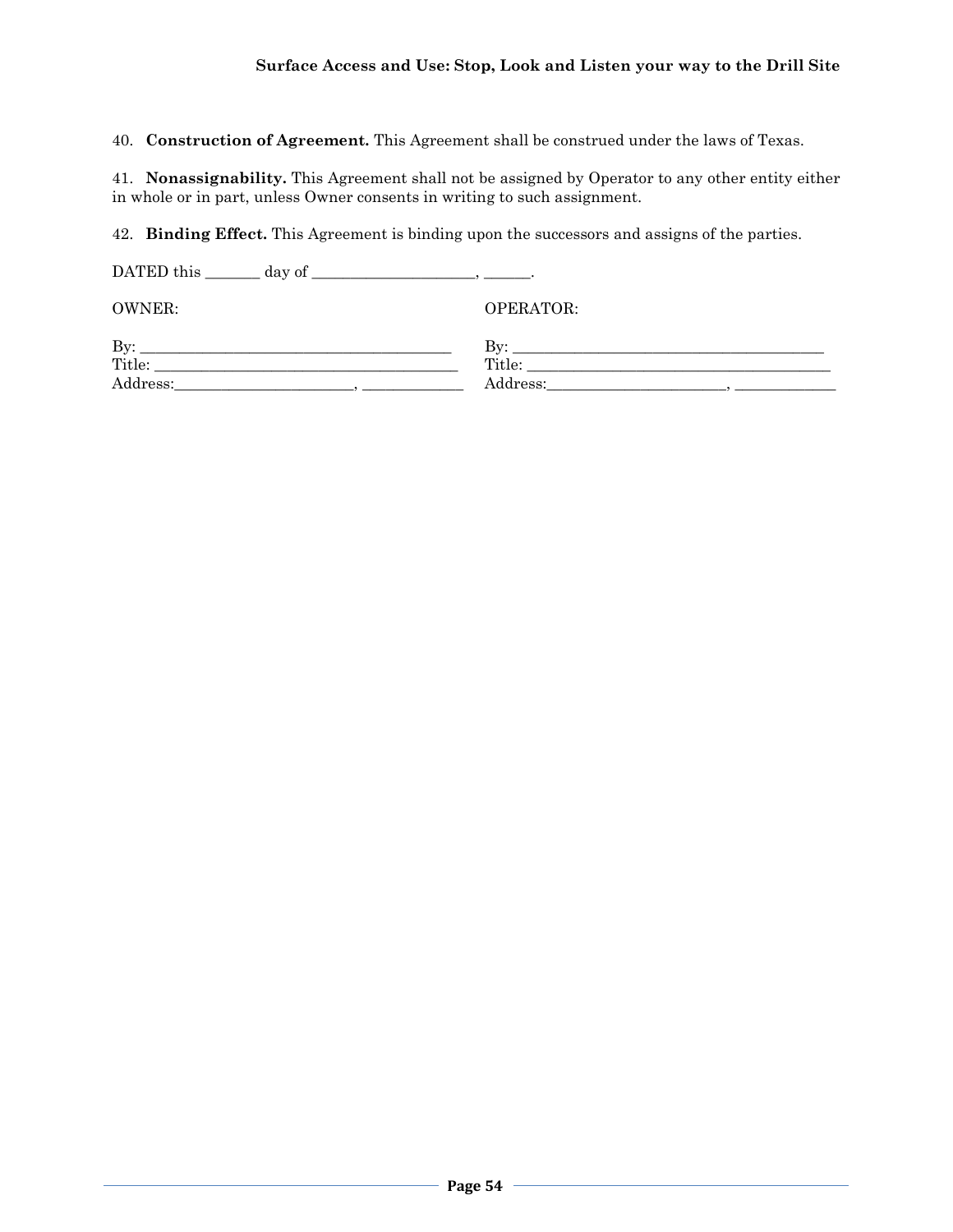### **XIII. APPENDIX "C**"

#### REPRESENTATIVE FORCE MAJEURE PROVISION **[REVISED]**

Lessee shall not be liable for delays or defaults in performing any agreement or covenant in this Lease due to force majeure. The term "force majeure" shall mean: any act of God including, but not limited to storms, floods, washouts, landslides, and lightening; acts of the public enemy; wars, blockades, insurrection or riots; strikes or lockouts; epidemics or quarantine regulations; laws, acts, orders, or requests of federal, state, municipal or other governments or other governmental officers or agents under color of authority; freight embargoes or failures; exhaustion or unavailability or delays in delivery of any product, labor, service or material **[or denial or delay of access to the leased premises]**. If Lessee is required, ordered, or directed by any federal, state, or municipal law, executive order, rule, regulation, or request enacted or promulgated under color of authority to cease drilling operations, reworking operations or producing operations on the lands covered by this Lease, or if Lessee by force majeure is prevented from conducting drilling operations, reworking operations, or producing operations, then until such law, order, rule, regulation, request, or force majeure is terminated and for a period of ninety (90) days after such termination every provision of this Lease that might operate to terminate it or the estate conveyed by it shall be suspended and inoperative and this Lease shall continue in full force. If any period of suspension occurs during the Primary Term, that time shall be added to the Primary Term.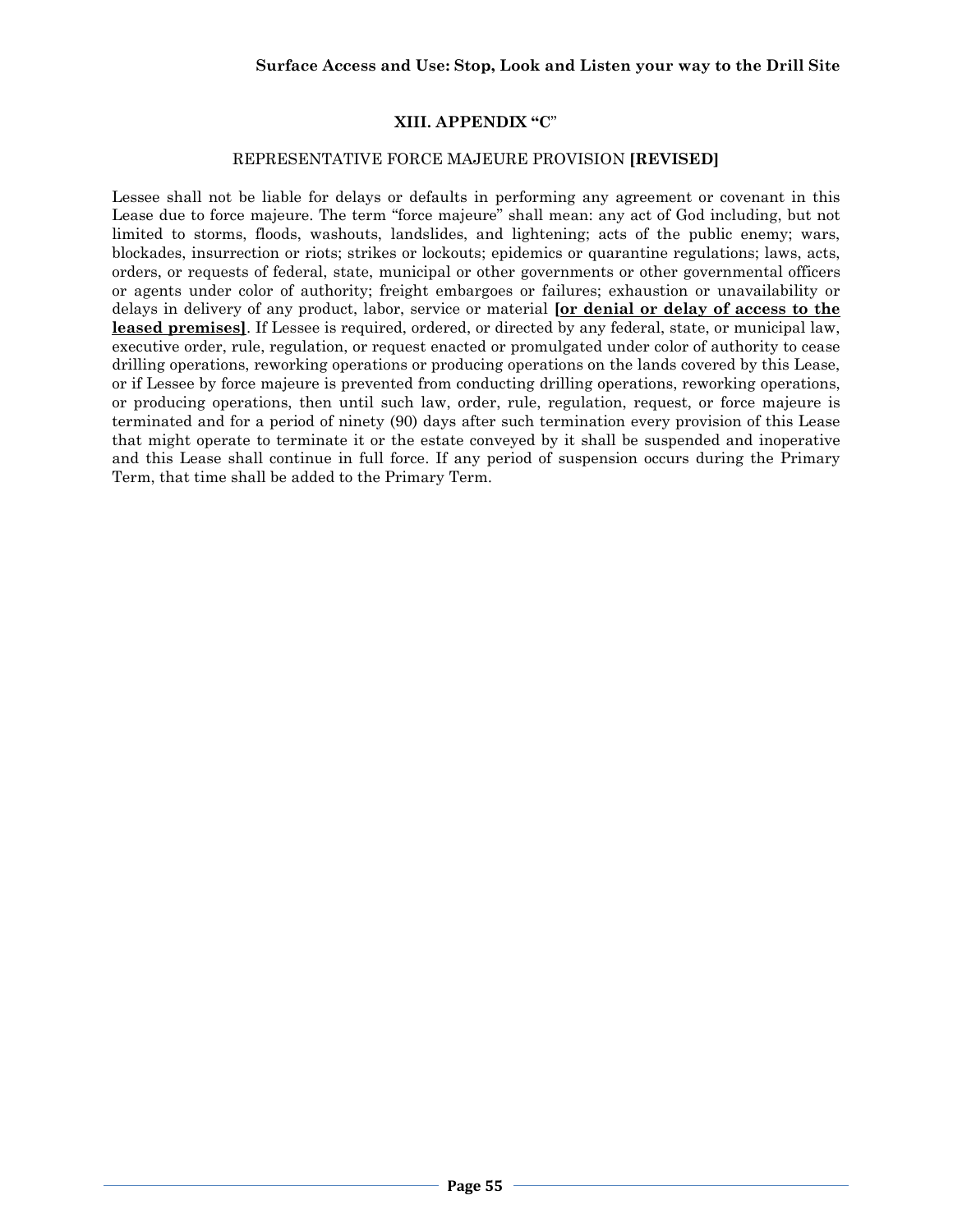### **XIV. APPENDIX "D"**

### TRANSPORTATION CODE TITLE 6. ROADWAYS SUBTITLE C. COUNTY ROADS AND BRIDGES CHAPTER 251. GENERAL COUNTY AUTHORITY RELATING TO ROADS AND BRIDGES [**Emphasis** and *italics* added]

### **TRANSPORTATION CODE TITLE 6. ROADWAYS SUBTITLE C. COUNTY ROADS AND BRIDGES CHAPTER 251. GENERAL COUNTY AUTHORITY RELATING TO ROADS AND BRIDGES SUBCHAPTER A. GENERAL PROVISIONS**

#### Sec. 251.053. NEIGHBORHOOD ROADS.

(a) As provided by this section, a commissioners court **may** declare as a public road:

(1) any line between the locations of any persons;

(2) any section line; or

(3) any practical route that is convenient to property owners while avoiding hills, mountains, or streams through any enclosures.

*(b) A person who owns real property to which there is no public road or other public means of access may request that an access road be established connecting the person's real property to the county public road system by making a sworn application to the commissioners court requesting the court to establish the road***.** The application must:

(1) designate the lines sought to be opened;

(2) include the names and places of residence of the persons that would be affected by the establishment of the road; and

(3) describe why the road is necessary.

(c) After an application is filed, the county clerk shall issue notice to the sheriff or constable commanding that officer to summon each property owner affected by the application. The sheriff or constable shall serve the summons and make a return in the manner in which process is served in a civil action in a justice court. A property owner summoned must appear at the next regular term of the commissioners court if the property owner elects to contest the application.

(d) At a regular term of court following the service of the summons under Subsection (c), the commissioners court **may** hear evidence as to the truth of the application. If the court determines that the applicants do not have access to their real property and premises, the court **may** issue an order declaring the lines designated in the application, or other lines established by the court, to be a public road. The court **may** direct the public road to be opened by the property owners and to remain open for a width of not less than 15 feet or more than 30 feet on each side of a designated line. The marked trees or other objects used to designate the lines or the corners of the survey **may** not be removed or defaced. Notice of the court's order shall be served immediately on the property owners and a return of the notice made in the manner provided by Subsection (c) for a return under that subsection. A copy of the order shall be filed in the deed records in the office of the county clerk.

(e) Damages to property owners incident to the opening of a road under this section shall be assessed by a jury of property owners in the manner provided for other public roads. The county shall pay all costs incurred in connection with the proceedings to open a road under this section.

(f) The commissioners court is not required to maintain a road established under this section using county employees but shall make the road initially suitable for use as an access public road.

(g) In the case of a public road established under this section that involves an enclosure of 1,280 acres or more, a person who for 12 months after the person receives notice of the court's order issued under Subsection (d) fails, neglects, or refuses to leave open the person's real property free from all obstructions for 15 feet on the person's side of the line designated by the order commits an offense. An offense under this subsection is a misdemeanor punishable by a fine not to exceed \$20 for each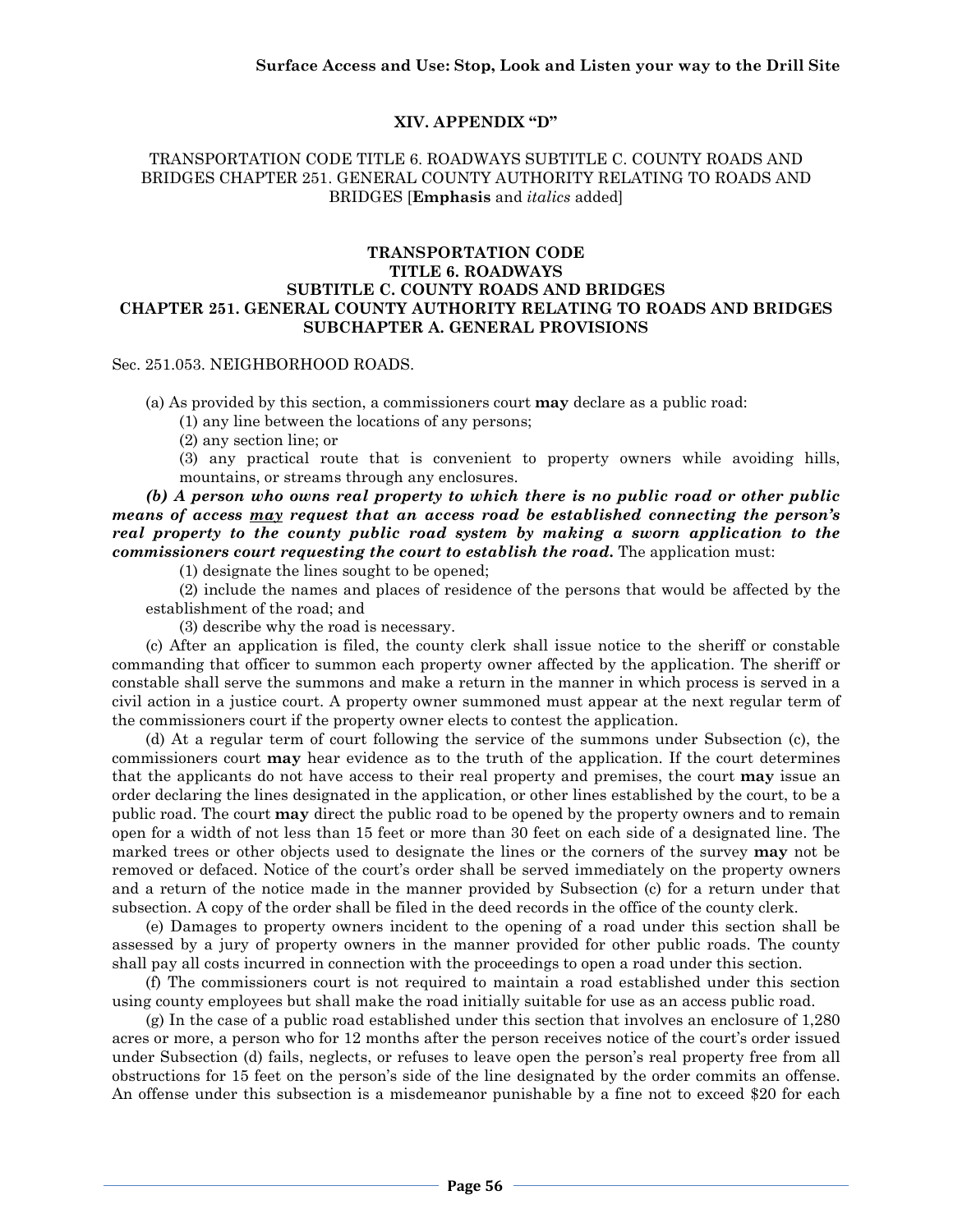month that the person fails, neglects, or refuses to do so after the first 12 months after the person receives the notice.

Acts 1995, 74th Leg., ch. 165, Sec. 1, eff. Sept. 1, 1995.

### Sec. 251.054. LAYING OUT NEW ROADS BY JURY OF VIEW.

(a) A new road ordered by the commissioners court of a county must be laid out by a jury of view comprising five property owners appointed by the commissioners court. The jury of view shall lay out the road to the greatest advantage of the public and shall survey and describe the road. The commissioners court **may** order the county surveyor to cooperate with the jury. The jury shall make a report of its proceedings, including its field notes, survey, or other description of the road, to the court at its next term after the jury has completed its duties.

(b) Not later than the 10th day after the date the commissioners court appoints a jury of view, the clerk of the court shall prepare and deliver to the sheriff two copies of the appointing order, endorsed with the date of that order, for each person appointed. Not later than the 20th day after the date the sheriff receives the copies, the sheriff shall serve one copy of the order on each person appointed in person or by leaving it at the person's usual place of residence. The sheriff shall make the return of service to the clerk on the duplicate copy, stating the date and manner of service or the reason that service was not completed, as applicable.

(c) A person summoned as a juror of view who fails or refuses to perform the service required by law as a juror is liable to the county for a fine of \$10. The fine **may** be recovered by the county attorney or district attorney through a judgment obtained in the name of the county.

(d) Before assuming the duties of a juror of view, each person appointed must take the following oath: "I, \_\_\_\_\_\_\_\_, do solemnly swear that I will lay out the road now directed to be laid out by the order to us directed from the commissioners court, according to law, without favor or affection, malice or hatred, to the best of my skill and knowledge. So help me God."

(e) The jury of view shall issue a written notice of the time at which it will lay out the road or assess damages incidental to the opening of the road. Not later than the fifth day before the date set out in the notice for action by the jury, the notice must be served on each property owner, or the property owner's agent or attorney, through whose real property the road **may** pass. Notice to a property owner who is not a resident of the county **may** be given by publication of the notice in a newspaper of circulation in the county once a week for four consecutive weeks before the road is established. Cost of publication shall be paid as directed by order of the commissioners court.

(f) At or before the time set out in the notice for action by the jury of view, a property owner **may** present to the jury a written statement of the damages claimed by the property owner incidental to the opening of the road. The jury shall assess the damages incurred by each property owner and return the assessment and the statement of damages claimed by the property owner with the jury's report. If the commissioners court approves the report and orders the road to be opened, it shall consider the jury's assessment of damages and the property owner's statement and allow the property owner just damages and adequate compensation for the real property taken. If no objection is made to the jury's report and the court considers the road sufficiently important, the court **may** take action to open the road after the court:

(1) makes payment of any compensation allowed to property owners or secures a special deposit with the county treasurer to the property owners for any compensation allowed; and

(2) notifies the property owners of the payment or deposit.

(g) A property owner **may** appeal the assessment of damages in the manner provided for an appeal from a justice court. An appeal is limited to the issue of the amount of damages incurred by the property owner and **may** not prevent the opening of the road.

Acts 1995, 74th Leg., ch. 165, Sec. 1, eff. Sept. 1, 1995.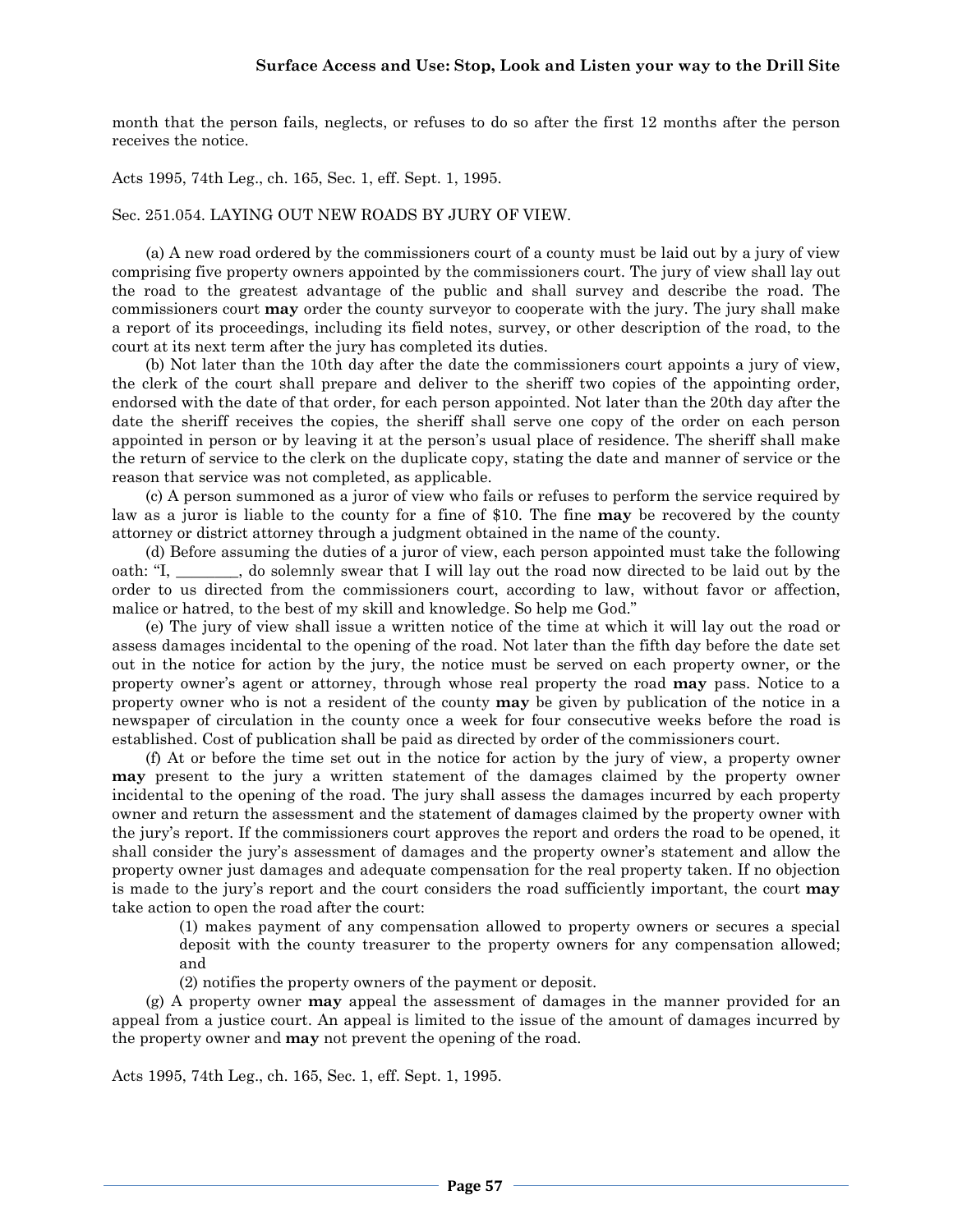### **XV. APPENDIX "E"**

### MARKING BOUNDARY AS NOTICE TO CRIMINAL TRESPASSERS and BULLETS MAY NOT CROSS PROPERTY LINES

### **Marking Boundary as Notice to Criminal Trespassers**

To establish the crime of criminal trespass under the Texas Penal Code, the person must either have had notice that the entry was forbidden, or have received notice to depart but failed to do so. "Notice" can be accomplished by: (a) fencing which is obviously designed to contain livestock; (b) a sign or signs posted on the property reasonably likely to come to the attention of intruders, indicating that entry is forbidden; *(c) the placement of identifying purple paint marks on trees or posts on the property, provided that the marks are: (i) vertical lines of not less than eight inches in*  length and not less than one inch in width; (ii) placed so that the bottom of the mark is not *less than three feet from the ground or more than five feet from the ground; and (iii) placed at locations that are readily visible to any person approaching the property and no more than: (a) 100 feet apart on forest land; or (b) 1,000 feet apart on land other than forest land*; or (d) the visible presence on the property of a crop grown for human consumption that is under cultivation, in the process of being harvested, or marketable if harvested at the time of entry. [V.T.C.A., Penal Code § 30.05]

### **Bullets May Not Cross Property Lines**

It is unlawful to knowingly discharge a firearm which causes the projectile from the firearm to travel across a property line [Parks & Wildlife Code § 62.0121].